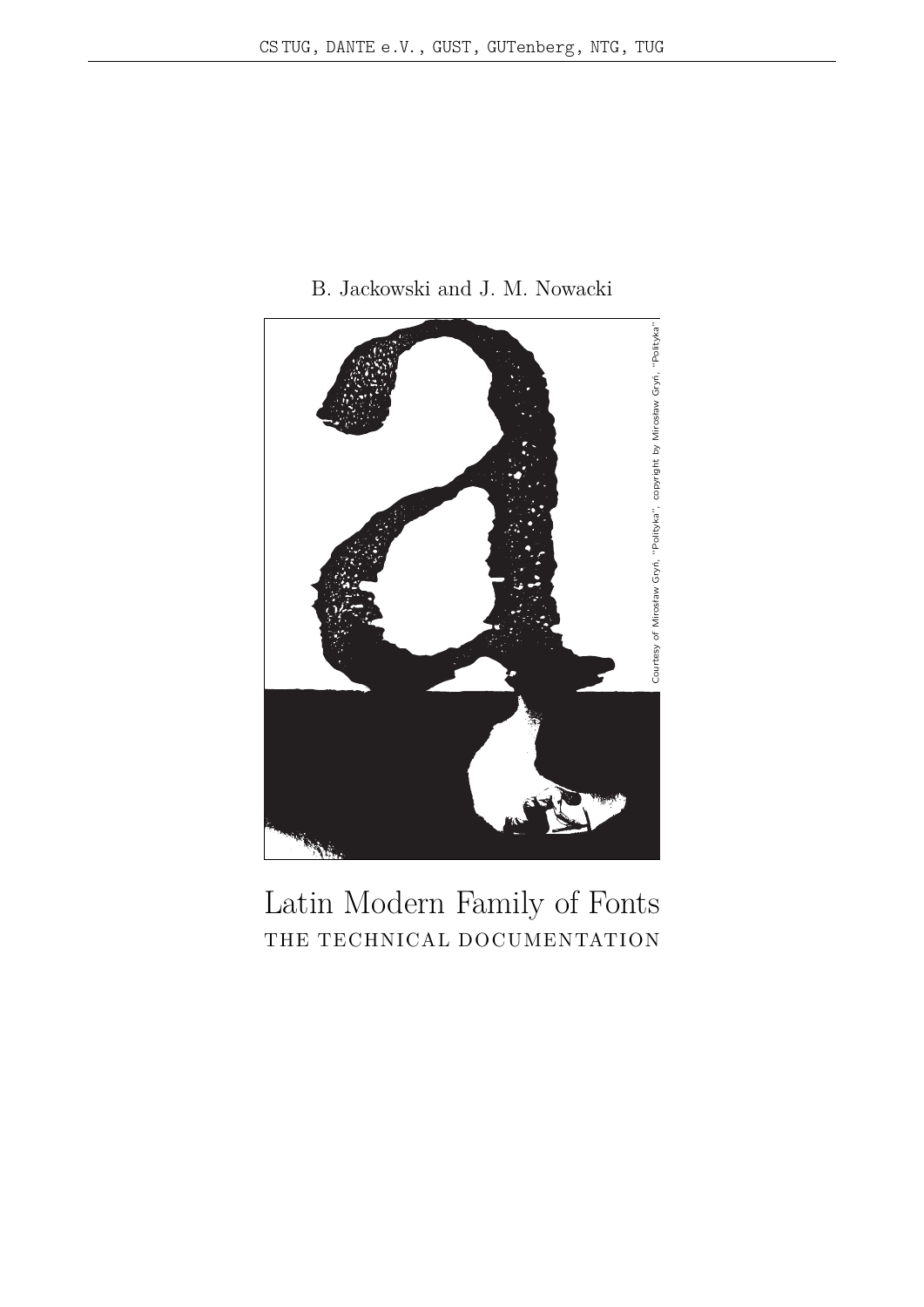### Welcome to the Latin Modern family of fonts

The text below is a slightly modified small excerpt from the article Bogusław Jackowski and Janusz M. Nowacki, *Accents, accents, accents. . .—enhancing fonts with "funny" characters*. (The article presents in detail the origins and scope of the Latin Modern Project; see https://www.tug.org/tug2003/preprints/Jackowski/jackowski.pdf for the full text of the article).

Accented characters play the rôle of *enfants terribles* in the world of computers. Anybody who has to communicate with another computer system in a language other than English knows that using so called "funny characters" is not fun at all.

A giant step towards putting some order into the chaos was the Unicode standard (ISO/IEC 10646) published in 1993. Unicode, obviously, does not remove all the problems from the font's playground, and even adds a few specific ones (e.g., the problems with the size of fonts or with the registration of non-standard characters and languages). Nevertheless, one can believe that the world will become a bit better when Unicode turns from the standard *de nomine* to the standard *de facto*.

TEX with its 8-bit (i.e., 256 characters per font) paradigm is more and more obsolescent and enhancing it by multi-byte character codes seems unavoidable. Such efforts as OMEGA T<sub>E</sub>X, developed by John Plaice and Yannis Haralambous, cannot be overestimated from this point of view. But the typesetting system itself is only one side of the coin. The other is a collection of fonts it uses.

Originally, TEX was equipped with Computer Modern family of fonts (cm) which did not contain diacritical characters. Those few T<sub>EX</sub> users who would need accented letters were supposed to employ the \accent primitive. The immense popularity of TEX in countries that use lots of diacritical characters proved this presumption invalid. At least three reasons can be set forth: (1) accented characters do not behave like "normal" ones, e.g., they interfere with important TEX algorithms such as hyphenation and insertion of implicit kerns; (2) the CM fonts do not contain all necesary diacritics, e.g., an ogonek accent (used in Polish, Lithuanian, Navaho) is missing; (3) such diacritical elements as cedilla and ogonek, when treated as "accents," overlap with a letter, which precludes some applications, e.g., preparing texts for cutting plotters, even if outline fonts are used. The lesson is obvious—the cm family should be extended by a variety of diacritical letters.

The Latin Modern (LM) family of fonts was the response this challenge.

In 2002, during the T<sub>E</sub>X meeting in Bachotek, Poland, the representatives of European T<sub>E</sub>X users group, having discussed the matters on email, came up with a proposal of converting Lars Engebretsen's AE virtual fonts into a more universal POSTSCRIPT Type 1 format and augmenting them with a set of necessary diacritical characters. We took up the gauntlet without hesitation.

Our intention was to preserve the AE name, as we wanted to emphasize the rôle of Engebretsen's idea in this enterprise. Soon it became clear, however, that the differences would be fundamental and that the change of the name would be necessary in order to avoid a mess. Therefore, we coined the name "Latin Modern".

At present, the lm collection of fonts consits of 72 text fonts

lmb10 lmbo10 lmbx5 lmbx6 lmbx7 lmbx8 lmbx9 lmbx10 lmbx12 lmbxi10 lmbxo10 lmcsc10 lmcsco10 lmdunh10 lmduno10 lmr5 lmr6 lmr7 lmr8 lmr9 lmr10 lmr12 lmr17 lmri7 lmri8 lmri9 lmri10 lmri12 lmro8 lmro9 lmro10 lmro12 lmro17 lmss8 lmss9 lmss10 lmss12 lmss17 lmssbo10 lmssbx10 lmssdc10 lmssdo10 lmsso8 lmsso9 lmsso10 lmsso12 lmsso17 lmssq8 lmssqbo8 lmssqbx8 lmssqo8 lmtcsc10 lmtcso10 lmtk10 lmtko10 lmtl10 lmtlc10 lmtlco10 lmtlo10 lmtt8 lmtt9 lmtt10 lmtt12 lmtti10 lmtto10 lmu10 lmvtk10 lmvtko10 lmvtl10 lmvtlo10 lmvtt10 lmvtto10

and 20 math fonts

lmbsy5 lmbsy7 lmbsy10 lmex10 lmmi5 lmmi6 lmmi7 lmmi8 lmmi9 lmmi10 lmmi12 lmmib5 lmmib7 lmmib10 lmsy5 lmsy6 lmsy7 lmsy8 lmsy9 lmsy10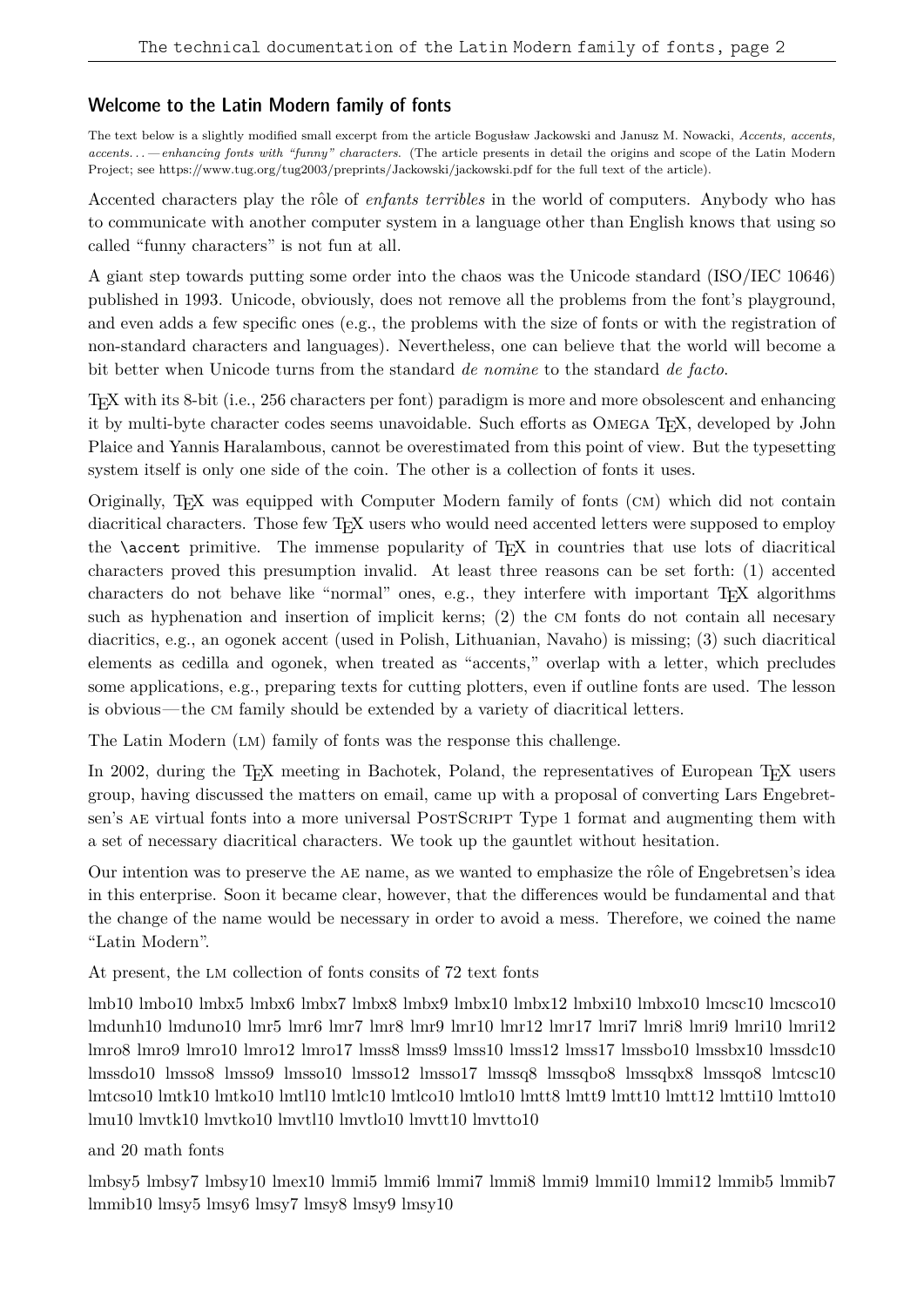Note that although not every LM text font has its CM counterpart and viceversa, all LM math fonts belong to the cm standard (cmbsy7 cmbsy10 cmmib5 cmmib7 were added by the American Mathematical Society).

Each of the lm text fonts contains more than 700 glyphs. To our knowledge, the repertoire of characters covers all European languages as well as some other Latin-based alphabets such as Viet namese and Navajo. In our work, we frequently exploited the information presented at the web site *The Alphabets of Europe* by Michael Everson ( http://www.evertype.com/alphabets/ ). If you know about European languages that are not covered completely or if some glyphs have apparently wrong shapes—please let us know.

In order to facilitate the access to the plentitude of the diacritical characters, we prepared nine different 255-character encodings for every font:

- cs (CS TUG; cs- $\ast$ .tfm),
- EC (Cork aka T1; ec-\*.tfm),
- QX (GUST; qx- $\ast$ .tfm)
- RM ("regular math," used in OT1 and OT4; rm-\*.tfm)
- <br/>  $\mathop{\rm L7x}$  (Lithuanian; l7x-\*.tfm),
- $\sqrt{\mathcal{K}Y}$ 's TeX'n'ANSI (aka LY1; texnansi-\*.tfm),
- T5 (Vietnamese; t5- $\ast$ .tfm),
- <br> $\bullet\,$  Text Companion for EC (fonts aka TS1; ts1-\*.tfm)

The LAT<sub>E</sub>X support for all the encodings is provided.

More details can be found in:

Bogusław Jackowski, Janusz M. Nowacki, *Latin Modern fonts: how less means more* http://www.dante.de/dante/events/eurotex/papers/TUT09.pdf

Will Robertson, *An exploration of the Latin Modern fonts* http://dw.tug.org/pracjourn/2006-1/robertson/

Will Robertson, *Unicode font encoding definitions for XeTeX* http://www.ctan.org/tex-archive/macros/xetex/latex/euenc/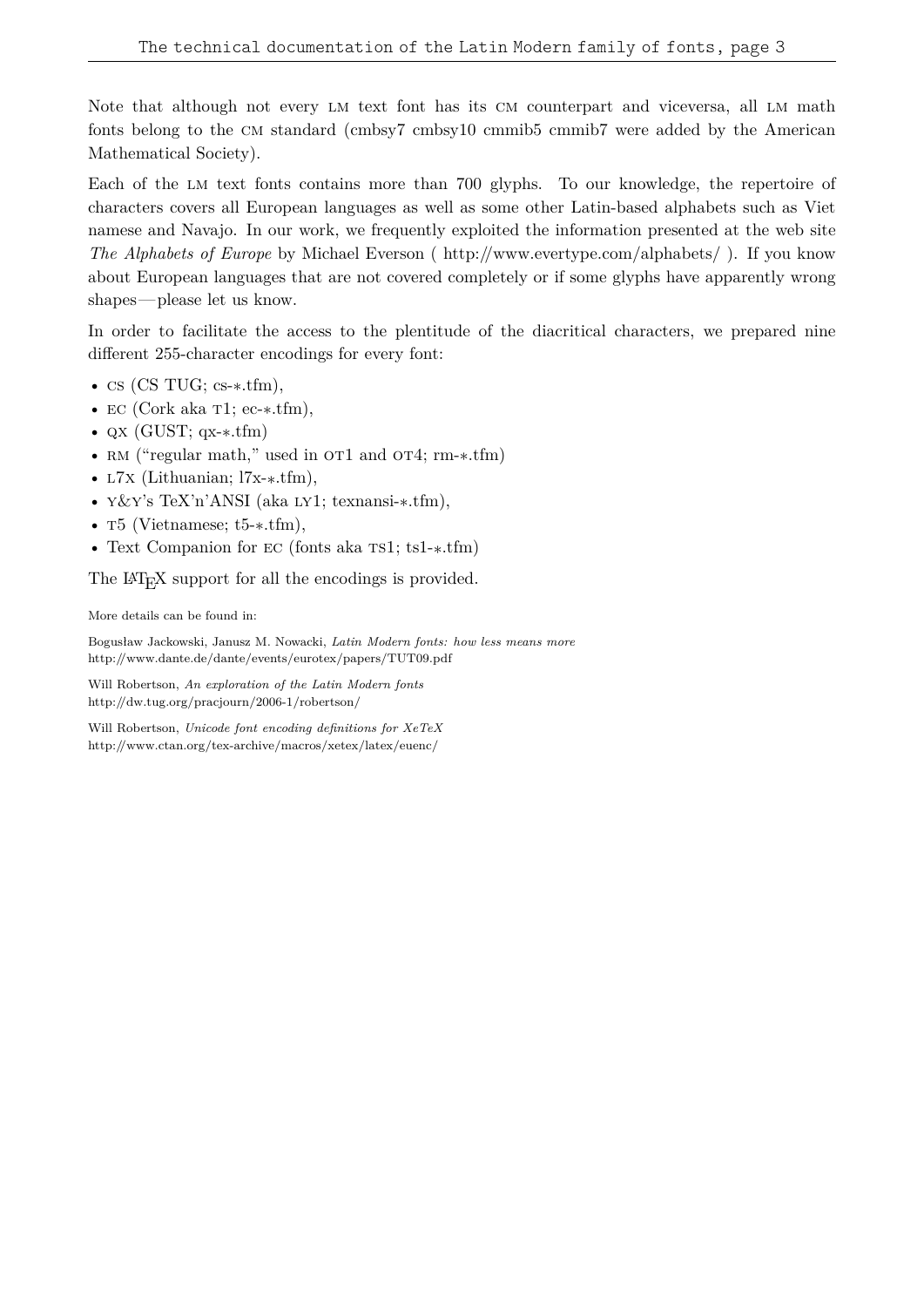### OpenType Layout features found in Latin Modern Roman

```
script = 'DFLT'language = <default>features = 'aalt' 'dlig' 'frac' 'liga' 'lnum' 'onum' 'pnum' 'tnum' 'zero' 'cpsp' 'kern' 'size'
script = 'cyr1'language = <default>features = 'aalt' 'dlig' 'frac' 'liga' 'lnum' 'onum' 'pnum' 'tnum' 'zero' 'cpsp' 'kern' 'size'
script = 'latn'language = 'AZE '
features = 'aalt' 'dlig' 'frac' 'liga' 'lnum' 'onum' 'pnum' 'tnum' 'zero' 'cpsp' 'kern' 'size'
lanquare = 'CRT'features = 'aalt' 'dlig' 'frac' 'liga' 'lnum' 'onum' 'pnum' 'tnum' 'zero' 'cpsp' 'kern' 'size'
language = 'MOL'features = 'aalt' 'dlig' 'frac' 'liga' 'lnum' 'locl' 'onum' 'pnum' 'tnum' 'zero' 'cpsp' 'kern'
'size'
language = 'NLD'features = 'aalt' 'dlig' 'frac' 'liga' 'lnum' 'onum' 'pnum' 'tnum' 'zero' 'cpsp' 'kern' 'size'
language = 'PLK'features = 'aalt' 'dlig' 'frac' 'liga' 'lnum' 'onum' 'pnum' 'tnum' 'zero' 'cpsp' 'kern' 'size'
language = 'ROM'features = 'aalt' 'dlig' 'frac' 'liga' 'lnum' 'locl' 'onum' 'pnum' 'tnum' 'zero' 'cpsp' 'kern'
'size'
language = 'TRK'features = 'aalt' 'dlig' 'frac' 'liga' 'lnum' 'onum' 'pnum' 'tnum' 'zero' 'cpsp' 'kern' 'size'
language = <default>features = 'aalt' 'dlig' 'frac' 'liga' 'lnum' 'onum' 'pnum' 'tnum' 'zero' 'cpsp' 'kern' 'size'
```
### Supported Unicode Blocks

0x0000 - 0x00FF ANSI 0x0080 - 0x00FF Latin Supplement and C1 Controls 0x0100 - 0x017F Latin Extended-A 0x1E00 - 0x1EFF Latin Extended Additional

#### Supported Windows Code Pages

1250 ANSI Latin 2 (Central Europe) 1252 ANSI Latin 1 1254 ANSI Turkish 1257 ANSI Baltic 1258 ANSI Vietnam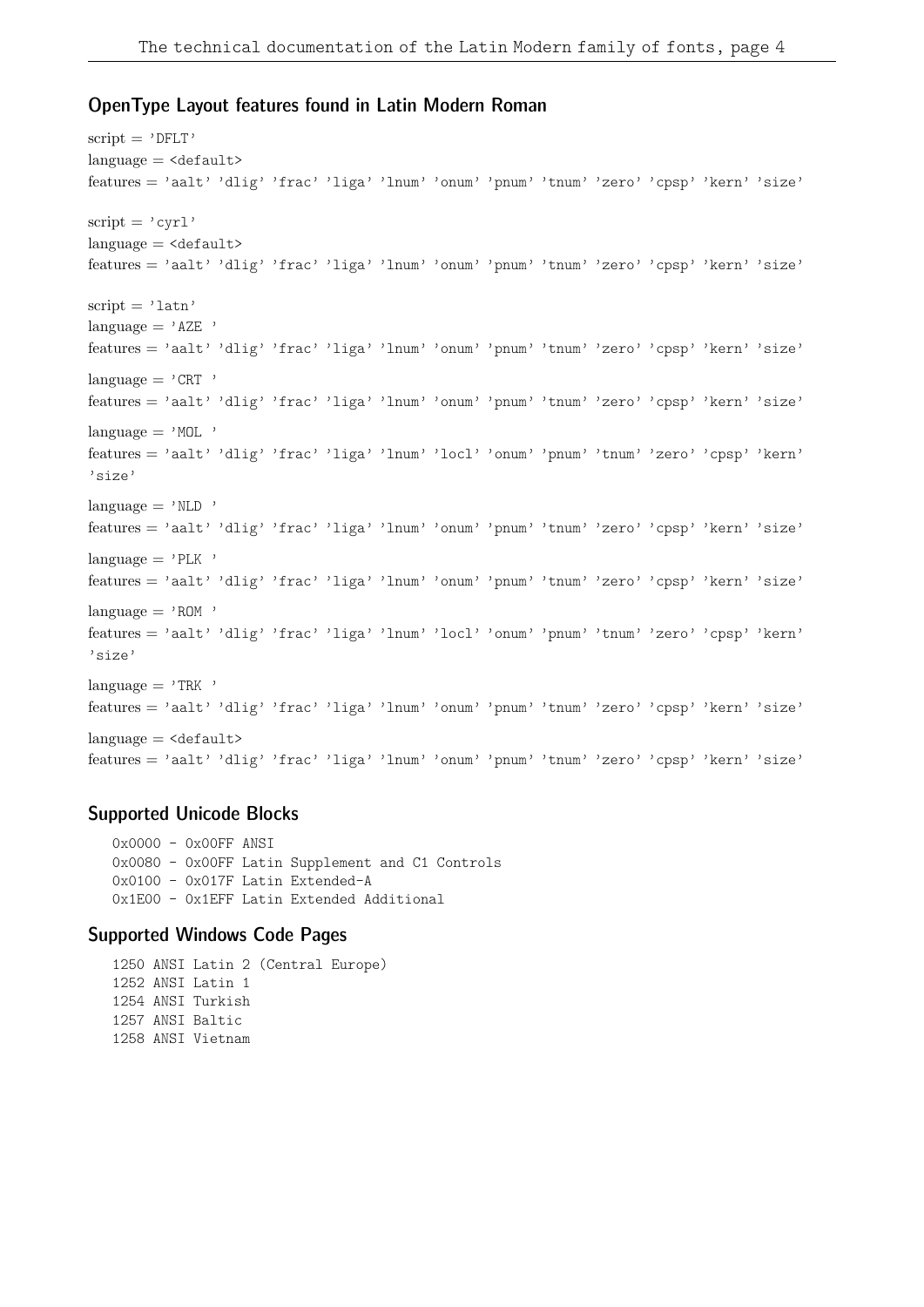### Examples of the OTF features of Latin Modern

"Latin Modern Roman" -> 0369 OThamburgefionst "Latin Modern Roman/I" -> *0369 OThamburgefionst* "Latin Modern Roman/B" -> **0369 OThamburgefionst** "Latin Modern Roman/BI" -> *0369 OThamburgefionst* "Latin Modern Roman:+frac" / "1/4 ABC abcflffi" -> ¼ ABC abcflffi "Latin Modern Roman: +onum" / "0123456789 ABC abc" ->  $0.123456789$  ABC abc "Latin Modern Roman:+tnum" / "0123456789 ABC abc" -> 0123456789 ABC abc "Latin Modern Roman:-kern" / "WARSZAWA VAT" -> WARSZAWA VAT "Latin Modern Roman: +zero" / "012345 ABC abc" ->  $012345$  ABC abc "Latin Modern Roman:language=PLK" / "fifka fijn" -> fifka fijn "Latin Modern Roman:language=NLD" / "fifka fijn" -> fifka fijn "Latin Modern Roman:language=TRK" / "fifka fijn" -> fifka fijn "Latin Modern Roman" / "\char"015E \char"015F" -> S  $s$ "Latin Modern Roman:language=ROM,+locl" / "\char"015E \char"015F" -> Ș ș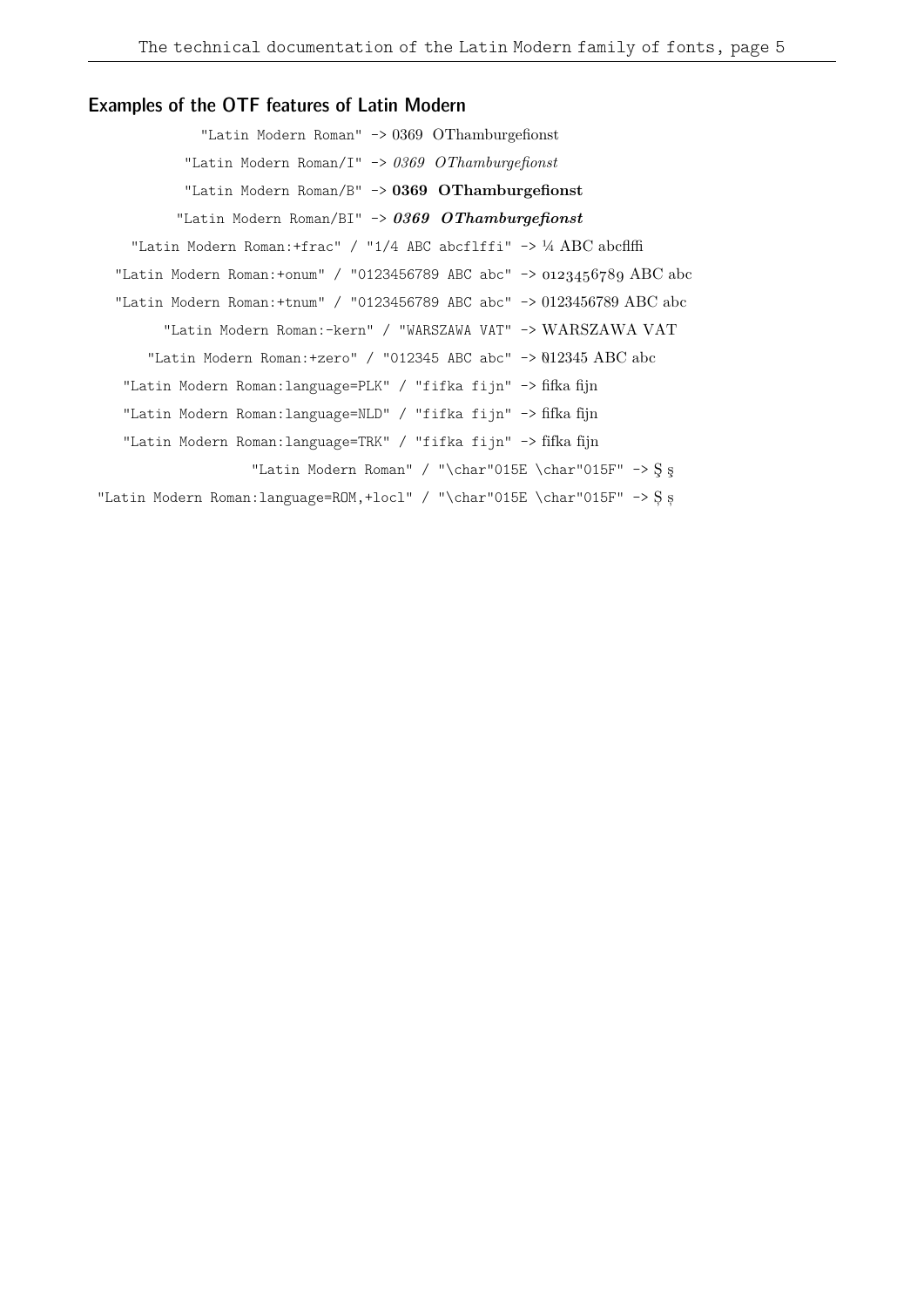### The text fonts of the Latin Modern family

```
(LMRomanDemi10-Regular) lmb10 -> 0369µ OThamburgefionst
  (LMRomanDemi10-Oblique) lmbo10 -> 0369µ OThamburgefionst
         (LMRoman10-Bold) lmbx10 -> 0369µ OThamburgefionst
         (LMRoman12-Bold) lmbx12 -> 0369µ OThamburgefionst
           (LMRoman5-Bold) lmbx5 -> 0369µ OThamburgefionst
           (LMRoman6-Bold) lmbx6 -> 0369µ OThamburgefionst
           (LMRoman7-Bold) lmbx7 -> 0369µ OThamburgefionst
           (LMRoman8-Bold) lmbx8 -> 0369µ OThamburgefionst
           (LMRoman9-Bold) lmbx9 -> 0369µ OThamburgefionst
  (LMRoman10-BoldItalic) lmbxi10 -> 0369µ OThamburgefionst
   (LMRomanSlant10-Bold) lmbxo10 -> 0369µ OThamburgefionst
 (LMRomanCaps10-Regular) lmcsc10 -> 0369µ OTHAMBURGEFIONST
(LMRomanCaps10-Oblique) lmcsco10 -> 0369µ OThamburgefionst
(LMRomanDunh10-Regular) lmdunh10 -> 0369\mu OThamburgefionst
(LMRomanDunh10-Oblique) lmduno10 -> 0369µ OThamburgefionst
       (LMRoman10-Regular) lmr10 -> 0369µ OThamburgefionst
       (LMRoman12-Regular) lmr12 -> 0369µ OThamburgefionst
       (LMRoman17-Regular) lmr17 -> 0369u OThamburgefionst
         (LMRoman5-Regular) lmr5 -> 0369µ OThamburgefionst
         (LMRoman6-Regular) lmr6 -> 0369µ OThamburgefionst
         (LMRoman7-Regular) lmr7 -> 0369µ OThamburgefionst
         (LMRoman8-Regular) lmr8 -> 0369µ OThamburgefionst
         (LMRoman9-Regular) lmr9 -> 0369µ OThamburgefionst
       (LMRoman10-Italic) lmri10 -> 0369µ OThamburgefionst
       (LMRoman12-Italic) lmri12 -> 0369µ OThamburgefionst
         (LMRoman7-Italic) lmri7 -> 0369µ OThamburgefionst
         (LMRoman8-Italic) lmri8 -> 0369µ OThamburgefionst
         (LMRoman9-Italic) lmri9 -> 0369µ OThamburgefionst
 (LMRomanSlant10-Regular) lmro10 -> 0369µ OThamburgefionst
 (LMRomanSlant12-Regular) lmro12 -> 0369µ OThamburgefionst
 (LMRomanSlant17-Regular) lmro17 -> 0369µ OThamburgefionst
   (LMRomanSlant8-Regular) lmro8 -> 0369µ OThamburgefionst
   (LMRomanSlant9-Regular) lmro9 -> 0369µ OThamburgefionst
       (LMSans10-Regular) lmss10 -> 0369µ OThamburgefionst
       (LMSans12-Regular) lmss12 -> 0369µ OThamburgefionst
       (LMSans17-Regular) lmss17 -> 0369µ OThamburgefionst
         (LMSans8-Regular) lmss8 -> 0369µ OThamburgefionst
         (LMSans9-Regular) lmss9 -> 0369µ OThamburgefionst
 (LMSans10-BoldOblique) lmssbo10 -> 0369µ OThamburgefionst
```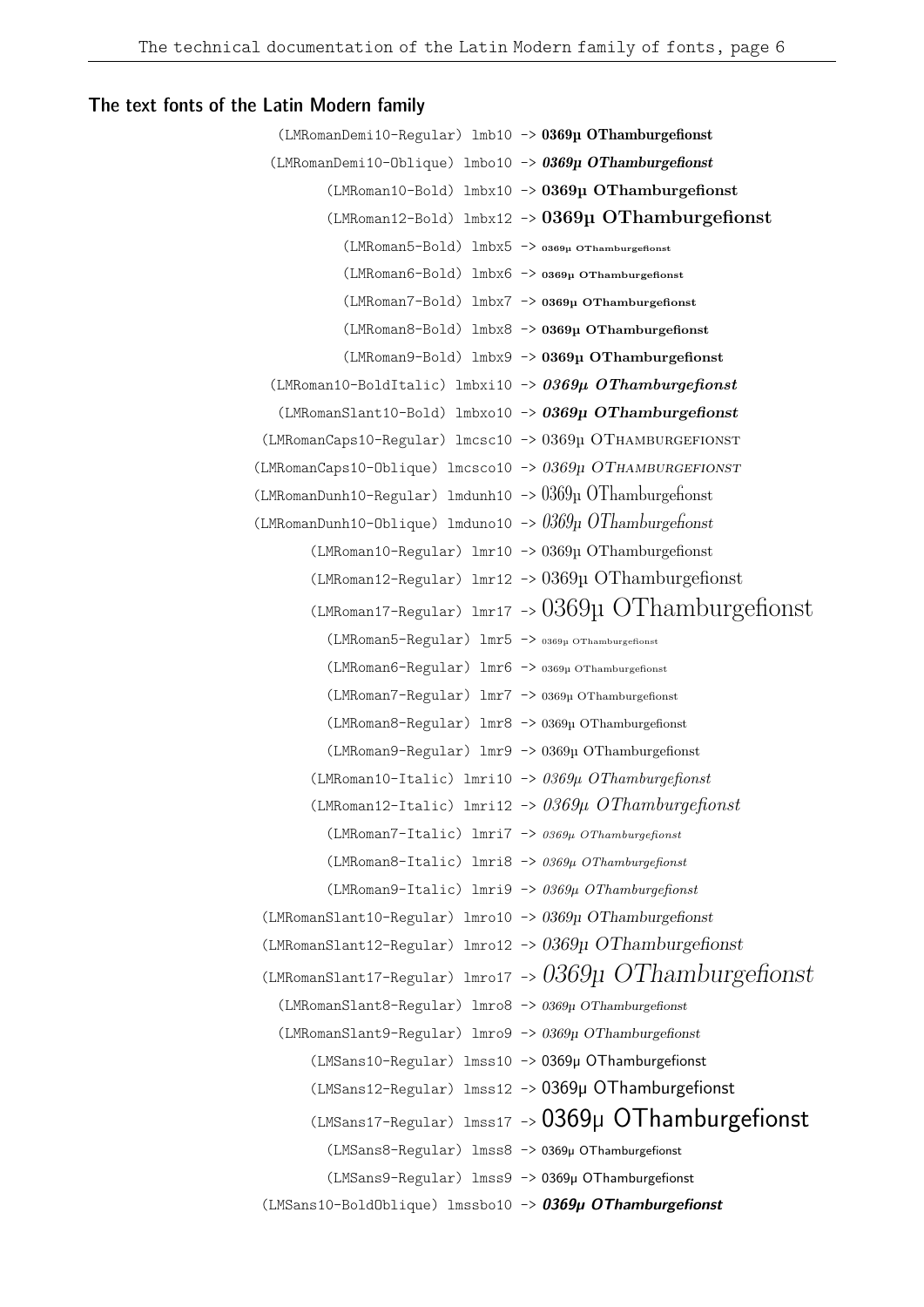(LMSans10-Bold) lmssbx10 -> **0369µ OThamburgefionst** (LMSansDemiCond10-Regular) lmssdc10 -> 0369µ OThamburgefionst (LMSansDemiCond10-Oblique) lmssdo10 -> 0369µ OThamburgefionst (LMSans10-Oblique) lmsso10 -> 0369µ OThamburgefionst (LMSans12-Oblique) lmsso12 -> 0369µ OThamburgefionst  $(LMSans17-Oblique)$  lmsso17 ->  $0369\mu$  OThamburgefionst (LMSans8-Oblique) lmsso8 -> 0369µ OThamburgefionst (LMSans9-Oblique) lmsso9 -> 0369µ OThamburgefionst (LMSansQuot8-Regular) lmssq8 -> 0369µ OThamburgefionst (LMSansQuot8-BoldOblique) lmssqbo8 -> **0369µ OThamburgefionst** (LMSansQuot8-Bold) lmssqbx8 -> **0369µ OThamburgefionst** (LMSansQuot8-Oblique) lmssqo8 -> 0369µ OThamburgefionst (LMMonoCaps10-Regular) lmtcsc10 -> 0369µ OTHAMBURGEFIONST (LMMonoCaps10-Oblique) lmtcso10 -> *0369µ OThamburgefionst* (LMMonoLt10-Regular) lmtl10 -> 0369µ OThamburgefionst (LMMonoLt10-Oblique) lmtlo10 -> *0369µ OThamburgefionst* (LMMonoLtCond10-Regular) lmtlc10 -> 0369µ OThamburgefionst (LMMonoLtCond10-Oblique) lmtlco10 -> *0369µ OThamburgefionst* (LMMonoLt10-Bold) lmtk10 -> **0369µ OThamburgefionst** (LMMonoLt10-BoldOblique) lmtko10 -> *0369µ OThamburgefionst* (LMMono10-Regular) lmtt10 -> 0369µ OThamburgefionst (LMMono12-Regular) lmtt12 -> 0369µ OThamburgefionst (LMMono8-Regular) lmtt8 -> 0369µ OThamburgefionst (LMMono9-Regular) lmtt9 -> 0369µ OThamburgefionst (LMMono10-Italic) lmtti10 -> *0369µ OThamburgefionst* (LMMonoSlant10-Regular) lmtto10 -> *0369µ OThamburgefionst* (LMRomanUnsl10-Regular) lmu10 -> 0369µ OThamburgefionst (LMMonoProp10-Regular) lmvtt10 -> 0369µ OThamburgefionst (LMMonoProp10-Oblique) lmvtto10 -> *0369µ OThamburgefionst* (LMMonoPropLt10-Regular) lmvtl10 -> 0369µ OThamburgefionst (LMMonoPropLt10-Oblique) lmvtlo10 -> *0369µ OThamburgefionst* (LMMonoPropLt10-Bold) lmvtk10 -> **0369µ OThamburgefionst** (LMMonoPropLt10-BoldOblique) lmvtko10 -> *0369µ OThamburgefionst*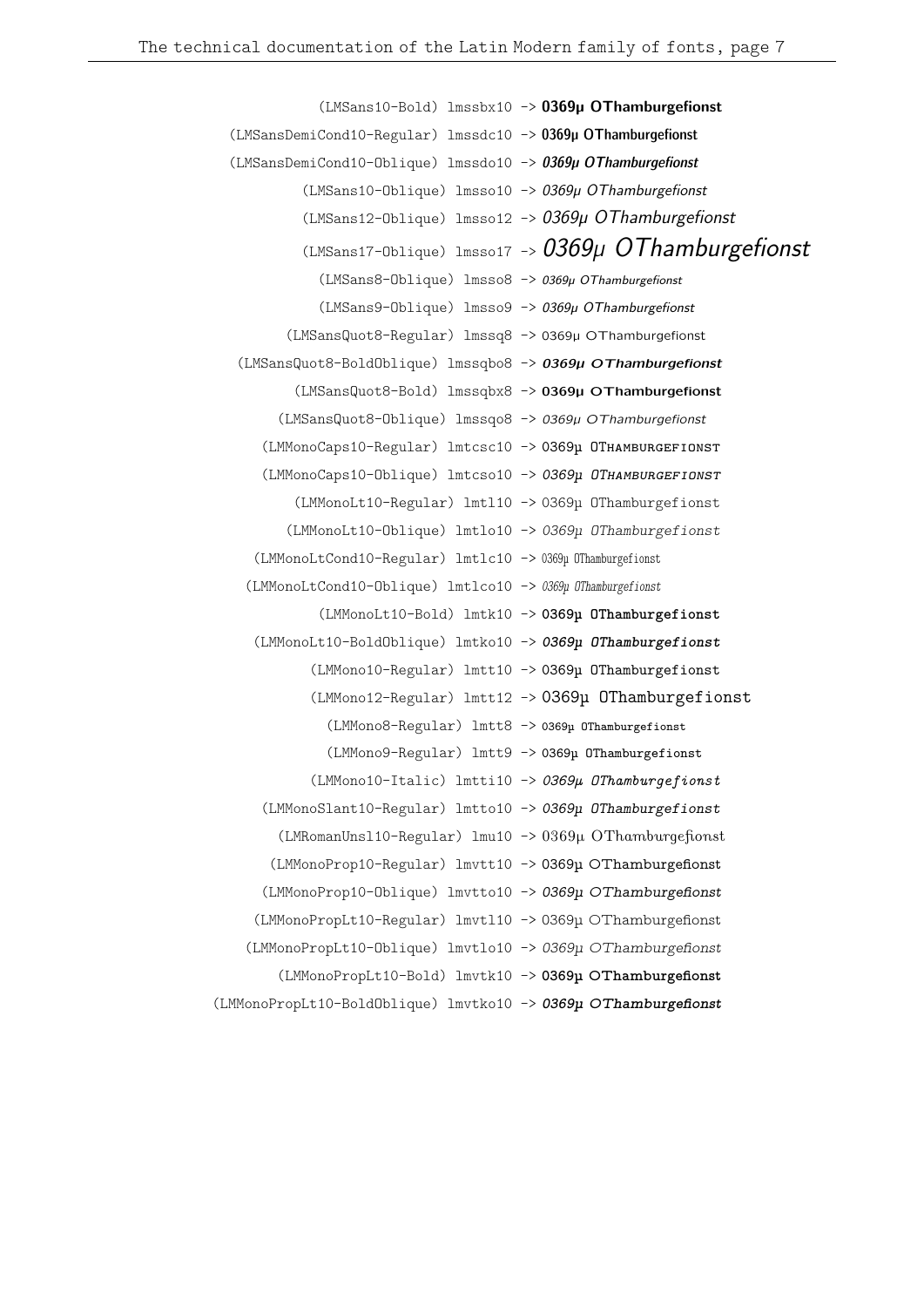## The repertoire of glyphs of Latin Modern Roman

Each subcolumn contains: unicode number (if present), glyphs in all variants, the OTF name or the OTF name placed above the Type 1 name (if they differ).

| 0. No unicodes |  |
|----------------|--|
|----------------|--|

| $\sim$<br>$\overline{\phantom{a}}$ | acute.dup      | $\frac{1}{2}$ $\frac{1}{2}$ $\frac{1}{2}$                   | lcedilla       |
|------------------------------------|----------------|-------------------------------------------------------------|----------------|
| E E E E                            | AE.dup         |                                                             | macron.dup     |
| æææ                                | ae.dup         | $N$ $N$ $N$ $N$                                             | Ncedilla       |
|                                    | cedilla.dup    | $\mathfrak{n}$ $\mathfrak{n}$ $\mathfrak{n}$ $\mathfrak{n}$ | ncedilla       |
| $\overline{\phantom{a}}$           | circumflex.dup | $\times$ $\times$ $\times$ $\times$                         | OE.dup         |
|                                    | dieresis.dup   | $x \alpha$ $x \alpha$                                       | oe.dup         |
| $G$ $G$ $G$ $G$                    | Gcedilla       | Ø<br>Ø<br>$\emptyset$<br>$\varnothing$                      | Oslash.dup     |
| $\dot{g}$ is $\dot{g}$<br>ģ        | gcedilla       | $\emptyset$ $\emptyset$ $\emptyset$ $\emptyset$             | oslash.dup     |
| $\beta$ $\beta$ $\beta$ $\beta$    | germandbls.dup | 66666                                                       | quoteleft.dup  |
|                                    | hyphen.dup     | , , , ,                                                     | quoteright.dup |
| K K K K                            | Kcedilla       | $R$ $R$ $R$ $R$                                             | Rcedilla       |
| $k \not k \not k$                  | kcedilla       | $\mathfrak{r}$ $\mathfrak{r}$ $\mathfrak{r}$ $\mathfrak{r}$ | rcedilla       |
| $\mu$ $\mu$ $\mu$                  | Lcedilla       |                                                             | tilde.dup      |

#### 1. Standard low unicodes 0020 .. 007E  $\overline{1}$

| 0020 |                                               | space       | 0038 | 8<br>88<br>8                                             | eight        |
|------|-----------------------------------------------|-------------|------|----------------------------------------------------------|--------------|
| 0021 | $\frac{1}{2}$<br>L                            | exclam      | 0039 | 9<br>9 9<br>9                                            | nine         |
| 0022 | Ħ<br>11<br>″                                  | quotedbl    | 003A | $\frac{1}{2}$ $\frac{1}{2}$ $\frac{1}{2}$ $\frac{1}{2}$  | colon        |
| 0023 |                                               | numbersign  | 003B | ; ; ; ;                                                  | semicolon    |
| 0024 | $$s$ $$s$<br>$\pmb{\mathscr{F}}$              | dollar      | 003C | $\,<\,$ $\,<\,$<br>$\,<\,$                               | less         |
| 0025 | $\%$ % $\%$<br>%                              | percent     | 003D | $=$                                                      | equal        |
| 0026 | & & & &                                       | ampersand   | 003E | $>$ $>$<br>$\geq$<br>>                                   | greater      |
| 0027 | $\mathbf{I}$<br>$\overline{\phantom{a}}$<br>1 | quotesingle | 003F | $\overline{?}$<br>଼<br>$\hat{z}$ ?                       | question     |
| 0028 |                                               | parenleft   | 0040 | $^\copyright$<br>$\oslash$<br>$\circledcirc$<br>$\bm{Q}$ | at           |
| 0029 |                                               | parenright  | 0041 | A<br>$A$ A<br>$\boldsymbol{A}$                           | A            |
| 002A | $\ast$<br>$\ast$<br>$\ast$<br>∗               | asterisk    | 0042 | B<br>$B$ <b>B</b> $B$                                    | B            |
| 002B | $+$ + $+$ +                                   | plus        | 0043 | $C$ C<br>$\rm C$<br>$\boldsymbol{C}$                     | C            |
| 002C | , , , ,                                       | comma       | 0044 | D<br>D<br>D<br>D                                         | $\mathbb{D}$ |
| 002D |                                               | hyphen      | 0045 | $E$ E<br>Е<br>$\bm E$                                    | E            |
| 002E |                                               | period      | 0046 | $\boldsymbol{\mathrm{F}}$<br>$F \mathbf{F}$<br>$\bm{F}$  | $\mathsf{F}$ |
| 002F | $\sqrt{2}$                                    | slash       | 0047 | G $G$ <b>G</b> $G$                                       | G            |
| 0030 | $\overline{0}$<br>$\theta$<br>$\bf{0}$<br>0   | zero        | 0048 | $H$ $H$ $H$ $H$                                          | $\mathsf H$  |
| 0031 | 1<br>$1\;1$<br>$\boldsymbol{\mathit{1}}$      | one         | 0049 | I I I                                                    | $\mathbb{I}$ |
| 0032 | $\overline{2}$<br>222                         | two         | 004A | $J$ $J$ $J$ $J$                                          | J            |
| 0033 | 3<br>$3\,3\,3$                                | three       | 004B | K K K K                                                  | K            |
| 0034 | $\overline{4}$<br>444                         | four        | 004C | L L L                                                    | L            |
| 0035 | $5\overline{)}$<br>$5\,5\,5$                  | five        | 004D | $M$ $M$ $M$ $M$                                          | M            |
| 0036 | 6<br>6<br>6<br>6                              | six         | 004E | $N$ N $N$<br>N                                           | N            |
| 0037 | $\gamma$<br>7<br>$\gamma$ 7                   | seven       | 004F | O<br>0<br>0<br>$\mathbf 0$                               | 0            |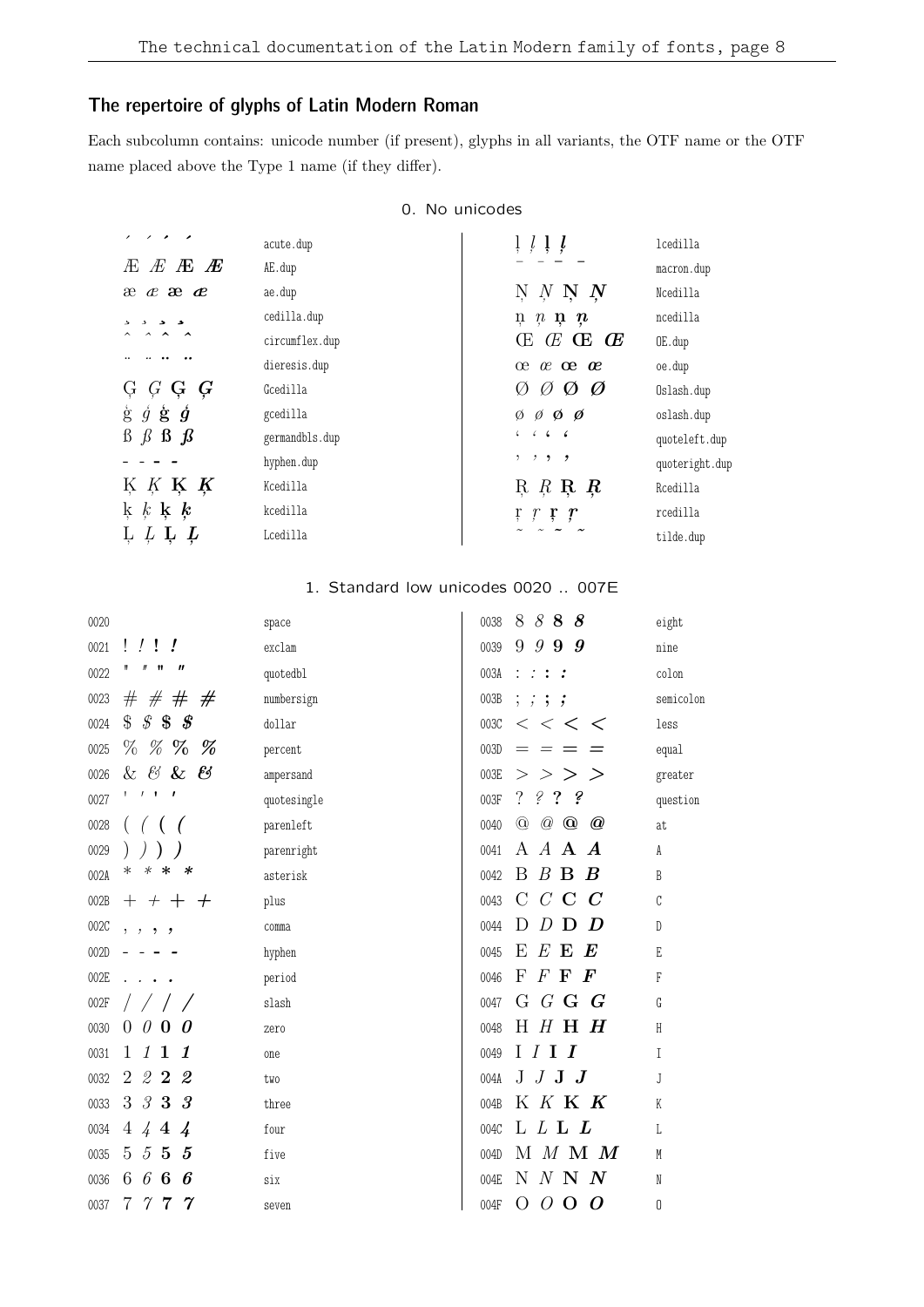| 0050 | $P$ $P$ $P$ $P$                                                                                                                   | P                                                                 | 0068             | h h h h                                                    | h                                                       |
|------|-----------------------------------------------------------------------------------------------------------------------------------|-------------------------------------------------------------------|------------------|------------------------------------------------------------|---------------------------------------------------------|
| 0051 | $Q$ Q Q Q                                                                                                                         | Q                                                                 | 0069             | $i \, i \, i$                                              | i                                                       |
| 0052 | R R R R                                                                                                                           | R                                                                 | 006A             | $j \, j \, j \, j$                                         | j                                                       |
| 0053 | S S S S                                                                                                                           | S                                                                 | 006B             | $k \, k \, k \, k$                                         | k                                                       |
| 0054 | $T$ T $T$<br>Т                                                                                                                    | T                                                                 | 006C             | l l l l                                                    | 1                                                       |
| 0055 | $U$ U $U$<br>U                                                                                                                    | U                                                                 | 006D             | $m \, m \, m \, m$                                         | m                                                       |
| 0056 | V V V V                                                                                                                           | V                                                                 | 006E             | $n \, n \, n \, n$                                         | $\rm n$                                                 |
| 0057 | W W W $W$                                                                                                                         | W                                                                 | 006F             | $0$ 0 <b>0 0</b>                                           | $\mathbf 0$                                             |
| 0058 | X X X X                                                                                                                           | X                                                                 | 0070             | $p$ $p$ $p$ $p$                                            | p                                                       |
| 0059 | Y Y Y Y                                                                                                                           | Y                                                                 | 0071             | q $q$ q $q$                                                | q                                                       |
| 005A | Z Z Z Z                                                                                                                           | Z                                                                 |                  | 0072 r $r$ r $r$                                           | r                                                       |
| 005B |                                                                                                                                   | bracketleft                                                       |                  | 0073 S S S S                                               | S                                                       |
| 005C |                                                                                                                                   | backslash                                                         |                  | 0074 t t t t t                                             | t                                                       |
| 005D |                                                                                                                                   | bracketright                                                      | 0075             | $u$ $u$ $u$ $u$                                            | u                                                       |
| 005E |                                                                                                                                   | asciicircum                                                       | 0076             | $V$ $V$ $V$ $V$                                            | V                                                       |
| 005F |                                                                                                                                   | underscore                                                        | 0077             | $W \, \, \, w \, \, \, \mathbf{w} \, \, \, \boldsymbol{w}$ | W                                                       |
| 0060 |                                                                                                                                   | grave                                                             | 0078             | $X \times X \times x$                                      | X                                                       |
| 0061 | $a \ a \ a \ a$                                                                                                                   | a                                                                 | 0079             | $y \ y \ y \ y$                                            | y                                                       |
| 0062 | $b$ $b$ $b$ $b$                                                                                                                   | b                                                                 | 007A             | $Z \tZ Z \tZ$                                              | Z                                                       |
| 0063 | $c$ $c$ $c$ $c$                                                                                                                   | $\mathsf C$                                                       | 007B             | $\{f \}$                                                   | braceleft                                               |
| 0064 | d d d d                                                                                                                           | d                                                                 | 007C             |                                                            | bar                                                     |
| 0065 | $e$ e e e                                                                                                                         | е                                                                 | 007D             | ${ }$                                                      | braceright                                              |
| 0066 | f $f$ f $f$                                                                                                                       | f                                                                 | 007E             |                                                            | asciitilde                                              |
| 0067 | $g$ $g$ $g$ $g$                                                                                                                   | g                                                                 |                  |                                                            |                                                         |
|      |                                                                                                                                   |                                                                   |                  |                                                            |                                                         |
|      |                                                                                                                                   | 2. Standard high unicodes FB00  FB06                              |                  |                                                            |                                                         |
|      | FB00 ff $f$ ff ff $f$ ff                                                                                                          | $f_f$<br>$f\bar{f}$                                               |                  | FB03 ffi ffi ffi ffi                                       | $\frac{f}{f\bar{f}i}^{-1}$                              |
|      | FB01 $\mathbf{f}$ i $\mathbf{f}$ i $\mathbf{f}$ i $\mathbf{f}$ i $\mathbf{f}$ i                                                   | fi                                                                |                  | FB04 ffl ffl ffl ffl                                       | ffl                                                     |
|      |                                                                                                                                   | fi<br>f <sub>1</sub>                                              |                  |                                                            | ffl                                                     |
| FB02 | $\text{fl}$ $\text{fl}$ $\text{fl}$ $\text{fl}$                                                                                   | $f\bar{1}$                                                        |                  |                                                            |                                                         |
|      |                                                                                                                                   |                                                                   |                  |                                                            |                                                         |
|      |                                                                                                                                   | 3. Standard other unicodes 0080  DFFF (actually in 00A0  uni2AB0) |                  |                                                            |                                                         |
| 00A0 |                                                                                                                                   | uni00A0<br>nbspace                                                | 00AB             | <b>KKKK</b>                                                | guillemotleft                                           |
|      |                                                                                                                                   |                                                                   | 00AC             |                                                            | logicalnot                                              |
| 00A1 | $i \; i \; i \; j$                                                                                                                | exclamdown                                                        | 00AD             |                                                            | uni00AD<br>sfthyphen                                    |
| 00A2 | $C$ $C$ $C$ $C$                                                                                                                   | cent                                                              |                  |                                                            |                                                         |
| 00A3 | $f \mathrel{\mathcal{L}} f \mathrel{\mathcal{L}} f$                                                                               | sterling                                                          | 00AE             | $\times$ $\times$ $\times$ $\times$                        | registered                                              |
| 00A4 | $\alpha$<br>$\alpha$ $\alpha$<br>$\sigma$                                                                                         | currency                                                          | 00AF             | $O$ $O$ $O$<br>$\circ$                                     | macron                                                  |
| 00A5 | $\mathbf{\mathbf{\mathbf{\mathsf{k}}}}\ \mathbf{\mathbf{\mathsf{k}}}\ \mathbf{\mathbf{\mathsf{k}}}\ \mathbf{\mathbf{\mathsf{k}}}$ | yen                                                               | 00BO             |                                                            | degree                                                  |
| 00A6 | $\begin{array}{cc} 1 & 1 & 1 \\ 1 & 1 & 1 \end{array}$                                                                            | brokenbar                                                         | 00B1             | $\pm$ $\pm$ $\pm$ $\pm$<br>$\mathbf{2}^-$<br>222           | plusminus                                               |
| 00A7 | $\S$ §<br>§.<br>§                                                                                                                 | section                                                           | 00B <sub>2</sub> |                                                            | two.superior                                            |
| 00A8 |                                                                                                                                   | dieresis                                                          | 00B3             | 3 3 3 3                                                    | three.superior                                          |
| 00A9 | $\circledcirc \circledcirc$<br>$\rm (C)$                                                                                          | copyright                                                         | 00B4             |                                                            | acute                                                   |
| 00AA | $a$ a $a$<br>$\mathbf a$                                                                                                          | ordfeminine                                                       | 00B5             | $\mu$ $\mu$ $\mu$                                          | $\begin{array}{l}\text{uni00B5}\\ \text{mu}\end{array}$ |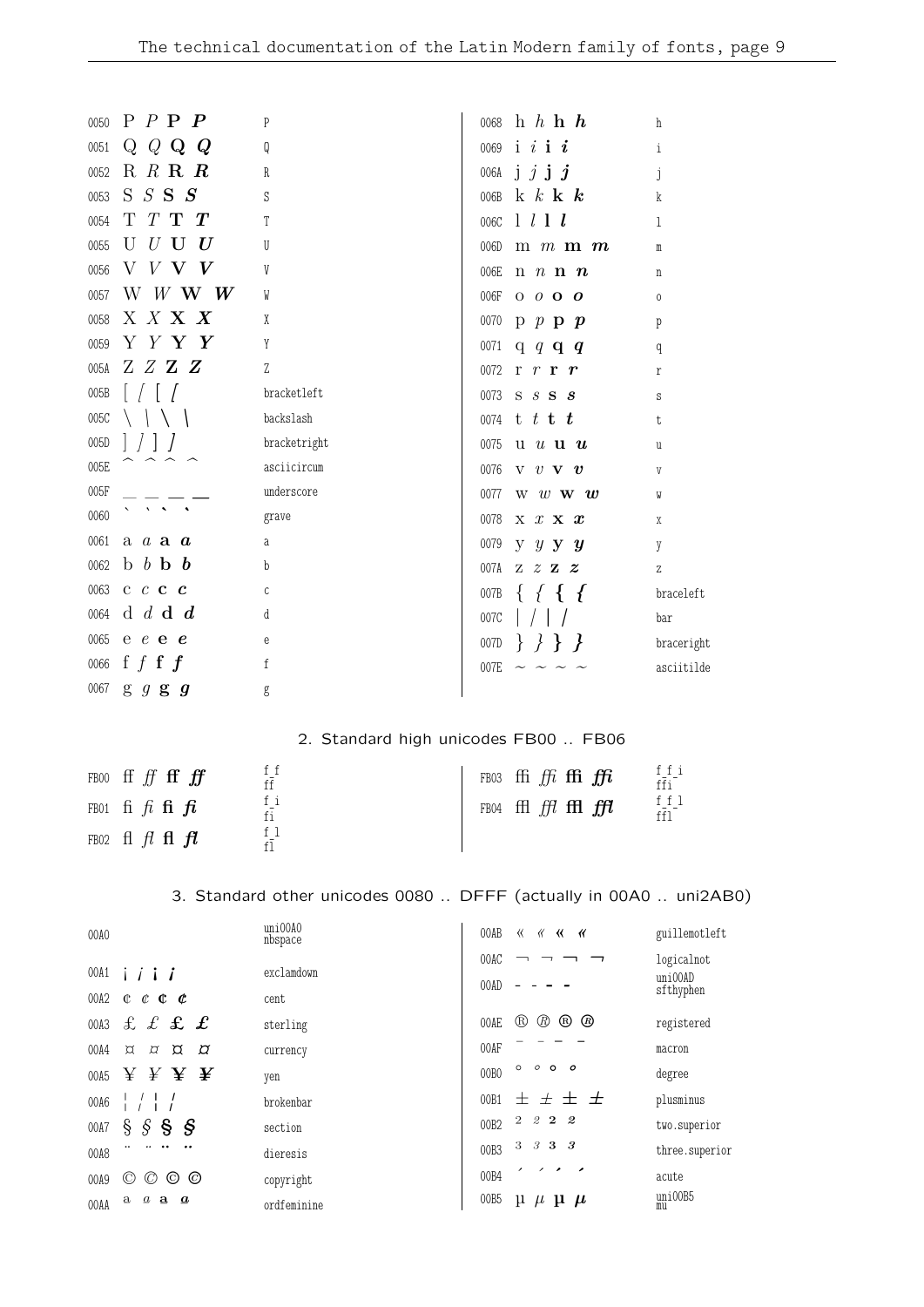| 00B6             | $\P$<br>$\mathcal I$<br>1                                                       | paragraph      | ã $\tilde{a}$ ã $\tilde{a}$<br>00E3                                                 | atilde      |
|------------------|---------------------------------------------------------------------------------|----------------|-------------------------------------------------------------------------------------|-------------|
| 00B7             |                                                                                 | periodcentered | $\ddot{a}$ $\ddot{a}$ $\ddot{a}$<br>00E4                                            | adieresis   |
| 00B8             |                                                                                 | cedilla        | å $\aa$ <b>å <math>\aa</math></b><br>00E5                                           | aring       |
| 00B9             | $1\quad1$<br>1<br>1                                                             | one.superior   | 00E6<br>$x \alpha x$                                                                | ae          |
| 00BA             | $\boldsymbol{\varrho}$ $\boldsymbol{\Omega}$ $\boldsymbol{\varrho}$<br>$\Omega$ | ordmasculine   | 00E7<br>$C$ $C$ $C$ $C$                                                             | ccedilla    |
| 00BB             | >> >> >><br>$\rangle$                                                           | guillemotright | $\dot{e}$ $\dot{e}$ $\dot{e}$ $\dot{e}$<br>00E8                                     | egrave      |
| 00 <sub>BC</sub> | $\frac{1}{4}$ $\frac{1}{4}$<br>$\frac{1}{4}$<br>$\frac{1}{4}$                   | onequarter     | $\acute{e}$ $\acute{e}$ $\acute{e}$ $\acute{e}$<br>00E9                             | eacute      |
| 00BD             | $\frac{1}{2}$ $\frac{1}{2}$ $\frac{1}{2}$ $\frac{1}{2}$                         | onehalf        | $\hat{\mathrm{e}}$ $\hat{e}$ $\hat{\mathrm{e}}$ $\hat{e}$<br>00EA                   | ecircumflex |
| 00BE             | $\frac{3}{4}$ $\frac{3}{4}$ $\frac{3}{4}$ $\frac{3}{4}$                         | threequarters  | $\ddot{e}$ $\ddot{e}$ $\ddot{e}$ $\ddot{e}$<br>00EB                                 | edieresis   |
| 00BF             | しぇしぇ                                                                            | questiondown   | $i \; i \; i \; j$<br>00EC                                                          | igrave      |
| 00C0             | $\vec{A}$ $\vec{A}$ $\vec{A}$<br>A                                              | Agrave         | $i \; i \; \mathbf{i} \; \mathbf{r}$<br>00ED                                        | iacute      |
| 00C1             | ÁÁÁÁ                                                                            | Aacute         | $\hat{\mathbf{i}}$ $\hat{\mathbf{i}}$ $\hat{\mathbf{i}}$ $\hat{\mathbf{i}}$<br>00EE | icircumflex |
| 00C2             | $\hat{A}$ $\hat{A}$ $\hat{A}$ $\hat{A}$                                         | Acircumflex    | $i \overline{i}$ i $i$<br>00EF                                                      | idieresis   |
| 00C3             | $\tilde{A}$ $\tilde{A}$ $\tilde{A}$ $\tilde{A}$                                 | Atilde         | $\delta$ $\delta$ $\delta$ $\delta$<br>00F <sub>0</sub>                             | eth         |
| 00C4             | ÄÄÄÄ                                                                            | Adieresis      | ñ $\tilde{n}$ ñ $\tilde{n}$<br>00F1                                                 | ntilde      |
| 00C5             | $\AA$ $\AA$ $\AA$                                                               | Aring          | $\dot{\theta}$ $\dot{\theta}$ $\dot{\theta}$ $\dot{\theta}$<br>00F2                 | ograve      |
| 00C6             | $E$ $E$ $E$<br>Æ                                                                | AE             | $\acute{\mathrm{o}}$ $\acute{o}$ $\acute{o}$ $\acute{o}$<br>00F3                    | oacute      |
| 00C7             | $C$ $C$<br>$\pmb{C}$<br>Ç                                                       | Ccedilla       | $\hat{o}$ $\hat{o}$ $\hat{o}$ $\hat{o}$<br>00F4                                     | ocircumflex |
| 00C8             | $\dot{E}$ $\dot{\mathbf{E}}$<br>È<br>È                                          | Egrave         | $\tilde{0}$ $\tilde{0}$ $\tilde{0}$ $\tilde{0}$<br>00F5                             | otilde      |
| 00C9             | É<br>É<br>É<br>É                                                                | Eacute         | $\ddot{\mathrm{o}}$ $\ddot{o}$ $\ddot{\mathrm{o}}$ $\ddot{o}$<br>00F6               | odieresis   |
| 00CA             | $\hat{E}$ $\hat{\mathbf{E}}$<br>Ê<br>Ê.                                         | Ecircumflex    | $\div$ $\div$ $\div$<br>00F7<br>$\div$                                              | divide      |
| 00CB             | $\ddot{E}$ $\ddot{\mathbf{E}}$ $\ddot{\mathbf{E}}$<br>Ë                         | Edieresis      | $\emptyset$ $\emptyset$ $\emptyset$ $\emptyset$<br>00F8                             | oslash      |
| 00CC             | ÌÌÌ<br>Ì                                                                        | Igrave         | $\hat{\mathbf{u}}$ $\hat{\mathbf{u}}$ $\hat{\mathbf{u}}$ $\hat{\mathbf{u}}$<br>00F9 | ugrave      |
| 00CD             | ÍÍÍ<br>Í                                                                        | <b>Iacute</b>  | ú $\acute{u}$ ú $\acute{u}$<br>00FA                                                 | uacute      |
| 00CE             | Î<br>Î<br>Î<br>Î                                                                | Icircumflex    | $\hat{\mathbf{u}}$ $\hat{u}$ $\hat{\mathbf{u}}$ $\hat{u}$<br>00FB                   | ucircumflex |
| 00CF             | Ï<br>Ï                                                                          | Idieresis      | $\ddot{u}$ $\ddot{u}$ $\ddot{u}$<br>00FC                                            | udieresis   |
| 00D0             | $D$ <b>D</b><br>Đ<br>Ð                                                          | Eth            | $\acute{y}$ $\acute{y}$ $\acute{y}$ $\acute{y}$<br>00FD                             | yacute      |
| 00D1             | $\tilde{N}$ $\tilde{N}$<br>$\tilde{N}$<br>Ñ                                     | Ntilde         | $\mathfrak{h}$ $\mathfrak{h}$ $\mathfrak{h}$<br>$\mathbf{b}$<br>00FE                | thorn       |
| 00D <sub>2</sub> | $\dot{\mathcal{O}}$ $\dot{\mathbf{O}}$ $\dot{\mathbf{O}}$<br>$\Omega$           | Ograve         | $\ddot{y}$ $\ddot{y}$ $\ddot{y}$ $\ddot{y}$<br>00FF                                 | ydieresis   |
| 00D3             | $\acute{0}$ $\acute{0}$ $\acute{0}$ $\acute{0}$                                 | <b>Oacute</b>  | $\bar{A}$ $\bar{A}$ $\bar{A}$ $\bar{A}$<br>0100                                     | Amacron     |
| 00D4             | $\hat{O}$ $\hat{O}$<br>Ô<br>Ô                                                   | Ocircumflex    | $\bar{a}$ $\bar{a}$ $\bar{a}$ $\bar{a}$<br>0101                                     | amacron     |
| 00D5             | $\tilde{O}$ $\tilde{O}$<br>Õ<br>Õ                                               | Otilde         | Ă Ă <b>Ă <i>Ă</i></b><br>0102                                                       | Abreve      |
| 00D6             | $\ddot{O}$ $\ddot{O}$<br>Ö<br>Ö                                                 | Odieresis      | 0103 $\check{a}$ $\check{a}$ $\check{a}$ $\check{a}$                                | abreve      |
| 00D7             | $\times$ $\times$<br>$\times$<br>$\times$                                       | multiply       | A $A$ A $A$<br>0104                                                                 | Aogonek     |
| 00D8             | $\emptyset$ $\emptyset$<br>Ø<br>Ø                                               | Oslash         | 0105 $a \ a \ a \ q$                                                                | aogonek     |
| 00D9             | $\dot{U}$ $\dot{U}$<br>Ù<br>Ù                                                   | Ugrave         | 0106 $\acute{C}$ $\acute{C}$ $\acute{C}$ $\acute{C}$                                | Cacute      |
| 00DA             | ÚÚÚ<br>Ú                                                                        | <b>Uacute</b>  | $\acute{c}$ $\acute{c}$ $\acute{c}$ $\acute{c}$<br>0107                             | cacute      |
| 00DB             | $\hat{U}$ Û<br>Û<br>Ũ                                                           | Ucircumflex    | $\hat{C}$ $\hat{C}$ $\hat{C}$ $\hat{C}$<br>0108                                     | Ccircumflex |
| 00DC             | ÜÜÜ<br>Ü                                                                        | Udieresis      | $\hat{c}$ $\hat{c}$ $\hat{c}$ $\hat{c}$<br>0109                                     | ccircumflex |
| 00DD             | ÝÝÝÝ                                                                            | Yacute         | Ċ Ċ Ċ $\dot{C}$<br>010A                                                             | Cdotaccent  |
| 00DE             | $P \not P \not P$                                                               | Thorn          | 010B $\dot{c}$ $\dot{c}$ $\dot{c}$ $\dot{c}$                                        | cdotaccent  |
| 00DF             | $\beta$ $\beta$ $\beta$ $\beta$                                                 | germandbls     | 0100 Č $\check{C}$ Č $\check{C}$                                                    | Ccaron      |
| 00E0             | $\dot{a}$ $\dot{a}$ $\dot{a}$ $\dot{a}$                                         | agrave         | $\check{c}$ $\check{c}$ $\check{c}$ $\check{c}$<br>010D                             | ccaron      |
| 00E1             | á á <b>á á</b>                                                                  | aacute         | ĎĎĎĎ<br>010E                                                                        | Dcaron      |
| 00E2             | $\hat{\mathrm{a}}$ $\hat{a}$ $\hat{\mathrm{a}}$ $\hat{a}$                       | acircumflex    | 010F d' $d$ d' $d$                                                                  | dcaron      |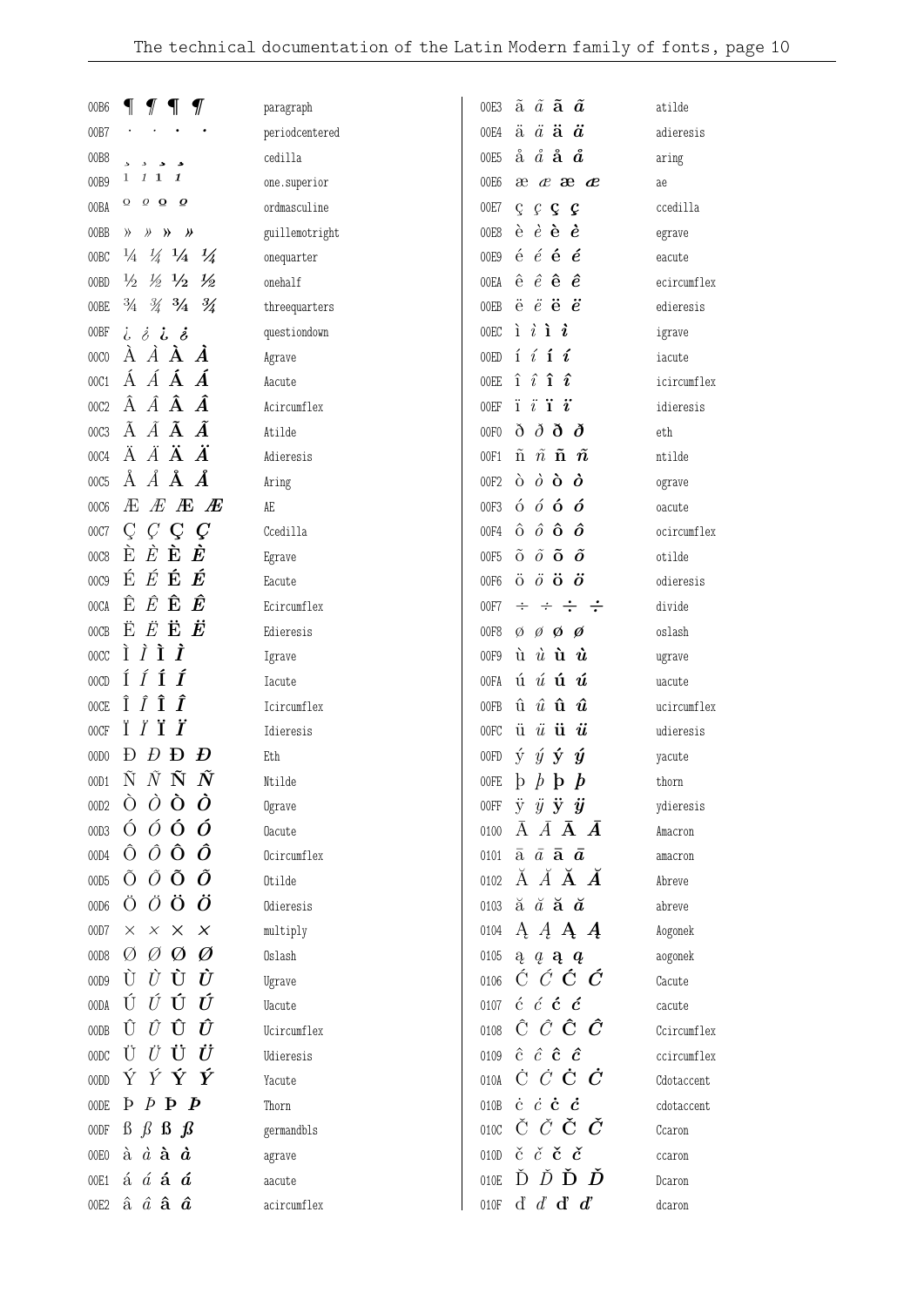| $\Gamma$ $\Gamma$ $\Gamma$ $\Gamma$<br>$\mathrm{d}\,$ $\mathrm{d}\,$ $\mathrm{d}\,$ $\mathrm{d}\,$<br>013E<br>0111<br>dcroat                                                                                                  |                         |
|-------------------------------------------------------------------------------------------------------------------------------------------------------------------------------------------------------------------------------|-------------------------|
|                                                                                                                                                                                                                               | lcaron                  |
| $\bar{\mathrm{E}}$ $\bar{E}$ $\bar{\mathrm{E}}$ $\bar{\mathrm{E}}$<br>L L L<br>013F<br>0112<br>Emacron                                                                                                                        | Ldot                    |
| $\mathbf{r} \cdot \mathbf{r}$ $\mathbf{r} \cdot \mathbf{r}$<br>$\overline{e}$ $\overline{e}$ $\overline{e}$ $\overline{e}$<br>0140<br>0113<br>emacron                                                                         | ldot                    |
| $\check{\mathrm{E}}$ $\check{E}$ $\check{E}$ $\check{E}$<br><b>L</b> L L<br>0141<br>0114<br>Ebreve                                                                                                                            | Lslash                  |
| $\mathbf{H}$ $\mathbf{H}$<br>$\breve{e}$ $\breve{e}$ $\breve{e}$ $\breve{e}$<br>0142<br>0115<br>ebreve                                                                                                                        | lslash                  |
| $\acute{\rm N}$ $\acute{N}$ $\acute{\rm N}$ $\acute{N}$<br>0143<br>$\dot{\mathbf{E}}$ $\dot{E}$ $\dot{\mathbf{E}}$ $\dot{\mathbf{E}}$<br>0116<br>Edotaccent                                                                   | Nacute                  |
| $\acute{\text{n}}$ $\acute{\text{n}}$ $\acute{\text{n}}$ $\acute{\text{n}}$<br>0144<br>$\dot{e}$ $\dot{e}$ $\dot{e}$ $\dot{e}$<br>0117<br>edotaccent                                                                          | nacute                  |
| $N$ $N$ $N$ $N$<br>0145<br>E E E E<br>0118<br>Eogonek                                                                                                                                                                         | Ncommaaccent            |
| 0146<br>$\mathfrak{n}$ $\mathfrak{n}$ $\mathfrak{n}$ $\mathfrak{n}$<br>0119<br>$e$ e e e<br>eogonek                                                                                                                           | ncommaaccent            |
| $\check{N}$ $\check{N}$ $\check{N}$ $\check{N}$<br>0147<br>ĚĔ <b>ĚĚ</b><br>011A<br>Ecaron                                                                                                                                     | Ncaron                  |
| $\check{\text{n}}$ $\check{n}$ $\check{\text{n}}$ $\check{n}$<br>0148<br>$\check{e}$ $\check{e}$ $\check{e}$ $\check{e}$<br>011B<br>ecaron                                                                                    | ncaron                  |
| $D$ $D$ $D$ $D$<br>014A<br>$\hat{G}$ $\hat{G}$ $\hat{\bm{G}}$ $\hat{\bm{G}}$<br>011C<br>Gcircumflex                                                                                                                           | Eng                     |
| 014B<br>$\eta$ $\eta$ $\eta$ $\eta$<br>$\hat{g}$ $\hat{g}$ $\hat{g}$ $\hat{g}$<br>011D<br>gcircumflex                                                                                                                         | eng                     |
| $\bar{o}$<br>$\bar{O}$ O<br>$\left( \right)$<br>014C<br>Ğ $\check G$ $\check G$ $\check G$<br>011E<br>Gbreve                                                                                                                  | Omacron                 |
| $\bar{o}$ $\bar{o}$ $\bar{o}$ $\bar{o}$<br>014D<br>$\breve{g}$ $\breve{g}$ $\breve{g}$ $\breve{g}$<br>011F<br>gbreve                                                                                                          | omacron                 |
| $\bullet$ $\bullet$ $\bullet$ $\bullet$<br>014E<br>$\dot{G}$ $\dot{G}$ $\dot{G}$ $\dot{G}$<br>0120<br>Gdotaccent                                                                                                              | Obreve                  |
| $\delta$ $\delta$ $\delta$ $\delta$<br>014F<br>$\dot{g}$ $\dot{g}$ $\dot{g}$ $\dot{g}$<br>0121<br>gdotaccent                                                                                                                  | obreve                  |
| $\ddot{\mathrm{O}}$ $\ddot{\mathrm{O}}$ $\ddot{\mathrm{O}}$ $\ddot{\mathrm{O}}$<br>0150<br>$G$ $G$ $G$ $G$<br>0122<br>Gcommaaccent                                                                                            | Ohungarumlaut           |
| $\H{0}$ $\H{0}$ $\H{0}$ $\H{0}$<br>0151<br>$\dot{g}$ $\dot{g}$ $\dot{g}$ $\dot{g}$<br>0123<br>gcommaaccent                                                                                                                    | ohungarumlaut           |
| $\times$ $\times$ $\times$ $\times$<br>0152<br>$\hat{H}$ $\hat{H}$ $\hat{H}$ $\hat{H}$<br>0124<br>Hcircumflex                                                                                                                 | 0E                      |
| $\alpha$ $\alpha$ $\alpha$<br>0153<br>$\hat{h}$ $\hat{h}$ $\hat{h}$ $\hat{h}$<br>0125<br>hcircumflex                                                                                                                          | <sub>0e</sub>           |
| $\acute{\mathrm{R}}$ $\acute{R}$ $\acute{R}$ $\acute{R}$<br>0154<br>H H H H<br>0126<br>Hbar                                                                                                                                   | Racute                  |
| $f \nmid \nmid f$<br>0155<br>h h h h<br>0127<br>hbar                                                                                                                                                                          | racute                  |
| $R$ R R R<br>0156<br>$\tilde{\mathrm{I}}$ $\tilde{\mathrm{I}}$ $\tilde{\mathrm{I}}$ $\tilde{\mathrm{I}}$<br>0128<br>Itilde                                                                                                    | Rcommaaccent            |
| 0157<br>$\mathbf{r}$ $\mathbf{r}$ $\mathbf{r}$<br>$\boldsymbol{r}$<br>$\tilde{1}$ $\tilde{i}$ $\tilde{1}$ $\tilde{i}$<br>0129<br>itilde                                                                                       | rcommaaccent            |
| $\check{R}$ $\check{R}$ $\check{R}$ $\check{R}$<br>0158<br>$\bar{I}$ $\bar{I}$ $\bar{I}$ $\bar{I}$<br>012A<br>Imacron                                                                                                         | Rcaron                  |
| $\check{r}$ $\check{r}$ $\check{r}$ $\check{r}$<br>0159<br>012B $\overline{1}$ $\overline{i}$ $\overline{1}$ $\overline{i}$<br>$\acute{\mathrm{s}}$ $\acute{\mathrm{s}}$ $\acute{\mathrm{s}}$ $\acute{\mathrm{s}}$<br>imacron | rcaron                  |
| 015A<br>012C $\breve{I}$ $\breve{I}$ $\breve{I}$ $\breve{I}$<br>Ibreve<br>$\acute{\mathbf{s}}$ $\acute{\mathbf{s}}$ $\acute{\mathbf{s}}$ $\acute{\mathbf{s}}$                                                                 | Sacute                  |
| 015B<br>$\check{\mathbf{i}}$ $\check{\mathbf{i}}$ $\check{\mathbf{i}}$ $\check{\mathbf{i}}$<br>012D<br>ibreve<br>$\hat{S}$ $\hat{S}$ $\hat{S}$ $\hat{S}$<br>015C                                                              | sacute                  |
| $\left[\begin{array}{c}I\end{array}\right]$<br>012E<br>Iogonek<br>$\hat{\mathbf{s}}$ $\hat{\mathbf{s}}$ $\hat{\mathbf{s}}$ $\hat{\mathbf{s}}$<br>015D                                                                         | Scircumflex             |
| $i \, i \, i \, i$<br>012F<br>iogonek<br>S S S S<br>015E                                                                                                                                                                      | scircumflex<br>Scedilla |
| $\dot{I}$ $\dot{I}$ $\dot{I}$<br>0130<br>Idotaccent<br>015F<br>$S_S S_S$                                                                                                                                                      | scedilla                |
| $\check{S}$ $\check{S}$ $\check{S}$ $\check{S}$<br>0131<br>dotlessi<br>$1 \quad l \quad 1 \quad 2$<br>0160                                                                                                                    | Scaron                  |
| $I_J$<br>IJ $IJ$ IJ $IJ$<br>0132<br>$\check{\mathrm{s}}$ $\check{s}$ $\check{\mathrm{s}}$ $\check{s}$<br>0161<br>IJ                                                                                                           | scaron                  |
| T T T T<br>ij<br>0162                                                                                                                                                                                                         | Tcedilla                |
| 0133 ij $ij$ ij $ij$<br>ij<br>$t$ $t$ $t$ $t$<br>0163                                                                                                                                                                         | tcedilla                |
| 0134 $\hat{\mathbf{J}}$ $\hat{\mathbf{J}}$ $\hat{\mathbf{J}}$ $\hat{\mathbf{J}}$<br>Ť $\check T$ Ť $\check T$<br>Jcircumflex<br>0164                                                                                          | Tcaron                  |
| $\hat{J}$ $\hat{J}$ $\hat{J}$ $\hat{J}$<br>0135<br>jcircumflex<br>$t \, t \, t \, t$<br>0165                                                                                                                                  | tcaron                  |
| K K K K<br>0136<br>ŨŨ <b>ŨŨ</b><br>Kcommaaccent<br>0168                                                                                                                                                                       | Utilde                  |
|                                                                                                                                                                                                                               | utilde                  |
| 0137 k k k k<br>$\tilde{\mathbf{u}}$ $\tilde{u}$ $\tilde{\mathbf{u}}$ $\tilde{\mathbf{u}}$<br>kcommaaccent<br>0169                                                                                                            |                         |
| ĹĹĹĹ<br>0139<br>$\bar{U}$ $\bar{U}$ $\bar{U}$ $\bar{U}$<br>Lacute<br>016A                                                                                                                                                     | Umacron                 |
| $\int$ $\int$ $\int$ $\int$ $\int$<br>013A<br>$\bar{\mathbf{u}}$ $\bar{u}$ $\bar{\mathbf{u}}$ $\bar{\mathbf{u}}$<br>lacute<br>016B                                                                                            | umacron                 |
| ŬŬŬŬ<br>L L L L<br>016C<br>013B<br>Lcommaaccent                                                                                                                                                                               | Ubreve                  |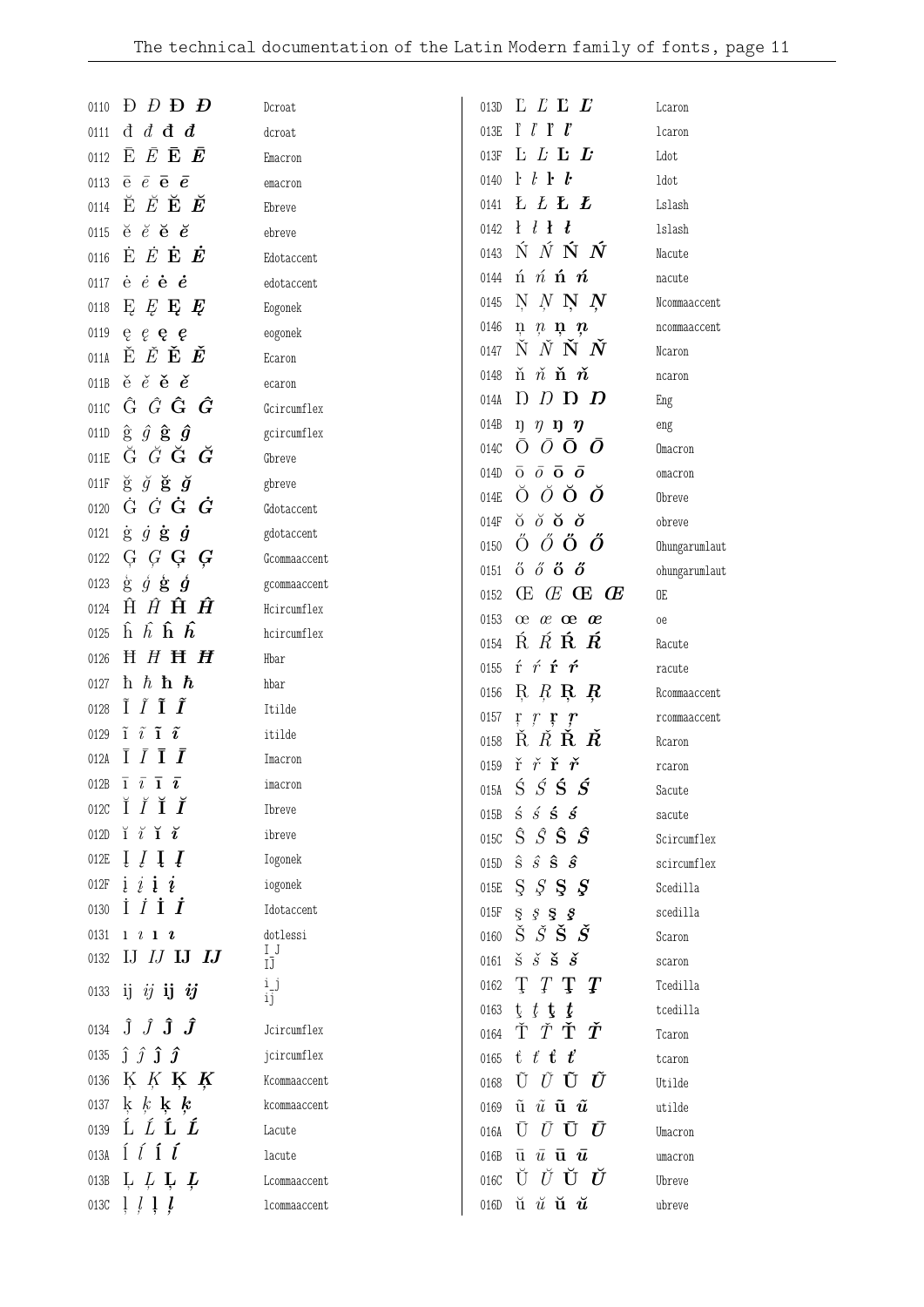| 016E              | ŮŮŮŮ                                                                                                                    | Uring          | 01F5 | $\acute{\mathbf{g}}$ $\acute{g}$ $\acute{\mathbf{g}}$ $\acute{g}$                              | gacute                  |
|-------------------|-------------------------------------------------------------------------------------------------------------------------|----------------|------|------------------------------------------------------------------------------------------------|-------------------------|
| 016F              | ů $\mathring{u}$ ů $\mathring{u}$                                                                                       | uring          | 01FA | $\AA$ $\AA$<br>$\AA$<br>A                                                                      | Aringacute              |
| 0170              | ŰŰÜŰ                                                                                                                    | Uhungarumlaut  | 01FB | $\acute{\hat{\rm a}}$ $\acute{\hat{\rm a}}$ $\acute{\hat{\rm a}}$ $\acute{\hat{\rm a}}$        | aringacute              |
| 0171              | $\H{u}$ $\H{u}$ $\H{u}$                                                                                                 | uhungarumlaut  | 01FC | <i>在 在 在 在</i>                                                                                 | AEacute                 |
| 0172              | $U$ U U<br>Ų                                                                                                            | Uogonek        | 01FD | $\acute{\text{o}}$ $\acute{\text{e}}$ $\acute{\text{e}}$ $\acute{\text{e}}$ $\acute{\text{e}}$ | aeacute                 |
| 0173              | $\mathbf{u} \mathbf{u} \mathbf{u} \mathbf{u}$                                                                           | uogonek        | 01FE | ÓÓŐ<br>Ø.                                                                                      | Oslashacute             |
| 0174              | $\hat{W}$ $\hat{W}$ $\hat{W}$ $\hat{W}$                                                                                 | Wcircumflex    | 01FF | $\acute{\phi}$ $\acute{\phi}$ $\acute{\phi}$ $\acute{\phi}$                                    | oslashacute             |
| 0175              | $\hat{w}$ $\hat{w}$ $\hat{\mathbf{w}}$ $\hat{\mathbf{w}}$                                                               | wcircumflex    | 0200 | $\ddot{A}$ $\ddot{A}$ $\ddot{A}$ $\ddot{A}$                                                    | Adblgrave               |
| 0176              | $\hat{Y}$ $\mathbf{\hat{Y}}$ $\mathbf{\hat{Y}}$<br>Ŷ                                                                    | Ycircumflex    | 0201 | $\ddot{a}$ $\ddot{a}$ $\ddot{a}$                                                               | adblgrave               |
| 0177              | $\hat{y}$ $\hat{y}$ $\hat{y}$ $\hat{y}$                                                                                 | ycircumflex    | 0204 | $\mathbf{\hat{E}} \ \mathbf{\hat{E}} \ \mathbf{\hat{E}} \ \mathbf{\hat{E}}$                    | Edblgrave               |
| 0178              | ŸΫŸ                                                                                                                     | Ydieresis      | 0205 | $\ddot{e}$ $\ddot{e}$ $\ddot{e}$ $\ddot{e}$                                                    | edblgrave               |
| 0179              | ŹŹŹŹ                                                                                                                    | Zacute         | 0208 | Ï<br>ĨΪÏ                                                                                       | Idblgrave               |
| 017A              | $\acute{\text{z}}$ $\acute{\text{z}}$ $\acute{\text{z}}$ $\acute{\text{z}}$                                             | zacute         | 0209 | $i \ddot{i} \ddot{j}$                                                                          | idblgrave               |
| 017B              | ŻŻŻŻ                                                                                                                    | Zdotaccent     | 020C | ÒÖÖÖ                                                                                           | Odblgrave               |
| 017C              | $\dot{z}$ $\dot{z}$ $\dot{z}$                                                                                           | zdotaccent     | 020D | $\ddot{\mathrm{o}}$ $\ddot{\mathrm{o}}$ $\ddot{\mathrm{o}}$ $\ddot{\mathrm{o}}$                | odblgrave               |
| 017D              | ŽŽŽŽ                                                                                                                    | Zcaron         | 0210 | $R$ $R$ $R$ $R$                                                                                | Rdblgrave               |
| 017E              | $\check{z}$ $\check{z}$ $\check{z}$ $\check{z}$                                                                         | zcaron         | 0211 | $\ddot{r}$ $\ddot{r}$ $\ddot{r}$                                                               | rdblgrave               |
| 017F              | f $f$ f $f$                                                                                                             | longs          | 0214 | Ù Ü Ü Ü                                                                                        | Udblgrave               |
| 018E              | $E$ E E E                                                                                                               | Ereversed      | 0215 | $\ddot{u}$ $\ddot{u}$ $\ddot{u}$                                                               | udblgrave               |
| 0192              | f $f$ f $f$                                                                                                             | florin         | 0218 | Ş<br>$S \S$<br>Ş                                                                               | uni0218<br>Scommaaccent |
| 01A0              | $\sigma$ $\sigma$ $\sigma$                                                                                              | Ohorn          | 0219 | $S \S$<br>ş                                                                                    | uni0219<br>scommaaccent |
| 01A1              | $\sigma$ $\sigma$ $\sigma$                                                                                              | ohorn          | 021A | Ţ<br>Ţ<br>Ţ<br>$\mathcal{L}$                                                                   | uni021A                 |
| 01AF              | U U U $U$                                                                                                               | Uhorn          |      |                                                                                                | Tcommaaccent<br>uni021B |
| 01 <sub>B</sub> 0 | $\mathbf{u}$ $\mathbf{u}$ $\mathbf{u}$ $\mathbf{u}$                                                                     | uhorn          | 021B | $t$ , $t$ , $t$ , $t$                                                                          | tcommaaccent            |
| 01CD              | ĂĂĂ                                                                                                                     | Acaron         | 0237 | J J J J                                                                                        | uni0237<br>dotlessj.dup |
| 01CE              | $\check{a}$ $\check{a}$ $\check{a}$ $\check{a}$                                                                         | acaron         | 0258 | $\Theta$<br>$\mathcal{S}$<br>Э<br>- 9                                                          | ereversed               |
| 01CF              | ĬĬĬĬ                                                                                                                    | Icaron         | 0259 | $\Theta$<br>$\partial$ $\partial$<br>$\partial$                                                | schwa                   |
|                   | 01D0 $i \nmid i \nmid i$                                                                                                | icaron         | 02BE | Э<br>$\mathcal{D}$<br>$\mathbf{o}$<br>Э                                                        | ringhalfright           |
| 01D1              | $\check{\mathrm{O}}$ $\check{\mathrm{O}}$ $\check{\mathrm{O}}$ $\check{\mathrm{O}}$                                     | Ocaron         | 02BF | $\boldsymbol{c}$<br>c<br>$c$ $\bf c$                                                           | ringhalfleft            |
| 01D2              | $\delta$ $\delta$ $\delta$ $\delta$                                                                                     | ocaron         | 02C6 |                                                                                                | circumflex              |
| 01D3              | ŬŬŬŬ                                                                                                                    | Ucaron         | 02C7 |                                                                                                | caron                   |
| 01D4              | $\check{u}$ $\check{u}$ $\check{u}$ $\check{u}$                                                                         | ucaron         | 02D8 |                                                                                                | breve                   |
| 01D7              | ΰΰÜÜ                                                                                                                    | Udieresisacute | 02D9 |                                                                                                | dotaccent               |
| 01D8              | $\H{u}$ $\H{\tilde{u}}$ $\H{\tilde{u}}$                                                                                 | udieresisacute | 02DA | $\circ$<br>$\circ$<br>$\circ$                                                                  | ring                    |
| 01D9              | ŬŬŬ $\boldsymbol{\check{U}}$                                                                                            | Udieresiscaron | 02DB |                                                                                                | ogonek                  |
| 01DA              | $\check{\ddot{\mathfrak{u}}}$ $\check{\ddot{\mathfrak{u}}}$ $\check{\ddot{\mathfrak{u}}}$ $\check{\ddot{\mathfrak{u}}}$ | udieresiscaron | 02DC |                                                                                                | tilde                   |
| 01DB              | Ù $\dot{U}$ $\dot{U}$ $\dot{U}$                                                                                         | Udieresisgrave | 02DD |                                                                                                | hungarumlaut            |
| 01DC              | $\ddot{\hat{u}}$ $\ddot{\hat{u}}$ $\ddot{\hat{u}}$                                                                      | udieresisgrave | 0300 |                                                                                                | uni0300<br>gravecomb    |
| 01DD              | $\theta$ $\theta$ $\theta$ $\theta$                                                                                     | eturned        | 0301 |                                                                                                | uni0301                 |
| 01E6              | ĞĞĞĞ                                                                                                                    | Gcaron         |      |                                                                                                | acutecomb<br>uni0302    |
| 01E7              | $\check{g}$ $\check{g}$ $\check{g}$ $\check{g}$                                                                         | gcaron         | 0302 |                                                                                                | circumflexcomb          |
| 01EA              | $Q$ Q Q<br>Q                                                                                                            | Oogonek        | 0303 |                                                                                                | uni0303<br>tildecomb    |
| 01EB              | $Q \varrho \varrho \varrho \varrho$                                                                                     | oogonek        | 0304 |                                                                                                | uni0304<br>macroncomb   |
| 01F0              | $\check{J}$ $\check{J}$ $\check{J}$ $\check{J}$                                                                         | jcaron         |      | $0306$ $\sim$ $\sim$ $\sim$                                                                    | uni0306                 |
| 01F4              | $\acute{G}$ $\acute{G}$ $\acute{G}$ $\acute{G}$                                                                         | Gacute         |      |                                                                                                | brevecomb               |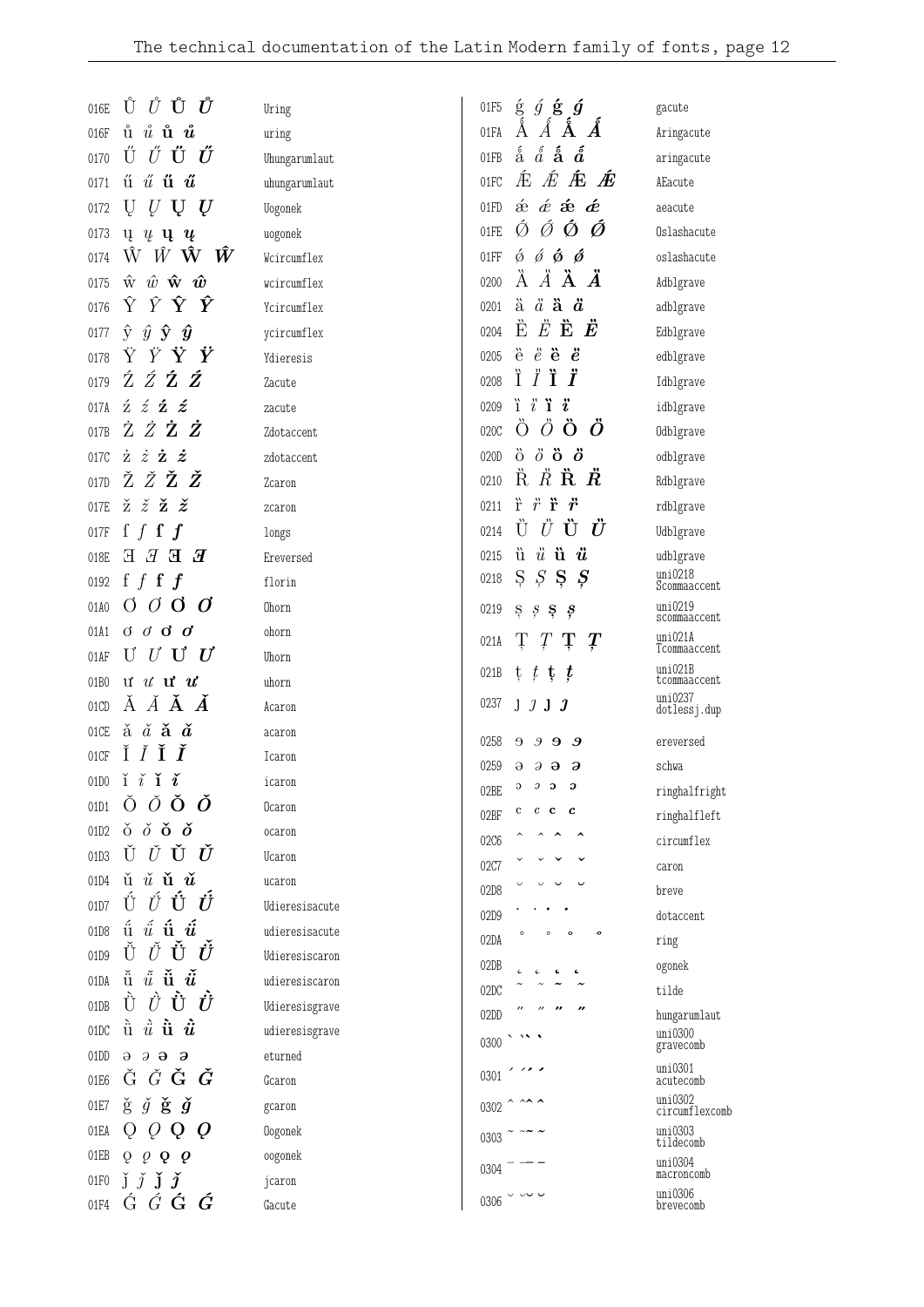| 0307                                                  | uni0307<br>dotaccentcomb          | d d d d d<br>1EOD                                                                          | ddotbelow       |
|-------------------------------------------------------|-----------------------------------|--------------------------------------------------------------------------------------------|-----------------|
| 0308                                                  | uni0308                           | D<br>$D$ D<br>$\boldsymbol{\mathsf{D}}$<br>1EOE                                            | Dlinebelow      |
| ? ?? ?                                                | dieresiscomb<br>uni0309           | $d \ d \ d \ d$<br>1E0F                                                                    | dlinebelow      |
| 0309                                                  | hookabovecomb<br>uni030A          | $H$ $H$ $H$ $H$<br>1E24                                                                    | Hdotbelow       |
| $0$ $0$ $0$ $0$<br>030A                               | ringcomb                          | h h h h<br>1E25                                                                            | hdotbelow       |
| $^{\prime\prime}$ // $^{\prime\prime}$ //<br>030B     | uni030B<br>hungarumlautcomb       | 1E26                                                                                       | Hdieresis       |
| 030C                                                  | uni030C                           | $\ddot{h}$ $\ddot{h}$ $\ddot{h}$ $\ddot{h}$<br>1E27                                        | hdieresis       |
| 0.00000                                               | caroncomb<br>uni030F              | $H$ $H$ $H$ $H$<br>1E2A                                                                    | Hbrevebelow     |
| 030F                                                  | dblgravecomb                      | $\mathbf{b}$ $\mathbf{b}$ $\mathbf{b}$ $\mathbf{b}$<br>1E2B                                | hbrevebelow     |
| $\sim$ $\sim$ $\sim$<br>0311                          | uni0311<br>breveinvertedcomb      | Í<br>Î<br>ÍÎ<br>1E2E                                                                       | Idieresisacute  |
| 0323                                                  | uni0323<br>dotbelowcomb           | $i \hat{i}$ i $i$<br>1E2F                                                                  | idieresisacute  |
| $0326$ ,,,,                                           | uni0326                           | L L L L<br>1E36                                                                            | Ldotbelow       |
|                                                       | commaaccentcomb<br>uni032E        | $l \, l \, l \, l$<br>1E37                                                                 | ldotbelow       |
| 032E UUU                                              | brevebelowcomb                    | L L L L<br>1E38                                                                            | Ldotbelowmacron |
| 032 $F$ 0000                                          | uni032F<br>brevebelowinvertedcomb | $\lfloor l \rfloor$<br>$\boldsymbol{l}$<br>1E39                                            | ldotbelowmacron |
| 0330 $2222$                                           | uni0330<br>tildebelowcomb         | M M M M<br>1E42                                                                            | Mdotbelow       |
| $0331$ $---$                                          | uni0331                           | $\mathfrak{m}$ $\mathfrak{m}$ $\mathfrak{m}$ $\mathfrak{m}$<br>1E43                        | mdotbelow       |
|                                                       | macronbelowcomb<br>uni0332        | $\dot{N}$ $\dot{N}$ $\dot{N}$ $\dot{N}$<br>1E44                                            | Ndotaccent      |
| $0332$ ___                                            | linebelowcomb                     | $\dot{n}$ $\dot{n}$ $\dot{n}$<br>1E45                                                      | ndotaccent      |
| A $A$ <b>A</b> $A$<br>0391                            | Alpha                             | NNNN<br>1E46                                                                               | Ndotbelow       |
| $B$ $B$ $B$<br>$\bm{B}$<br>0392                       | Beta                              | $n \, n \, n \, n$<br>1E47                                                                 | ndotbelow       |
| $\Gamma \Gamma \Gamma$<br>0393                        | Gamma                             | $\dot{R}$ $\dot{R}$ $\dot{R}$ $\dot{R}$<br>1E58                                            | Rdotaccent      |
| ΔΛΔΔ<br>0394                                          | Delta                             | $\dot{r}$ $\dot{r}$ $\dot{r}$<br>1E59                                                      | rdotaccent      |
| E E E E<br>0395                                       | Epsilon                           | 1E5A R R R R                                                                               | Rdotbelow       |
| ZZZZ<br>0396                                          | Zeta                              | 1E5B<br>$\mathbf{r}$ $\mathbf{r}$ $\mathbf{r}$ $\mathbf{r}$                                | rdotbelow       |
| $H$ $H$ $H$ $H$<br>0397                               | Eta                               | $R$ $R$ $R$ $R$<br>1E5C                                                                    | Rdotbelowmacron |
| $\Theta$ $\Theta$ $\Theta$<br>0398                    | Theta                             | $\bar{\mathrm{r}}$ $\bar{r}$ $\bar{\mathrm{r}}$ $\bar{r}$<br>1E5D                          | rdotbelowmacron |
| 0399 I $I$ I $I$                                      | Tota                              | 1E62 S S S S S                                                                             | Sdotbelow       |
| 039A K K K K                                          | Kappa                             | 1E63 S $S$ S $S$                                                                           | sdotbelow       |
| $\Lambda$ $\Lambda$ $\Lambda$ $\Lambda$<br>039B       | Lambda                            | T T T T<br>1E6C                                                                            | Tdotbelow       |
| M M M M<br>039C                                       | Mu                                | $t$ $t$ $t$ $t$<br>1E6D                                                                    | tdotbelow       |
| N N N N<br>039D                                       | Nu                                | T T T T<br>1E6E                                                                            | Tlinebelow      |
| $E$ $E$ $E$ $E$<br>039E                               | Χi                                | $t$ $t$ $t$ $t$<br>1E6F                                                                    | tlinebelow      |
| $O$ $O$ $O$ $O$<br>039F                               | Omicron                           | $\hat{W}$ $\hat{W}$ $\hat{W}$ $\hat{W}$<br><b>1E80</b>                                     | Wgrave          |
| $\Pi$ $\Pi$ $\Pi$ $\Pi$<br>03A0                       | Pi                                | $\dot{w}$ $\dot{w}$ $\dot{w}$ $\dot{w}$<br>1E81                                            | wgrave          |
| $P$ $P$ $P$ $P$<br>03A1                               | Rho                               | $\hat{W}$ <i>W</i> $\hat{W}$ <i>W</i><br><b>1E82</b>                                       | Wacute          |
| $\Sigma$ $\Sigma$ $\Sigma$ $\Sigma$<br>03A3           | Sigma                             | $\acute{\text{w}}$ $\acute{\text{w}}$ $\acute{\text{w}}$ $\acute{\text{w}}$<br><b>1E83</b> | wacute          |
| T T T T<br>03A4                                       | Tau                               | $\ddot{W}$ $\ddot{W}$ $\ddot{W}$ $\ddot{W}$<br><b>1E84</b>                                 | Wdieresis       |
| $\gamma$ $\Upsilon$ $\Upsilon$<br>Υ<br>03A5           | Upsilon                           | $\ddot{w}$ $\ddot{w}$ $\ddot{w}$ $\ddot{w}$<br>1E85                                        | wdieresis       |
| $\Phi \Phi \Phi \Phi$<br>03A6                         | Phi                               | 1E92 $Z Z Z Z Z$                                                                           | Zdotbelow       |
| X X X X<br>03A7                                       | Chi                               | $Z \ncong Z$<br>1E93                                                                       | zdotbelow       |
| $\Psi \Psi \Psi \Psi$<br>03A8                         | Psi                               | $t$ $\ddot{t}$ $\ddot{t}$<br><b>1E97</b>                                                   | tdieresis       |
| $\Omega$ $\Omega$ $\Omega$ $\Omega$<br>03A9           | Omega                             | A A A A<br>1EA0                                                                            | Adotbelow       |
| $\mathbb{B} \mathbb{B} \mathbb{B} \mathbb{B}$<br>0E3F | baht                              | $a \ a \ a \ a$<br>1EA1                                                                    | adotbelow       |
| $D$ $D$ $D$ $D$<br>$1 \, \mathrm{EOC}$                | Ddotbelow                         | 1EA2 $\overrightarrow{A}$ $\overrightarrow{A}$ $\overrightarrow{A}$                        | Ahookabove      |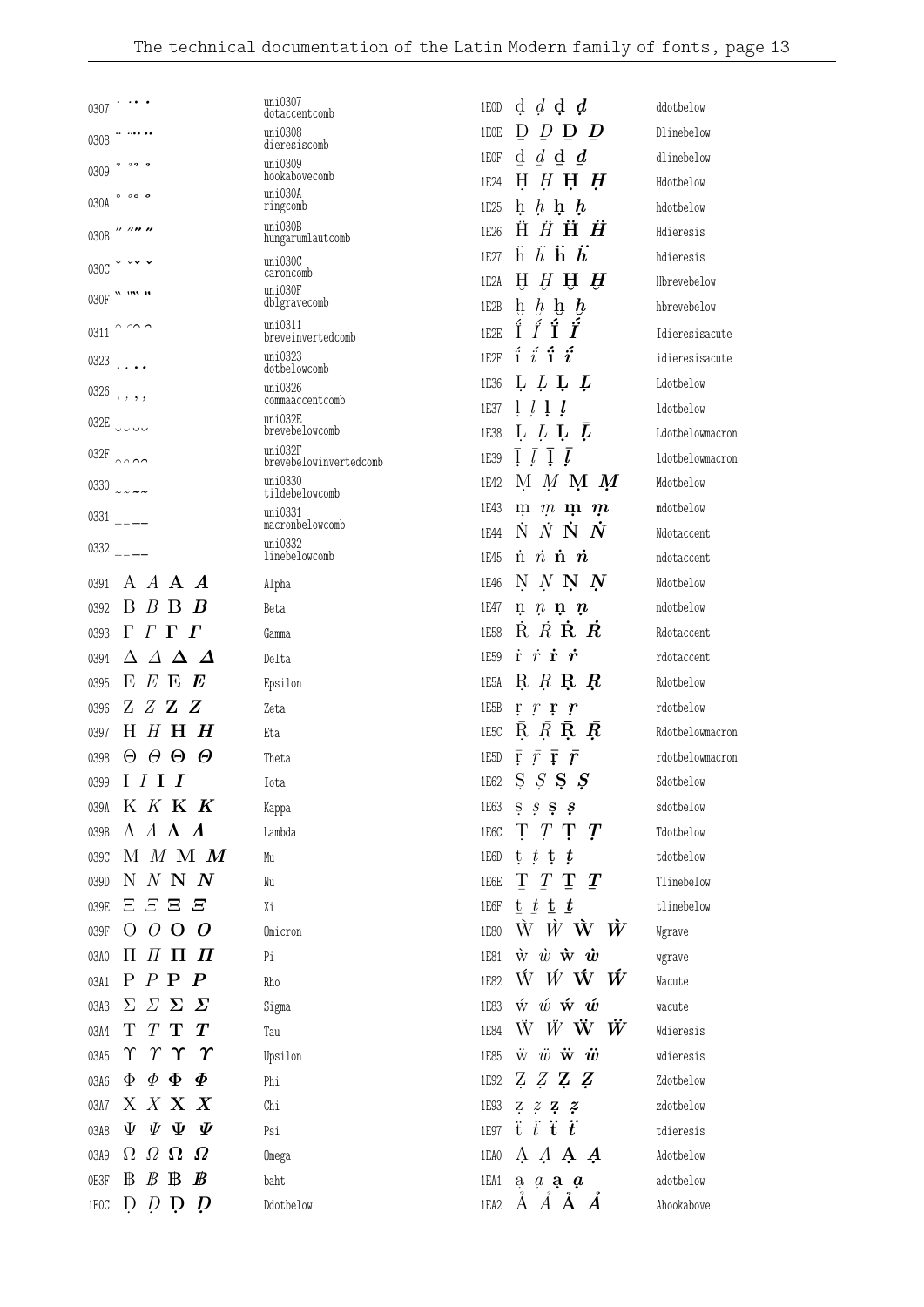| 1EA3             | $\dot{a}$ $\dot{a}$ $\dot{a}$ $\dot{a}$                                                                                                                                    | ahookabove           | $\hat{O}$ $\hat{O}$ $\hat{O}$ $\hat{O}$<br>1ED <sub>0</sub>                         | Ocircumflexacute     |
|------------------|----------------------------------------------------------------------------------------------------------------------------------------------------------------------------|----------------------|-------------------------------------------------------------------------------------|----------------------|
| 1EA4             | Á<br>$\hat{A}$ $\mathbf{\hat{A}}$<br>Á                                                                                                                                     | Acircumflexacute     | $\hat{o}$ $\hat{o}$ $\hat{o}$<br>$\delta$<br>1ED1                                   | ocircumflexacute     |
| 1EA5             | $\hat{a}$ $\hat{a}$ $\hat{a}$ $\hat{a}$                                                                                                                                    | acircumflexacute     | Ò<br>$\hat{O}$ $\hat{O}$<br>Ô<br>1ED <sub>2</sub>                                   | Ocircumflexgrave     |
| 1EA6             | $\tilde{A}$<br>À<br>$\hat{A}$<br>Â                                                                                                                                         | Acircumflexgrave     | $\hat{\delta}$ $\dot{\hat{\mathbf{o}}}$ $\hat{\delta}$<br>$\delta$<br>1ED3          | ocircumflexgrave     |
| 1EA7             | $\hat{a}$ $\hat{a}$ $\hat{a}$<br>à                                                                                                                                         | acircumflexgrave     | Ó<br>Ô<br>Ô<br>Ô<br>1ED4                                                            | Ocircumflexhookabove |
| 1EA8             | $\hat{A}$ $\hat{A}$<br>Â                                                                                                                                                   | Acircumflexhookabove | $\hat{\rho}$ $\hat{\mathbf{o}}$ $\hat{\mathbf{o}}$<br>$\hat{0}$<br>1ED <sub>5</sub> | ocircumflexhookabove |
| 1EA9             | $\hat{\hat{\mathbf{a}}}$<br>$\hat{a}$ $\hat{\mathbf{a}}$ $\hat{\mathbf{a}}$                                                                                                | acircumflexhookabove | $\tilde{O}$ $\tilde{O}$<br>Õ<br>Ô<br>1ED6                                           | Ocircumflextilde     |
| 1EAA             | $\tilde{\text{A}}$ $\tilde{A}$<br>$\tilde{A}$<br>Ã                                                                                                                         | Acircumflextilde     | $\tilde{\hat{o}}$ $\tilde{\hat{o}}$ $\tilde{\hat{o}}$<br>$\tilde{\delta}$<br>1ED7   | ocircumflextilde     |
| 1EAB             | $\tilde{\hat{\mathbf{a}}}$ $\tilde{\hat{a}}$ $\tilde{\hat{\mathbf{a}}}$ $\tilde{\hat{\mathbf{a}}}$                                                                         | acircumflextilde     | Ô<br>Ô<br>Ô<br>Õ<br>1ED8                                                            | Ocircumflexdotbelow  |
| 1EAC             | ÂÂ<br>$\hat{A}$<br>Ã                                                                                                                                                       | Acircumflexdotbelow  | $\hat{\rho}$ $\hat{\rho}$ $\hat{\mathbf{Q}}$<br>$\hat{\rho}$<br>1ED9                | ocircumflexdotbelow  |
| 1EAD             | $\hat{a}$ $\hat{a}$ $\hat{a}$<br>â                                                                                                                                         | acircumflexdotbelow  | Ő<br>Ø<br>Õ<br>Õ<br>1EDA                                                            | Ohornacute           |
| 1EAE             |                                                                                                                                                                            | Abreveacute          | $\acute{\sigma}$ $\acute{\sigma}$ $\acute{\sigma}$<br>$\acute{\mathrm{o}}$<br>1EDB  | ohornacute           |
| 1EAF             | $\acute{a}$ å $\acute{a}$<br>$\S$                                                                                                                                          | abreveacute          | $\partial$ $\partial$ $\partial$<br>$\bullet$<br>1EDC                               | Ohorngrave           |
| 1EB0             | $\AA$ $\AA$<br>À                                                                                                                                                           | Abrevegrave          | $\dot{\sigma}$ $\dot{\sigma}$ $\dot{\sigma}$ $\dot{\sigma}$<br>1EDD                 | ohorngrave           |
| 1EB1             | $\stackrel{\scriptscriptstyle \circ}{\rm a}\stackrel{\scriptscriptstyle \circ}{\rm a}\stackrel{\scriptscriptstyle \circ}{\rm a}\stackrel{\scriptscriptstyle \circ}{\rm a}$ | abrevegrave          | $\check{O}$ $\check{O}$<br>Ő<br>Ő<br>1EDE                                           | Ohornhookabove       |
| 1EB <sub>2</sub> | Å<br>$\AA$ $\AA$<br>Ă                                                                                                                                                      | Abrevehookabove      | $\dot{\theta}$ $\ddot{\theta}$ $\ddot{\theta}$<br>$\ddot{\mathrm{o}}$<br>1EDF       | ohornhookabove       |
| 1EB3             | $\stackrel{\tiny 3}{\rm a}\stackrel{\tiny 3}{\rm a}\stackrel{\tiny 2}{\rm a}\stackrel{\tiny 3}{\rm a}\stackrel{\tiny 2}{\rm a}$                                            | abrevehookabove      | Õ<br>Õ<br>Ő<br>O<br>1EE0                                                            | Ohorntilde           |
| 1EB4             | Ã<br>$\tilde{\textrm{A}}$<br>Å<br>$\widetilde{\AA}$                                                                                                                        | Abrevetilde          | $\tilde{0}$ $\tilde{0}$ $\tilde{0}$ $\tilde{0}$<br>1EE1                             | ohorntilde           |
| 1EB5             | $\tilde{a}$ $\tilde{a}$ $\tilde{a}$<br>$\tilde{a}$                                                                                                                         | abrevetilde          | Q<br>Ø<br>$\cup$<br>$\overline{O}$<br>1EE2                                          | Ohorndotbelow        |
| 1EB6             | Ă <i>Ă</i> <b>Ă</b>                                                                                                                                                        | Abrevedotbelow       | 1EE3<br>đ<br>$\sigma$ $\sigma$<br>$\boldsymbol{c}$                                  | ohorndotbelow        |
| 1EB7             | $\breve{a}$ $\breve{a}$ $\breve{a}$<br>ă                                                                                                                                   | abrevedotbelow       | $\bm{U}$<br>U<br>Ų<br>1EE4                                                          | Udotbelow            |
| 1EB8             | E E<br>Ę<br>Ę                                                                                                                                                              | Edotbelow            | 1EE5<br>ų<br>$\mu$ u $\mu$                                                          | udotbelow            |
| 1EB9             | $e$ e e e                                                                                                                                                                  | edotbelow            | Û<br>U<br>U<br>U<br>1EE6                                                            | Uhookabove           |
| 1EBA             | Ě<br>$\check{E}$<br>Ě<br>Ė                                                                                                                                                 | Ehookabove           | $\mathring{u}$ $\mathring{u}$ $\mathring{u}$<br>ů<br>1EE7                           | uhookabove           |
| 1EBB             | $\stackrel{.}{e}\stackrel{.}{e}\stackrel{.}{\bf e}\stackrel{.}{e}$                                                                                                         | ehookabove           | Ú<br>ÚŰ<br>Ú<br>1EE8                                                                | Uhornacute           |
| 1EBC             | Ĕ<br>Ê<br>Ê<br>Ê                                                                                                                                                           | Etilde               | ú $\acute{u}$ <b>ú <math>\acute{u}</math></b><br>1EE9                               | uhornacute           |
| 1EBD             | $\tilde{e}$ $\tilde{e}$ $\tilde{e}$ $\tilde{e}$                                                                                                                            | etilde               | $\dot{U}$ $\dot{U}$ $\dot{U}$<br>Ù<br>1EEA                                          | Uhorngrave           |
| 1EBE             | $\hat{\hat{\mathbf{E}}}$ $\hat{\hat{E}}$ $\hat{\hat{\mathbf{E}}}$ $\hat{\hat{\mathbf{E}}}$                                                                                 | Ecircumflexacute     | 1EEB $\dot{u}$ $\dot{u}$ $\dot{u}$ $\dot{u}$                                        | uhorngrave           |
| 1EBF             | $\hat{e}$ $\hat{e}$ $\hat{\bf e}$ $\hat{\bf e}$                                                                                                                            | ecircumflexacute     | Ů Ủ Ủ Ủ<br>1EEC                                                                     | Uhornhookabove       |
| 1EC0             | Ê<br>$\hat{E}$ $\hat{\mathbf{E}}$ $\hat{\mathbf{E}}$                                                                                                                       | Ecircumflexgrave     | $\mathring{u}$ $\mathring{u}$ $\mathring{u}$ $\mathring{u}$<br>1EED                 | uhornhookabove       |
| 1EC1             | $\hat{e}$ $\hat{e}$ $\hat{e}$ $\hat{e}$                                                                                                                                    | ecircumflexgrave     | $\tilde{U}$ $\tilde{U}$ $\tilde{U}$<br>Ũ<br>1EEE                                    | Uhorntilde           |
| 1EC <sub>2</sub> | $\hat{\triangle}$ $\acute{E}$ $\check{E}$ $\check{E}$                                                                                                                      | Ecircumflexhookabove | $\tilde{\mathbf{u}}$ $\tilde{u}$ $\tilde{\mathbf{u}}$ $\tilde{u}$<br>1EEF           | uhorntilde           |
| 1EC3             | $\hat{e}$ $\hat{e}$ $\hat{e}$ $\hat{e}$                                                                                                                                    | ecircumflexhookabove | $U$ U $U$<br>U<br>1EF0                                                              | Uhorndotbelow        |
| 1EC4             | $\tilde{\hat{\mathbf{E}}}$ $\tilde{\hat{E}}$ $\tilde{\hat{\mathbf{E}}}$ $\hat{\hat{\mathbf{E}}}$                                                                           | Ecircumflextilde     | $\mathbf{u} \times \mathbf{u} \times \mathbf{u}$<br>1EF1                            | uhorndotbelow        |
| 1EC5             | $\tilde{e}$ $\tilde{e}$ $\tilde{e}$ $\tilde{e}$                                                                                                                            | ecircumflextilde     | <i>Ý Ý Ý Ý</i><br>1EF2                                                              | Ygrave               |
| 1EC6             | $\hat{E}$ $\hat{\mathbf{E}}$ $\hat{E}$<br>Ê                                                                                                                                | Ecircumflexdotbelow  | $\dot{y}$ $\dot{y}$ $\dot{y}$ $\dot{y}$<br>1EF3                                     | ygrave               |
| 1EC7             | $\hat{e}$ $\hat{e}$ $\hat{e}$ $\hat{e}$                                                                                                                                    | ecircumflexdotbelow  | Y Y Y Y<br>1EF4                                                                     | Ydotbelow            |
| 1EC8             |                                                                                                                                                                            | Ihookabove           | 1EF5<br>y. y. y. y.                                                                 | ydotbelow            |
| 1EC9             | ĩ.<br>$\boldsymbol{i}$<br>í.<br>Ť.                                                                                                                                         | ihookabove           | Y<br>Y<br>Y Y<br>1EF6                                                               | Yhookabove           |
| 1ECA             | $\bm{I}$<br>$\mathbf{I}$<br>1                                                                                                                                              | Idotbelow            | $\dot{y}$ $\dot{y}$ $\dot{y}$ $\dot{y}$<br>1EF7                                     | yhookabove           |
| 1ECB             | i<br><sup>i</sup><br>$\boldsymbol{i}$<br>1                                                                                                                                 | idotbelow            | $\tilde{Y}$ $\tilde{Y}$ $\tilde{Y}$ $\tilde{Y}$<br>1EF8                             | Ytilde               |
| 1ECC             | $\mathbf O$<br>U                                                                                                                                                           | Odotbelow            | $\tilde{y}$ $\tilde{y}$ $\tilde{y}$ $\tilde{y}$<br>1EF9                             | ytilde               |
| 1ECD             | $\dot{\rho}$ $\dot{\rho}$ $\dot{\rho}$ $\dot{\rho}$                                                                                                                        | odotbelow            | 2010                                                                                | uni2010              |
| 1ECE             | $0$ $0$ $0$ $0$                                                                                                                                                            | Ohookabove           | 2011                                                                                | uni2011              |
| 1ECF             | $\dot{\mathrm{o}}$ $\dot{o}$ $\dot{\mathrm{o}}$ $\dot{\mathrm{o}}$                                                                                                         | ohookabove           | 2013                                                                                | endash               |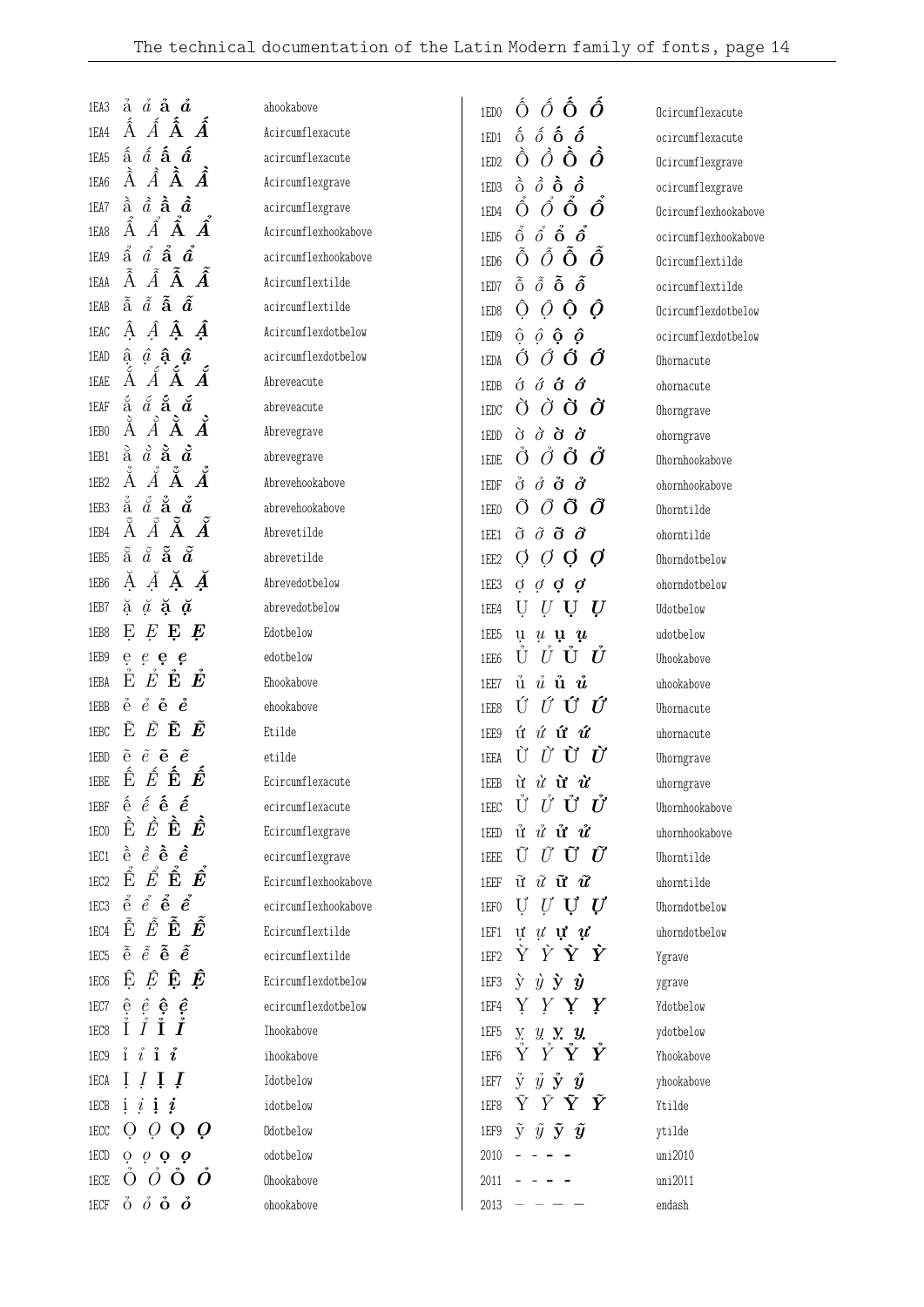| 2014 |                                                                                                   | emdash              | $^{\circ}C$<br>$^{\circ}C$ $^{\circ}C$<br>° $\,$<br>2103                  | centigrade                    |
|------|---------------------------------------------------------------------------------------------------|---------------------|---------------------------------------------------------------------------|-------------------------------|
| 2016 |                                                                                                   | dblverticalbar      | Nº<br>$N^{\circ}$ No<br>$\bm{\mathcal{N}}$<br>2116                        | numero                        |
| 2018 |                                                                                                   | quoteleft           | $^{\circledR}$<br>$^{\circledR}$<br>$\circledcirc$ $\circledcirc$<br>2117 | published                     |
| 2019 | ,<br>,                                                                                            | quoteright          | $R$ R $R$<br>$\rm R$<br>211E                                              | recipe                        |
| 201A | ,<br>,                                                                                            | quotesinglbase      | ${\it SM}\quad{\bf SM}$<br><b>SM</b><br>$\boldsymbol{S\!M}$<br>2120       | servicemark                   |
| 201C | $\,6\,$<br>66<br>$\mathcal{C}$                                                                    | quotedblleft        | TМ<br>TM<br>TM TM<br>2122                                                 | trademark                     |
| 201D | ,,<br>,,                                                                                          | quotedblright       | $\Omega$ $\Omega$<br>$\Omega$<br>$\Omega$<br>2126                         | ohm                           |
| 201E | ٠,<br>"<br>,,<br>"                                                                                | quotedblbase        | $\delta$<br>$\boldsymbol{\Omega}$<br>$\mho$<br>U<br>2127                  | uni2127<br>mho                |
| 2020 | t<br>Ť<br>Ť                                                                                       | dagger              | $e \mathbf{e} \mathbf{e}$<br>$\rm e$<br>212E                              | estimated                     |
| 2021 | ţ<br>ţ<br>ţ<br>ţ                                                                                  | daggerdbl           | 2190<br>$\leftarrow$<br>$\leftarrow$<br>⊀                                 | uni2190<br>arrowleft          |
| 2022 |                                                                                                   | bullet              | $\uparrow$ $\uparrow$<br>2191<br>T<br>Τ                                   | uni2191<br>arrowup            |
| 2026 |                                                                                                   | ellipsis            |                                                                           | uni2192                       |
| 2030 | $\%$ % % % %                                                                                      | perthousand         | 2192<br>→<br>$\rightarrow$                                                | arrowright                    |
| 2031 | $\%$ 00 $\%$ 00 $\%$ 00 $\%$ 00 permyriad                                                         |                     | $\downarrow$ $\downarrow$ $\downarrow$ $\downarrow$<br>2193               | uni2193<br>arrowdown          |
| 2039 | $\langle$<br>$\overline{\phantom{0}}$<br>$\left\langle \right\rangle$<br>$\overline{\mathcal{L}}$ | guilsinglleft       | 2212                                                                      | minus                         |
| 203A | $\left\langle \right\rangle$<br>እ<br>ᢣ                                                            | guilsinglright      | 2215<br>1/1/1                                                             | fraction.alt                  |
| 203B | ⋇<br>⋇<br>⋇<br>Ж                                                                                  | referencemark       | 2217<br>∗<br>∗<br>∗<br>*                                                  | asterisk.math<br>asteriskmath |
| 203D | Į<br>?<br>Į<br>າ                                                                                  | interrobang         |                                                                           |                               |
| 203F |                                                                                                   | uni203F<br>undertie | 221A<br>$\sqrt{ }$<br>$\sqrt{ }$<br>$\sqrt{ }$<br>$\mathbf{v}$            | radical                       |
| 2040 |                                                                                                   | uni2040<br>tie      | 221E<br>$\infty$<br>$\infty$ $\infty$<br>$\infty$                         | infinity                      |
| 2044 |                                                                                                   | fraction            | 2222<br>∢<br>$\prec$<br>∢<br>∢                                            | anglearc                      |
| 2045 |                                                                                                   | quillbracketleft    | 2300<br>Ø<br>Ø<br>Ø<br>Ø                                                  | diameter                      |
| 2046 | Ł<br>$\left\{ \right\}$<br>₹<br>$\mathbf{r}$                                                      | quillbracketright   | 2329                                                                      | angleleft                     |
| 2052 | $\frac{1}{2}$<br>$\ddot{\vphantom{a}}$<br>$\frac{1}{2}$<br>Z                                      | discount            | 232A<br>$\mathfrak b$<br>$\boldsymbol{b}$<br>$\boldsymbol{b}$             | angleright                    |
| 2054 |                                                                                                   | uni2054             | $\mathbf b$<br>2422                                                       | blanksymbol<br>uni2423        |
|      |                                                                                                   | undertieinverted    | 2423<br>$\Box$<br>$\sqcup$<br>$\perp$<br>$\sqcup$                         |                               |
| 20A1 | $\mathcal{C}$<br>Œ<br>Œ<br>$\mathbb C$                                                            | colonmonetary       | 25E6<br>$\circ$<br>$\circ$<br>$\circ$<br>ο                                | openbullet<br>uni266A         |
| 20A4 | £<br>£ £<br>£                                                                                     | lira                | 266A<br>┙                                                                 | musicalnote                   |
| 20A6 | $\mathbb{N}$<br>$\boldsymbol{N}$<br>₩<br>₩                                                        | naira               | 26AD<br>$\circledcirc \circledcirc$<br>യ                                  | married                       |
| 20A9 | W W W<br>₩                                                                                        | won                 | 00 00 00 00<br>26AE                                                       | divorced                      |
| 20AB | $d\,$ d $\,$ $d$<br>₫                                                                             | dong                | 27E6                                                                      | dblbracketleft                |
| 20AC | €<br>€<br>€<br>€                                                                                  | Euro                | 27E7                                                                      | dblbracketright               |
| 20B1 | ₽<br>$P$ $\bf{P}$<br>$\boldsymbol{P}$                                                             | peso                |                                                                           |                               |

4. Private unicodes [sc] E000 .. E061, empty

5. Private [ligs] unicodes E800 .. E804

 $\overline{\phantom{a}}$ 

E803 fk  $fk$  fk  $fk$  f\_k

6. Private [acc] unicodes EA00 .. EA46, see also sec. 9

| EA00 |                            |  | . |  | acute.cap<br>Acute       |                                                                                                                                                                                                                                                                                                                                                     | EA03 |  | $\circ$ $\circ$ $\circ$ $\circ$ | space_uni0306_uni0301.cap<br>Breveacute |
|------|----------------------------|--|---|--|--------------------------|-----------------------------------------------------------------------------------------------------------------------------------------------------------------------------------------------------------------------------------------------------------------------------------------------------------------------------------------------------|------|--|---------------------------------|-----------------------------------------|
| EA01 | $\prime$ $\prime$ $\prime$ |  |   |  | uni0301.cap<br>Acutecomb | $\overline{A}$ = $\overline{A}$ = $\overline{C}$ = $\overline{C}$ = $\overline{C}$ = $\overline{C}$ = $\overline{C}$ = $\overline{C}$ = $\overline{C}$ = $\overline{C}$ = $\overline{C}$ = $\overline{C}$ = $\overline{C}$ = $\overline{C}$ = $\overline{C}$ = $\overline{C}$ = $\overline{C}$ = $\overline{C}$ = $\overline{C}$ = $\overline{C}$ = |      |  |                                 | space_uni0306_uni0301<br>breveacute     |
| EA02 |                            |  |   |  | breve.cap<br>Breve       |                                                                                                                                                                                                                                                                                                                                                     | EA05 |  |                                 | space uni032E<br>brevebelow             |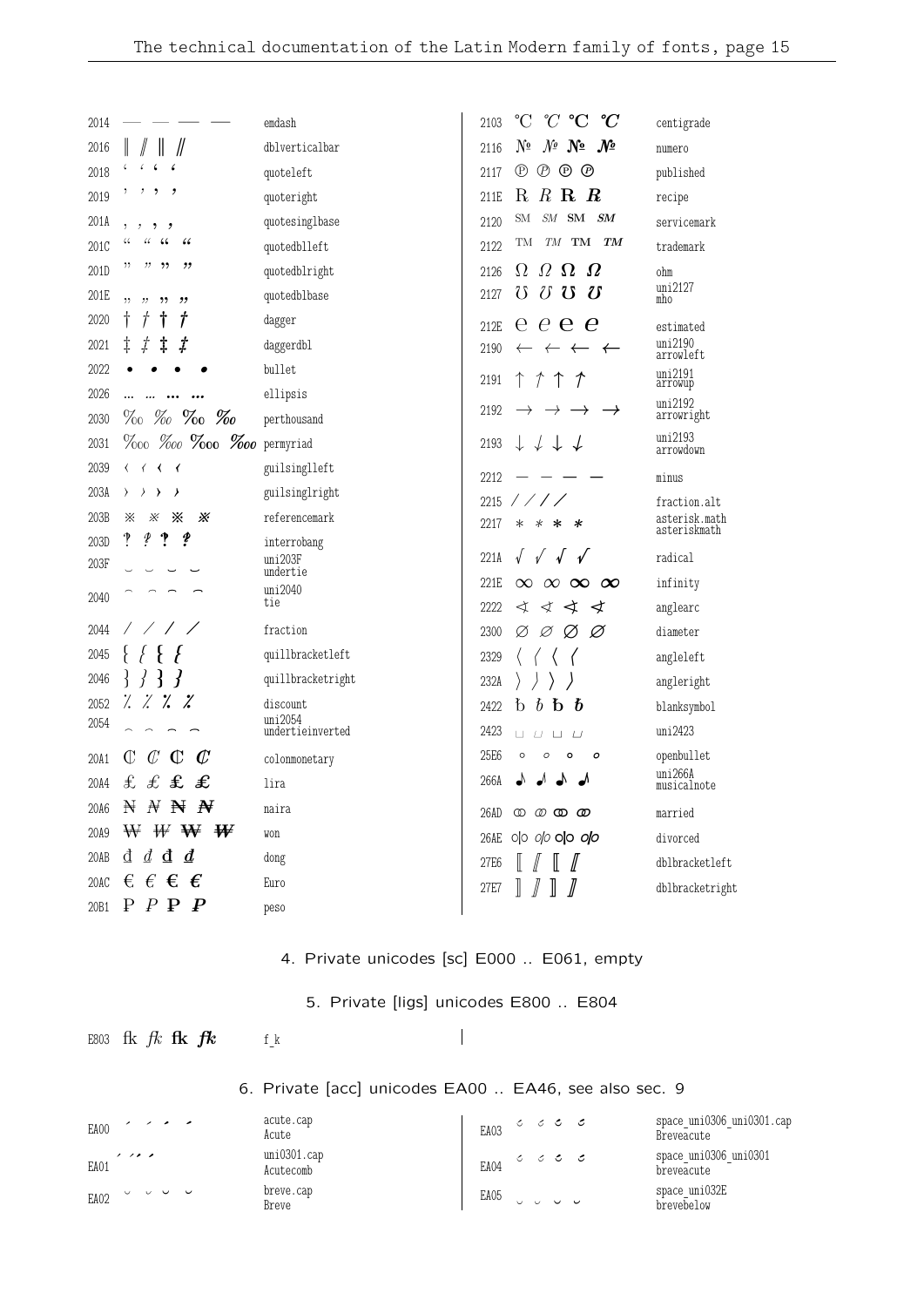| EA06<br>$\sim$                                                             |                       | space_uni032F<br>brevebelowinverted                     | ÷.<br>z.<br>؞<br>EA2A               |                          | space_uni0308_uni0301<br>dieresisacute     |
|----------------------------------------------------------------------------|-----------------------|---------------------------------------------------------|-------------------------------------|--------------------------|--------------------------------------------|
| $\cup$<br>ں ب<br>EA07                                                      |                       | uni0306.cap<br>Brevecomb                                | ∴<br>×.<br>×<br>EA2B                | ∴                        | space_uni0308_uni030C.cap<br>Dieresiscaron |
| ૩<br>S<br>ડ<br>EA08                                                        | ڃ                     | space_uni0306_uni0300.cap<br>Brevegrave                 | ×.<br>×<br>×<br>EA2C                |                          | space_uni0308_uni030C<br>dieresiscaron     |
| ડ<br>$\breve{\phantom{0}}$<br>ن<br>EA09                                    | ٥                     | space_uni0306_uni0300<br>brevegrave                     | EA2D                                |                          | uni0308.cap<br>Dieresiscomb                |
| °<br>₹<br>3<br>EAOA                                                        | ಲಿ                    | space uni0306 uni0309.cap<br>Brevehookabove             | ∴.<br>۰.<br>$\mathbb{R}^n$<br>EA2E  | ∴                        | space_uni0308_uni0300.cap<br>Dieresisgrave |
| ೆ<br>Y<br>3<br><b>EAOB</b>                                                 | ಲಿ                    | space uni0306 uni0309<br>brevehookabove                 | ۰.<br>÷.<br>∴<br>EA2F               | ∴                        | space_uni0308_uni0300<br>dieresisgrave     |
| EAOC                                                                       |                       | $space\_uni0311.\mathop{\mathrm{cap}}$<br>Breveinverted | EA30                                |                          | dotaccent.cap<br>Dotaccent                 |
| <b>EAOD</b>                                                                |                       | space_uni0311<br>breveinverted                          | EA31                                |                          | $uni0307$ .cap<br>Dotaccentcomb            |
| $\sim$<br>EAOE                                                             |                       | uni0311.cap<br>Breveinvertedcomb                        | EA32                                |                          | grave.cap<br>Grave                         |
| ₹<br>$\widetilde{\smash{\sigma}}$<br>$\tilde{\circ}$<br><b>EAOF</b>        | $\tilde{\phantom{a}}$ | space uni0306 uni0303.cap<br>Brevetilde                 | EA33                                |                          | uni0300.cap<br>Gravecomb                   |
| $\widetilde{\smash{\smash{\cup}}\vphantom{\smash{\cup}}$<br>≎<br>乊<br>EA10 | $\tilde{\phantom{a}}$ | space_uni0306_uni0303<br>brevetilde                     | EA34                                |                          | space uni0309.cap<br>Hookabove             |
| EA11                                                                       |                       | caron.cap<br>Caron                                      | EA35                                |                          | space uni0309<br>hookabove                 |
| EA14                                                                       |                       | uni030C.cap<br>Caroncomb                                | 22<br>?<br>EA36                     |                          | uni0309.cap<br>Hookabovecomb               |
| EA15                                                                       |                       | circumflex.cap<br>Circumflex                            | $^{\prime\prime}$<br>EA38           |                          | hungarumlaut.cap<br>Hungarumlaut           |
| ᆺ<br>x<br>z<br>EA16                                                        | z                     | space_uni0302_uni0301.cap<br>Circumflexacute            | ,, ,, <b>,, ,,</b><br>EA39          |                          | uni030B.cap<br>Hungarumlautcomb            |
| ᄼ<br>⋌<br>∡<br>EA17                                                        | z                     | space uni0302 uni0301<br>circumflexacute                | EA3A                                |                          | space_uni0332<br>linebelow                 |
| EA18                                                                       |                       | $uni0302$ .cap<br>Circumflexcomb                        | EA3B                                |                          | macron.cap<br>Macron                       |
| ℷ<br>$\lambda$<br>∼<br>EA19                                                | ∼                     | space_uni0302_uni0300.cap<br>Circumflexgrave            | EA3C                                |                          | macron.cap.alt<br>Macron.alt               |
| ℷ<br>$\lambda$<br>∼<br>EA1A                                                | Հ                     | space_uni0302_uni0300<br>circumflexgrave                | EA3D                                |                          | macron.alt<br>space_uni0331                |
| $\boldsymbol{z}$<br>$\mathcal{Z}$<br>EA1B                                  | ∡                     | space_uni0302_uni0309.cap<br>Circumflexhookabove        | EA3E                                |                          | macronbelow<br>uni0304.cap                 |
| $\boldsymbol{z}$<br>$\mathcal{L}$<br>2<br>EA1C                             | ~                     | space_uni0302_uni0309<br>circumflexhookabove            | EA3F                                |                          | Macroncomb<br>ring.cap                     |
| $\tilde{\mathbf{z}}$<br>$\widetilde{\phantom{a}}$<br>EA1D                  | $\tilde{\mathbf{z}}$  | space_uni0302_uni0303.cap<br>Circumflextilde            | $\circ$<br>$\boldsymbol{o}$<br>EA40 | $\pmb{\circ}$<br>$\circ$ | Ring                                       |
| z<br>EA1E                                                                  | $\tilde{\mathbf{z}}$  | space_uni0302_uni0303<br>circumflextilde                | ó<br>б<br>EA41                      | ó<br>ć                   | space_uni030A_uni0301.cap<br>Ringacute     |
| EA1F                                                                       |                       | space_uni0326<br>commaaccent                            | ó<br>ъ<br>EA42                      | ć<br>ó                   | space_uni030A_uni0301<br>ringacute         |
| 11<br>EA <sub>25</sub>                                                     | 11                    | space_uni030F.cap<br>dblGrave                           | $0$ $0$ $0$ $0$<br>EA43             |                          | $uni030A$ .cap<br>Ringcomb                 |
| 11<br>EA <sub>26</sub>                                                     | 11                    | space_uni030F<br>dblgrave                               | EA44                                |                          | tilde.cap<br>Tilde                         |
| n m n<br>EA27                                                              |                       | uni030F.cap<br>dblGravecomb                             | EA45                                |                          | space uni0330<br>tildebelow                |
| EA28                                                                       |                       | dieresis.cap<br>Dieresis                                | EA46                                |                          | uni0303.cap<br>Tildecomb                   |
| $\mathbb{R}^n$ . And<br>z.<br>EA29                                         |                       | space_uni0308_uni0301.cap<br>Dieresisacute              |                                     |                          |                                            |

## 7. Private [misc] unicodes EB00 .. uniEB7D and uniEC00 .. uniEC12

| EB02 |                                                                  | acute ts1    | EB08 O O O O                   | bigcircle        |
|------|------------------------------------------------------------------|--------------|--------------------------------|------------------|
|      | EB03 $\hat{A}$ $\hat{A}$ $\hat{A}$ $\hat{A}$                     | Aogonekacute | EB09 $\star \star \star \star$ | star.alt<br>born |
|      | EB04 $\acute{a}$ $\acute{a}$ $\acute{a}$ $\acute{a}$ $\acute{a}$ | aogonekacute | <b>EBOA</b>                    | breve.ts1        |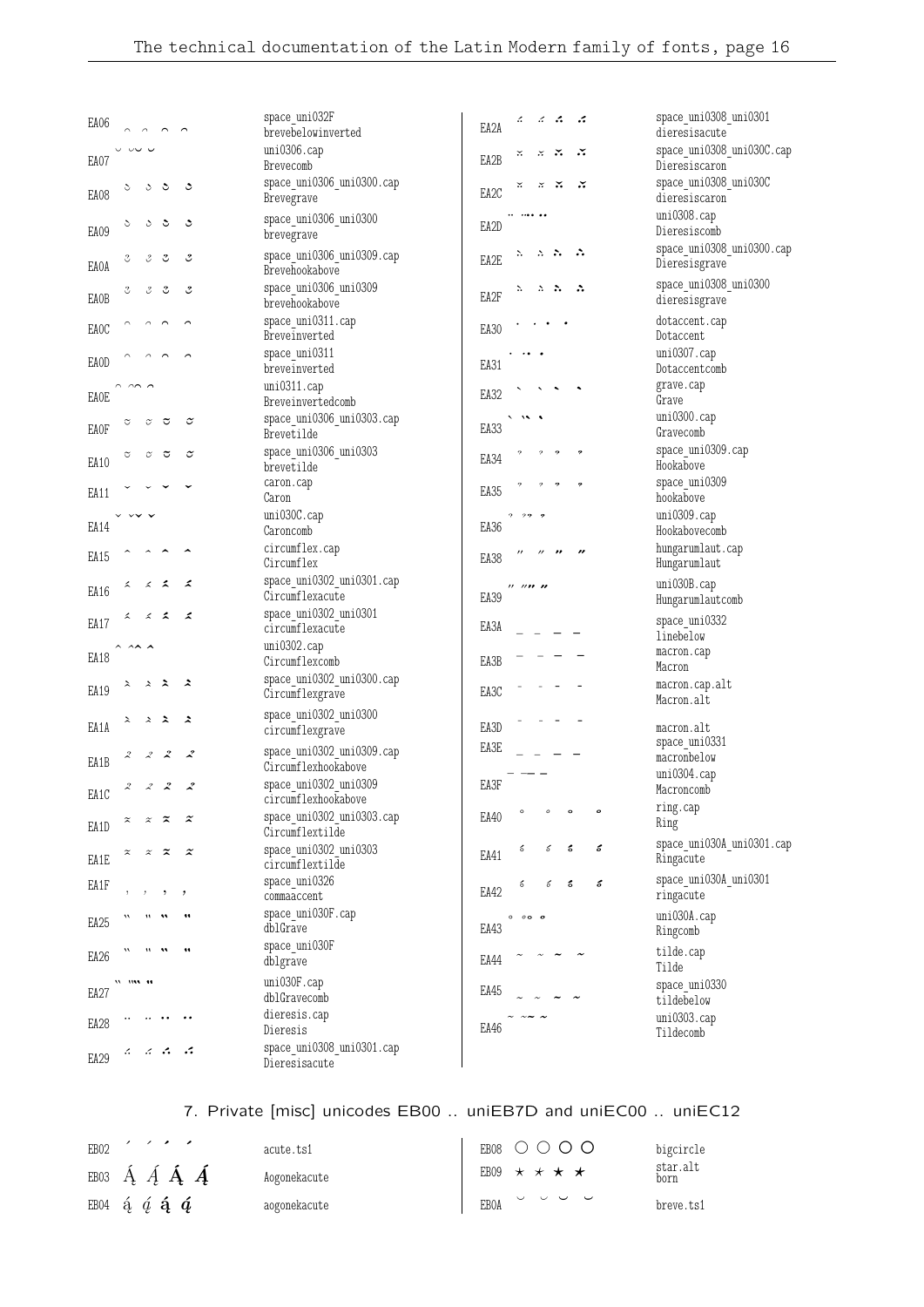| <b>EBOD</b>       |                                                                                     | caron.ts1             | EB <sub>56</sub>                                                                         | quotesinglbase.ts1               |
|-------------------|-------------------------------------------------------------------------------------|-----------------------|------------------------------------------------------------------------------------------|----------------------------------|
| <b>EBOF</b>       | $\circledcirc$<br>O<br>$\circledcirc$                                               | copyleft              | $\mathbf{1}$<br>$\prime$<br>$\prime$ $\prime$<br>1<br>EB <sub>57</sub>                   | quotesingle.ts1                  |
| EB10              |                                                                                     | CWM                   | $^{\circ}$<br>®<br>$^{\copyright}$<br>®<br>EB5A                                          | registered.alt                   |
| EB11              |                                                                                     | cwmascender           | $^\circledR$<br>$^{\circledR}$<br>$^{\circledR}$<br>®<br>EB5A                            | registered.alt                   |
| EB12              |                                                                                     | cwmcapital            |                                                                                          | varregistered                    |
| EB15              |                                                                                     | dblgrave.ts1          | EB61                                                                                     | suppress                         |
| EB16              | $\mathbf +$<br>$^{+}$<br>t<br>╈                                                     | died                  | EB63                                                                                     | tieaccentcapital                 |
| EB17              |                                                                                     | dieresis.ts1          | EB64                                                                                     | tieaccentcapital.new             |
| EB19              |                                                                                     | space_uni0323         | EB65                                                                                     | tieaccentlowercase               |
|                   |                                                                                     | dotbelow              | EB66                                                                                     | tieaccentlowercase.new           |
| EB1E              | $\acute{\mathrm{E}}$ $\acute{E}$ $\acute{\mathrm{E}}$ $\acute{E}$                   | Eogonekacute          | EB67                                                                                     | asciitilde.low<br>tildelow       |
| EB1F              | $\acute{\mathrm{e}}$ $\acute{\mathrm{e}}$ $\acute{\mathrm{e}}$ $\acute{\mathrm{e}}$ | eogonekacute<br>$S_S$ | EB6B                                                                                     | emdash.alt<br>twelveudash        |
| EB <sub>28</sub>  | SS SS SS<br>SS.                                                                     | Germandbls            | Ų<br>Ų<br>EB6E<br>Ų<br>U                                                                 | U uni032F                        |
| EB <sub>29</sub>  | $\dot{\ell}$<br>s.<br>$\dot{\mathbf{r}}$<br>ś                                       | gnaborretni           |                                                                                          | Ubrevebelowinverted<br>u uni032F |
| EB <sub>2</sub> A |                                                                                     | grave.ts1             | EB6F<br>ŭ<br>$\mu$ <b>u</b> $\mu$                                                        | ubrevebelowinverted              |
| EB2B              | $\mathcal{G}$<br>$\mathbb{G}$<br>Ġ<br>$\mathbb{G}$                                  | guarani               | $J$ $J$ $J$<br>$\rm J'$<br>EB7E                                                          | J_uni030C.cap<br>J caron         |
| EB2E              | ,,                                                                                  | hungarumlaut.ts1      | EC00<br>$\circ$ $\circ$                                                                  | copyright.alt                    |
| EB2F              |                                                                                     | hyphen.alt            | O<br>$\circledcirc$                                                                      | varcopyright                     |
| EB <sub>30</sub>  |                                                                                     | hyphen.prop           | EC01                                                                                     | dotaccent.alt<br>vardotaccent    |
| EB31              |                                                                                     | hyphendbl             | I I I<br>EC <sub>03</sub>                                                                | I.alt<br>varI                    |
| EB <sub>32</sub>  | $=$<br>Ξ<br>$\equiv$                                                                | hyphendbl.alt         | IJ IJ IJ IJ<br>EC04                                                                      | I J.alt                          |
| EB <sub>35</sub>  |                                                                                     | Iogonekacute          |                                                                                          | varIJ<br>Iogonek.alt             |
| EB <sub>36</sub>  | į<br>í<br>į<br>į                                                                    | iogonekacute          | EC <sub>05</sub><br>$\iota$ $\iota$ $\iota$                                              | varIogonek                       |
| EB3A              | $\boldsymbol{j}$ $\boldsymbol{j}$ $\boldsymbol{j}$ $\boldsymbol{j}$                 | Jacute                | $\bar{1}$ $\bar{i}$ $\bar{1}$ $\bar{i}$<br>EC <sub>06</sub>                              | imacron.alt                      |
| EB3B              | $j \in j$<br>1                                                                      | jacute                | Ī<br>$\boldsymbol{I}$<br>EC07                                                            | Imacron.alt                      |
| EB40              | $B$ $B$<br>Þ                                                                        | leaf                  | $\tilde{H}$ $\tilde{\mathbf{H}}$ $\tilde{\mathbf{H}}$<br>Ĥ<br>EC <sub>08</sub>           | H uni0303<br>Htilde              |
| EB43              |                                                                                     | macron.ts1            | $\tilde{\text{h}}$ $\tilde{h}$ $\tilde{\text{h}}$ $\tilde{\text{h}}$<br>EC <sub>09</sub> | h uni0303                        |
| EB48              | $\overline{O}$<br>Q<br>O<br>Ő                                                       | Oogonekacute          |                                                                                          | htilde<br>L uni0303              |
| $\texttt{EB49}$   | $\dot{\rho}$ $\dot{\rho}$ $\dot{\rho}$ $\dot{\rho}$                                 | oogonekacute          | Ľ <i>Ľ</i> <b>Ľ</b><br><b>ECOA</b>                                                       | Ltilde                           |
| EB4C              |                                                                                     | paragraph.alt         | ECOB $\tilde{I}$ $\tilde{l}$ $\tilde{I}$ $\tilde{l}$                                     | 1 uni0303<br>ltilde              |
| EB4D              | $0 \quad 0 \quad 0 \quad 0$                                                         | perthousandzero       | $\tilde{\operatorname{T}}$ $\tilde{T}$ $\tilde{T}$ $\tilde{T}$<br><b>ECOC</b>            | T uni0303<br>Ttilde              |
| EB <sub>50</sub>  | , 22                                                                                | quotedblbase.cm       | $\tilde{\mathrm{t}}$ $\tilde{t}$ $\tilde{\mathrm{t}}$ $\tilde{t}$<br><b>ECOD</b>         | t uni0303                        |
| EB <sub>51</sub>  | ,,<br>, 9, 9<br>,,                                                                  | quotedblbase.cs       |                                                                                          | ttilde<br>T uni0308              |
| EB <sub>52</sub>  | $\boldsymbol{\eta}$<br>$^{\prime\prime}$<br>11<br>Ħ.,                               | quotedblbase.ts1      | ΫŤΫ<br><b>ECOE</b>                                                                       | Tdieresis                        |
| EB <sub>53</sub>  | $\mathcal{C}\mathcal{C}$<br>44<br>66<br>66                                          | quotedblleft.cm       | $O$ $O$ $O$ $O$<br>EC10                                                                  | Orogate                          |
| EB <sub>54</sub>  | "<br>"<br>$"$ , $"$                                                                 | quotedblright.cm      | $\phi$ $\phi$ $\phi$ $\phi$<br>EC11                                                      | orogate                          |
| EB <sub>55</sub>  | $\, \mathcal{C} \,$<br>$\frac{1}{2}$<br>$\epsilon$                                  | quotedblright.cs      |                                                                                          |                                  |
|                   |                                                                                     |                       |                                                                                          |                                  |

# 8. Private unicodes [math] ED00 .. ED7A, empty so far

# 9. Adobe Glyph List 2.00 private unicodes and Adobe Corporate Use Subarea

| F638 <b>Q Q <b>Q Q</b></b> | zero.slash | F63B 3 3 3 3               |  |  | three.prop |
|----------------------------|------------|----------------------------|--|--|------------|
| F639 $0$ $0$ $0$ $0$       | zero.prop  | F63C $4 \frac{1}{4}$ 4 $4$ |  |  | four.prop  |
| F63A 2 2 2 2               | two.prop   | F63D 5 5 5 5               |  |  | five.prop  |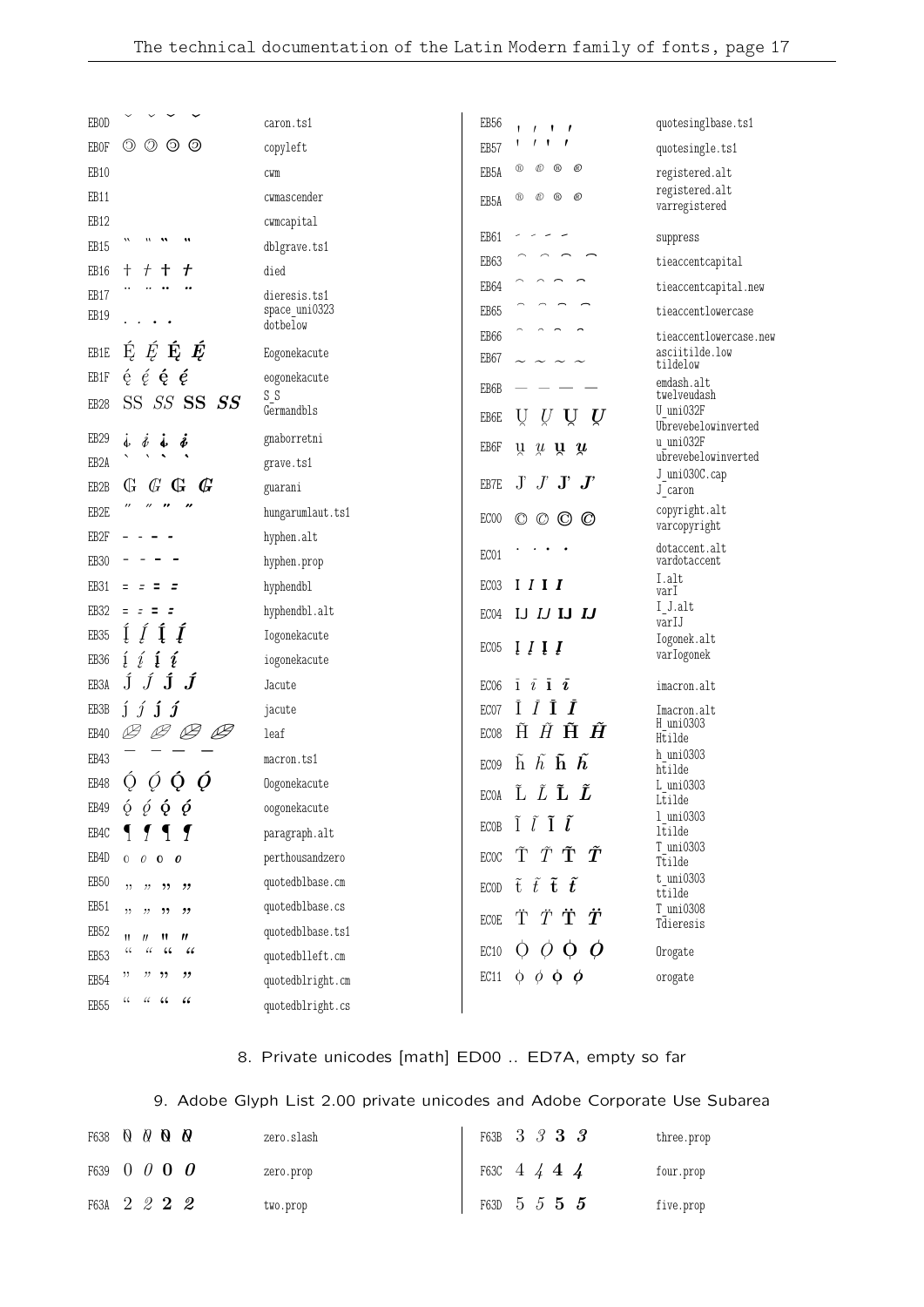| F63E |       |                |                     | 6666             | six.prop          | 1111<br>F6DC                                                    | one.prop            |
|------|-------|----------------|---------------------|------------------|-------------------|-----------------------------------------------------------------|---------------------|
| F63F |       |                |                     | 7777             | seven.prop        | F6DE                                                            | threequartersemdash |
| F640 | 8     |                |                     | 888              | eight.prop        | $\text{\$\$\$}$<br>$\mathbf{\$}$<br>$\pmb{\mathscr{F}}$<br>F724 | dollar.oldstyle     |
| F641 | 9     | 9              | 9                   | $\boldsymbol{g}$ | nine.prop         | F730<br>$0$ 0 <b>0 0</b>                                        | zero.oldstyle       |
| F643 |       |                | $0$ 0 <b>0 0</b>    |                  | zero.taboldstyle  | F731<br>$1\;1\;1\;1$                                            | one.oldstyle        |
| F644 |       |                | $1 \; 1 \; 1 \; 1$  |                  | one.taboldstyle   | F732<br>2222                                                    | two.oldstyle        |
| F645 |       |                | $2 \t2 \t2 \t2$     |                  | two.taboldstyle   | F733<br>3 3 3 3                                                 | three.oldstyle      |
| F646 |       |                | 3 3 3 3             |                  | three.taboldstyle | F734<br>4444                                                    | four.oldstyle       |
| F647 |       |                | 4444                |                  | four.taboldstyle  | F735<br>5555                                                    | five.oldstyle       |
| F648 |       |                | $5\;5\;5\;5$        |                  | five.taboldstyle  | 6666<br>F736                                                    | six.oldstyle        |
| F649 | 6     |                | 666                 |                  | six.taboldstyle   | F737<br>777<br>$\gamma$                                         | seven.oldstyle      |
| F64A |       |                | 7777                |                  | seven.taboldstyle | 888<br>8<br>F738                                                | eight.oldstyle      |
| F64B | 8     | 8              | 88                  |                  | eight.taboldstyle | F739<br>9<br>9<br>99                                            | nine.oldstyle       |
| F64C | 9     | $\overline{g}$ | 99                  |                  | nine.taboldstyle  | F7A2<br>$\mathfrak{C}^-$<br>$c$ $c$ $c$                         | cent.oldstyle       |
| F6BE | $1\,$ | -1             | $\boldsymbol{\eta}$ |                  | dotlessi          |                                                                 |                     |

Note: Three characters in the above table (section 7), namely, 'varI', 'varIJ', and 'varIogonek' (U+EC03, U+EC04, U+EC05, respectively) are available only in the fonts lmssq8, lmssqbo8, lmssqbx8, and lmssqo8.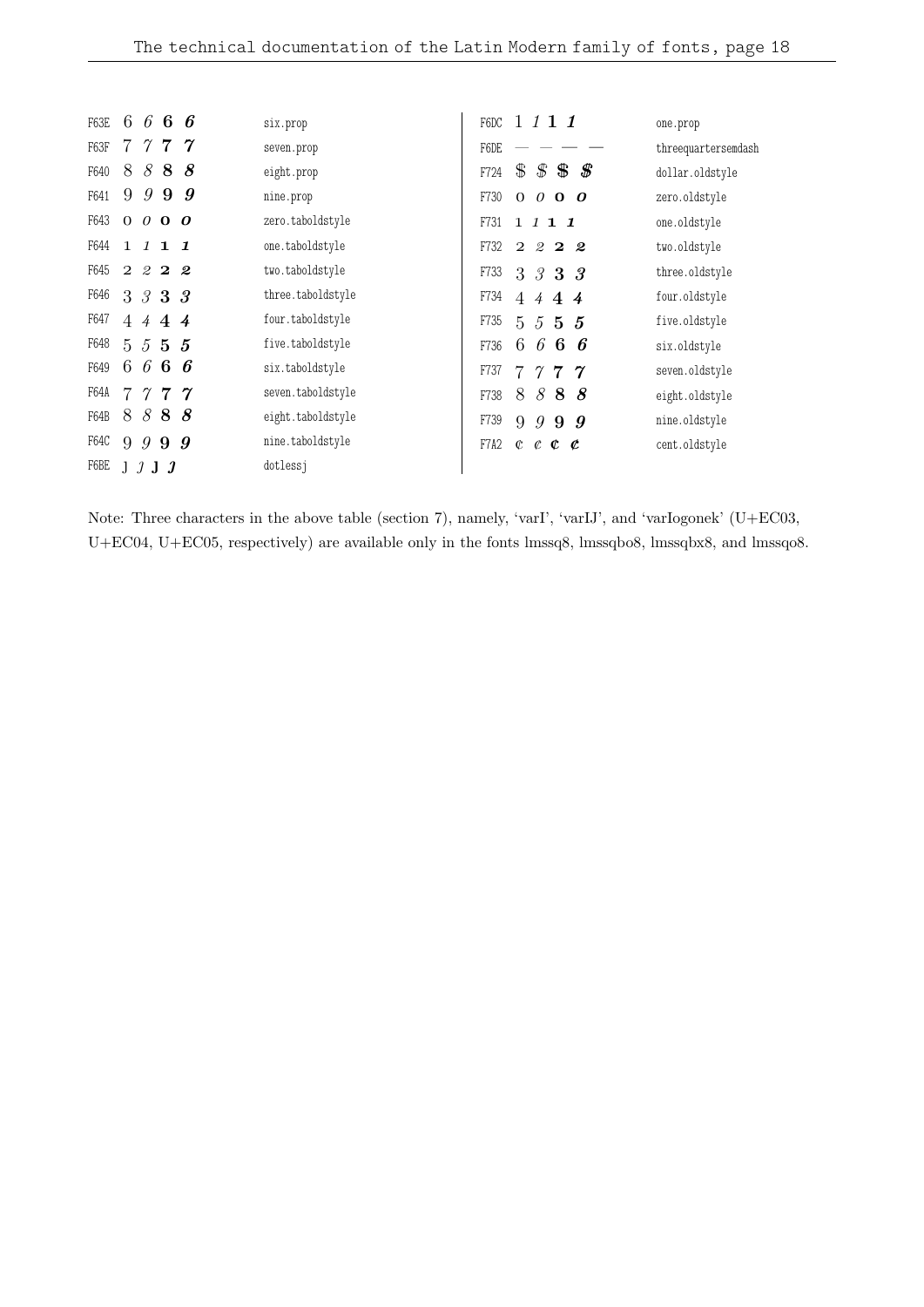## Latin Modern: CS (CS TUG) encoding table

| $0 \times 00$ $\Gamma$        | 35 x23 $#$             | 70 x46 F       | 105 x69 i               | 142 x8E kl            | 187 xBB ttl                             | 222 xDE T                     |
|-------------------------------|------------------------|----------------|-------------------------|-----------------------|-----------------------------------------|-------------------------------|
| 1 x01 $\Delta$                | 36 $x24$ $\frac{1}{9}$ | 71 x47 G       | $106 \times 6A$ j       | 143 x8F  >            | 188 xBC 2                               |                               |
| $2 \times 02$ $\Theta$        | 37 x25 \%              | 72 x48 H       | 107 x6B k               | 149 x95 f             | 189 xBD t                               | 224 xEO r                     |
| $3 \times 03$ $\Lambda$       | 38 x26 &               | 73 x49 I       | 108 x6C <i>II</i>       |                       | 190 xBE Z                               | 225 xE1 al                    |
| $4 \times 04$ $\Box$          | 39 x27                 | 74 x4A J       | 109 x6D ml              | 151 x97 ff            | 191 xBF 2                               | 226 xE2 al                    |
| $5 \times 05$ $\Pi$           | 40 $x28$ (             | 75 x4B K       | 110 x6E m               | 152 $x98 \hat{A}$     | 192 xCO R                               | 227 xE3 lal                   |
| 6 x06 $\Sigma$                | 41 $x29$ )             | 76 x4C L       | 111 x6F lol             | 154 x9A  ,            | 193 $\overline{x}$ C1 $\overline{A}$    | 228 xE4 äl                    |
| $7 \times 07$ $\Upsilon$      | 42 $x2A$ $*$           | 77 x4D M       | 112 x70 p               |                       | 194 $xC2$ $\hat{A}$                     | 229 $xE5$ <sup>1</sup>        |
| 8 x08 $ \Phi $                | 43 x2B H               | 78 x4E N       | 113 $x71 \vert q \vert$ | 156 x9C H             | 195 xC3 A                               | 230 xE6 G                     |
| 9 x09 $ \Psi $                | 44 x2C  ,              | 79 x4F O       | 114 x72 h               | 157 $x9D$             | 196 xC4 $\ddot{A}$                      | 231 xE7 c                     |
| 10 x0A $\Omega$               | 45 x2D H               | 80 x50 P       | 115 x73 s               | 158 x9E kl            | 197 $\overline{x}$ C5 $\overline{L}$    | 232 xE8 č                     |
| 11 $x$ OB $ff$                | 46 x2E                 | 81 x51 Q       | 116 x74 ltl             | 159 x9F  >            | 198 xC6 C                               | 233 xE9 é                     |
| 12 x0C fil                    | 47 $x2F$ /             | 82 x52 R       | 117 x75 lul             | 161 xA1 $ A $         | 199 xC7   C                             | 234 $xEA$ $e$                 |
| 13 x0D H                      | 48 x30 0               | 83 x53 S       | 118 x76 W               | 163 xA3 L             | 200 xC8 C                               | 235 xEB ë                     |
| 14 x0E ffi                    | 49 x31 11              | 84 $x54$ $\Pi$ | 119 x77 w               | 164 xA4  x            | $201 \times C9$ $\acute{E}$             | 236 xEC e                     |
| $15 \times OF$ $H$            | 50 x32 2               | 85 x55 U       | 120 x78 x               | 165 xA5 L             | 202 $xCA$ $E$                           | 237 xED i                     |
| $16 \times 10$ $\blacksquare$ | 51 x33 3               | 86 x56 V       | 121 x79 y               | 166 $xA6\overline{S}$ | 203 $xCB$ $E$                           | 238 xEE i                     |
| $17 \times 11$ $ j $          | 52 x34 4               | 87 x57 W       | 122 x7A z               | 167 $xA7S$            | 204 $\mathrm{XCC}$ $\check{\mathbf{E}}$ | 239 xEF d'                    |
| $18 \times 12$                | 53 x35 5               | 88 x58 X       | 123 x7B H               |                       | $205 \times CD$                         | 240 xF0 0                     |
| $19 \times 13$                | 54 x36 6               | 89 x59 Y       | 124 x7C -               | 169 xA9 S             | $206 \times \mathbb{CE}$                | 241 xF1 h                     |
| 20 x14                        | 55 x37 7               | 90 x5A Z       | 125 x7D  "              | 170 $xAA$ $S$         | $207$ xCF $\tilde{D}$                   | 242 xF2 m                     |
| $21 \times 15$                | 56 x38 8               | 91 $x5B$       | 126 x7E   1             | 171 $xAB$ $\check{T}$ | 208 xD0 <b>Đ</b>                        | 243 xF3 6                     |
| 22 x16 □                      | 57 x39 9               | 92 x5C         | 127 x7F                 | 172 xAC $\tilde{Z}$   | 209 xD1 N                               | 244 xF4 16                    |
| $23 \times 17$   $^{\circ}$   | 58 x3A :               | 93 x5D         | 128 x80                 |                       | 210 xD2 N                               | 245 xF5 6                     |
| $24 \times 18$                | 59 x3B  ;              | 94 x5E  ^      | 129 x81 $  $            | 174 xAE Z             | $211 \times D3$ O                       |                               |
| $25 \times 19$ $\beta$        | 60 $x3C$               | 95 x5F II      | 130 x82 $\sharp$        | 175 $xAF$ $Z$         | 212 xD4 O                               | 246 xF6 <b>O</b>              |
| $26 \times 14$ $\infty$       | 61 $x3D \models$       | 96 x60 f       | 131 x83   •             | 176 xB0 P             | 213 xD5 O                               | 247 xF7 -                     |
| $27 \times 1B$ $\Omega$       | 62 x3E $ i $           | 97 x61 al      | 132 x84 £               | 177 $xB1 a $          | 214 xD6 O                               | 248 xF8 ii                    |
| 28 x1C Ø                      | 63 x3F 7               | 98 x62 b       | 133 x85                 | 179 xB3 H             | 215 xD7   ×                             | 249 xF9 lul                   |
| $29 \times 10 \times$         | 64 x40 Q               | 99 x63 c       | 134 x86 <del>€</del>    | 181 xB5 <sup>  </sup> | 216 xD8 $\check{\mathbf{R}}$            | 250 xFA hú                    |
| 30 x1E I <b>CE</b>            | 65 x41  A              | 100 x64 d      | 136 x88 TM              | 182 xB6 S             | $217 \times D9$ U                       | $251$ xFB $\ddot{\mathbf{u}}$ |
| 31 x1F $ O $                  | 66 x42 B               | 101 x65 e      | 137 x89 C               |                       | 218 xDA U                               | 252 xFC lül                   |
| 32 x20                        | 67 x43 C               | 102 x66 ff     | 138 x8A                 | 184 xB8 al            | $219$ xDB $ \hat{U} $                   | $253$ xFD $\hat{y}$           |
| 33 x21 !!                     | 68 x44 D               | 103 x67 g      |                         | 185 xB9 S             | $220 \times DC$ U                       | 254 xFE  ,                    |
| 34 x22  "                     | 69 x45 E               | 104 x68 h      | 141 x8D   %ol           | 186 $xBA$ $S$         | 221 xDD $\hat{Y}$                       | 255 xFF ["                    |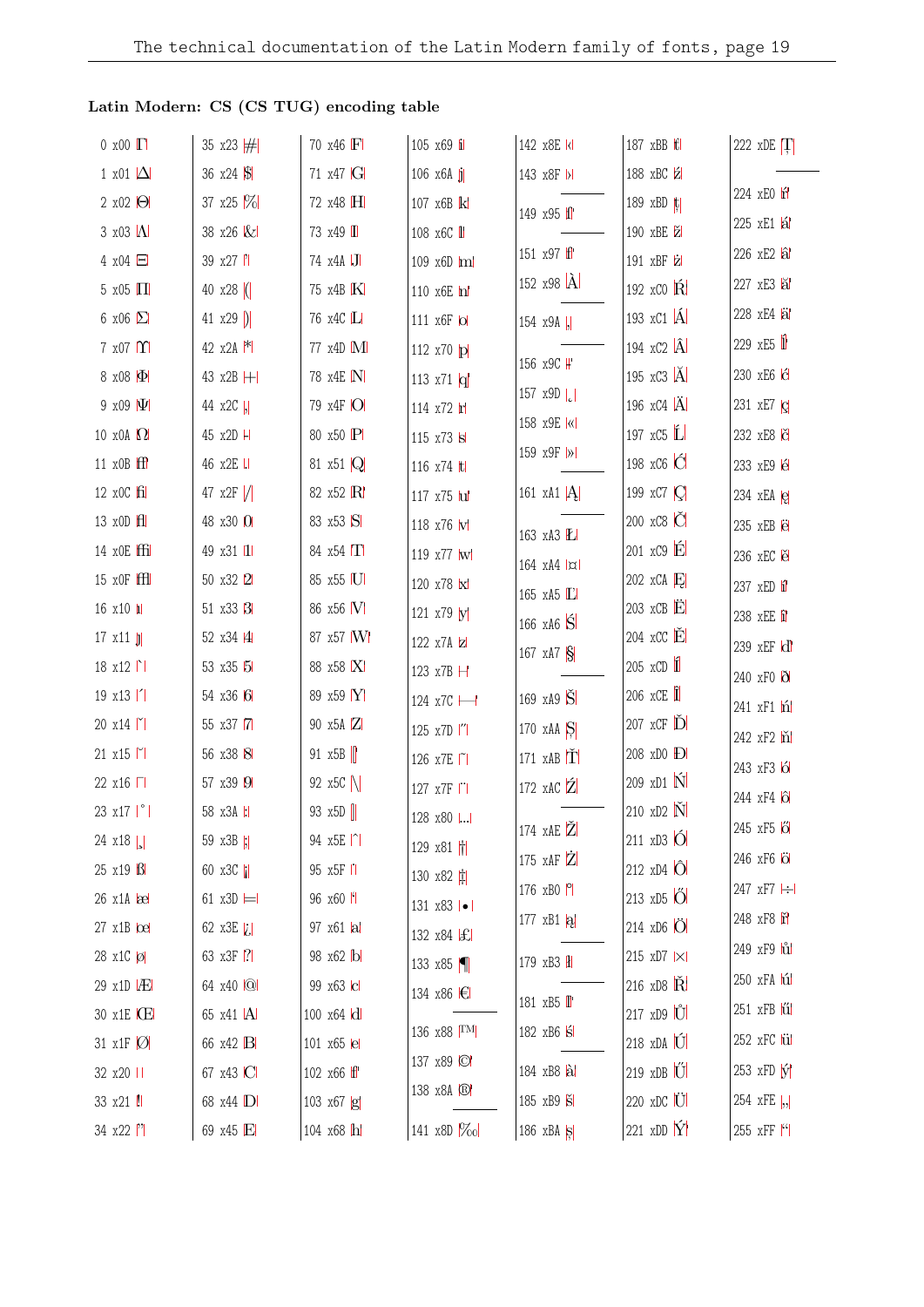## **Latin Modern: EC (Cork aka T1) encoding table**

| $0 x 00$                      | 37 $x25$ $%$     | 74 x4A J                      | 111 x6F lol                | 148 x94 $\overline{T}$       | 185 xB9 Z                                       | 222 xDE <b>P</b>                   |
|-------------------------------|------------------|-------------------------------|----------------------------|------------------------------|-------------------------------------------------|------------------------------------|
| $1 \times 01$  '              | 38 x26 &         | 75 x4B K                      | 112 x70 p                  | 149 x95 T                    | 186 xBA                                         | 223 xDF SS                         |
| $2 \times 02$  ^              | 39 x27  '        | 76 x4C L                      | 113 $x71 q $               | 150 x96 U                    | 187 xBB z                                       | 224 xEO al                         |
| 3 x03   1                     | 40 $x28$ (       | 77 x4D M                      | 114 x72 h                  | 151 x97 U                    | 188 xBC ij                                      | 225 xE1 lál                        |
| 4 x04                         | 41 $x29$ )       | 78 x4E N                      | 115 x73 s                  | 152 x98 $\rm \ddot{Y}$       | 189 xBD                                         | 226 xE2 al                         |
| $5 \times 05$  "              | 42 $x2A$ $*$     | 79 x4F O                      | 116 x74 ltl                | 153 x99 $Z$                  | 190 xBE $ i $                                   | 227 xE3 al                         |
| $6 \times 06$   $^{\circ}$    | 43 x2B H         | 80 x50 P                      | 117 x75 lul                | 154 $x9A$ $\ddot{Z}$         | 191 xBF $ \mathcal{L} $                         |                                    |
| $7 \times 07$                 | 44 x2C  ,        | 81 $\times$ 51 $\overline{Q}$ | 118 x76 W                  | 155 x9B Z                    | 192 $\mathbf{x}$ CO $\mathbf{A}$                | 228 xE4 al                         |
| $8 \times 08$                 | 45 x2D H         | 82 x52 R                      | 119 x77 w                  | 156 x9C <b>IJ</b>            | 193 xC1 A                                       | 229 xE5 al                         |
| $9 \times 09$                 | 46 x2E           | 83 x53 S                      | 120 x78 k                  | 157 $x9D$ $\dot{\mathbf{I}}$ | 194 $\overline{C}$ 2 $\overline{A}$             | 230 xE6   ae                       |
| 10 x0A                        | 47 $x2F$ /       | 84 $x54$ $\Pi$                | 121 x79 y                  | 158 x9E d                    | 195 xC3 $\tilde{A}$                             | 231 xE7 c                          |
| 11 $x0B$                      | 48 x30 0         | 85 x55 U                      | 122 x7A z                  | 159 x9F S                    | 196 $xC4$ $\ddot{A}$                            | 232 xE8 è                          |
| 12 $x0C$ <sub>c</sub>         | 49 x31 11        | 86 x56 M                      | 123 $x7B$ $\{$             | 160 xA0 a                    | 197 $xC5$ $\AA$                                 | 233 xE9 é                          |
| 13 $x0D$  ,                   | 50 x32 2         | 87 x57 W                      | 124 $x7C$                  | 161 $xA1 a $                 | 198 xC6 P                                       | 234 xEA ê                          |
| 14 x0E k                      | 51 x33 3         | 88 x58 X                      | 125 x7D $\left\{ \right\}$ | 162 xA2   Ć                  | 199 xC7   C                                     | 235 xEB e                          |
| 15 x0F  >                     | 52 x34 4         | 89 x59 Y                      | 126 x7E H                  | 163 xA3 C                    | $200 \times C8$ $\dot{E}$                       | 236 xEC i                          |
| 16 $x10$ <sup>[4]</sup>       | 53 x35 5         | 90 x5A Z                      | 127 x7F ₩                  | 164 xA4 d                    | $201 \times C9$ $\acute{E}$                     | 237 xED i                          |
| $17 \times 11$  '             | 54 x36 6         | 91 $x5B$                      | 128 x80 A                  | 165 xA5 e                    | $202 \times CA$ <sup><math>\hat{E}</math></sup> | 238 xEE i                          |
| 18 $x12$ ,                    | 55 x37 7         | 92 $x5C$                      | 129 x81 A                  | 166 $xA6$ $e$                | $203$ xCB $\dot{E}$                             |                                    |
| 19 x13 k                      | 56 x38 8         | 93 x5D                        | 130 x82 C                  | 167 xA7 g                    | $204$ xCC $\hat{\mathbf{I}}$                    | 239 xEF i                          |
| 20 x14  >                     | 57 x39 9         | 94 $x5E \cap$                 | 131 x83 C                  | 168 xA8 1                    | $205 \times CD$ 1                               | 240 xF0 0                          |
| 21 x15 H                      | 58 x3A 1:1       | 95 x5F                        | 132 x84 D                  | 169 xA9 <sup> </sup>         | $206$ xCE $\hat{\mathbf{I}}$                    | 241 xF1 n                          |
| 22 x16 -                      | 59 x3B  ;        | 96 x60 M                      | 133 x85 E                  | 170 xAA H                    | 207 $xCF$ <sup>I</sup>                          | 242 xF2 b                          |
| 23 x17                        | 60 x3C <         | 97 x61 al                     | 134 x86 E                  | 171 xAB n                    | 208 xD0 D                                       | 243 xF3 6                          |
| 24 x18 lol                    | 61 $x3D \models$ | 98 x62 bl                     | 135 x87 G                  | 172 xAC n                    | $209 \text{ xD1}$ $\tilde{\text{N}}$            | 244 xF4   $\hat{O}$                |
| $25 \times 19$ $\blacksquare$ | 62 x3E $>$       | 99 x63 c                      | 136 x88 L                  | 173 $xAD$ $ \eta $           | $210 \times D2$ $\bullet$                       | 245 xF5 lõl                        |
| $26 \times 14$ $ j $          | 63 x3F 7         | $100 \times 64$ d             | 137 x89 L                  | 174 xAE 6                    | $211 \times D3$ O                               | 246 xF6 O                          |
| $27 \times 1B$ $\text{ff}$    | 64 x40 Q         | 101 x65 e                     | 138 x8A <i>L</i>           | 175 xAF if                   | 212 $xD4$ $\hat{O}$                             | 247 xF7 loel                       |
| 28 x1C fil                    | 65 x41  A        | 102 x66 ff                    | 139 x8B N                  | 176 xB0 r                    | 213 $xD5$ $ \tilde{O} $                         | 248 xF8 Ø                          |
| $29 \times 10$ $H$            | 66 x42 B         | 103 x67 g                     | 140 x8C N                  | 177 xB1 S                    | $214 \times D6$ O                               | 249 xF9 hd                         |
| 30 x1E ffil                   | 67 x43 C         | 104 x68 h                     | 141 x8D D                  | 178 xB2 S                    | 215 xD7   <b>CE</b>                             | 250 xFA hi                         |
| $31 \times 1F$ $\text{H}$     | 68 x44 D         | 105 x69 i                     | 142 x8E O                  | 179 xB3 S                    | 216 xD8 0                                       |                                    |
| 32 x20                        | 69 x45 E         | 106 $x6A$ j                   | 143 x8F R                  | 180 xB4 t                    | $217 \times D9$ $\overrightarrow{U}$            | $251$ xFB $\hat{u}$                |
| 33 x21 !!                     | 70 x46 F         | 107 x6B k                     | 144 x90 R                  | 181 xB5 t                    | 218 xDA U                                       | 252 xFC lül                        |
| 34 x22  "                     | 71 x47 G         | 108 x6C <i>II</i>             | 145 x91 S                  | 182 xB6 lűl                  | $219$ xDB $ \hat{U} $                           | $253$ xFD $\hat{y}$                |
| 35 x23 $#$                    | 72 x48 H         | 109 x6D ml                    | 146 $x92$ $\text{\r{S}}$   | 183 xB7 <i>ul</i>            | $220 \times DC$ U                               | $254$ xFE $\vert \mathbf{b} \vert$ |
| 36 x24 S                      | 73 x49 I         | 110 x6E h                     | 147 x93 S                  | 184 xB8 V                    | 221 xDD $\hat{Y}$                               | 255 xFF B                          |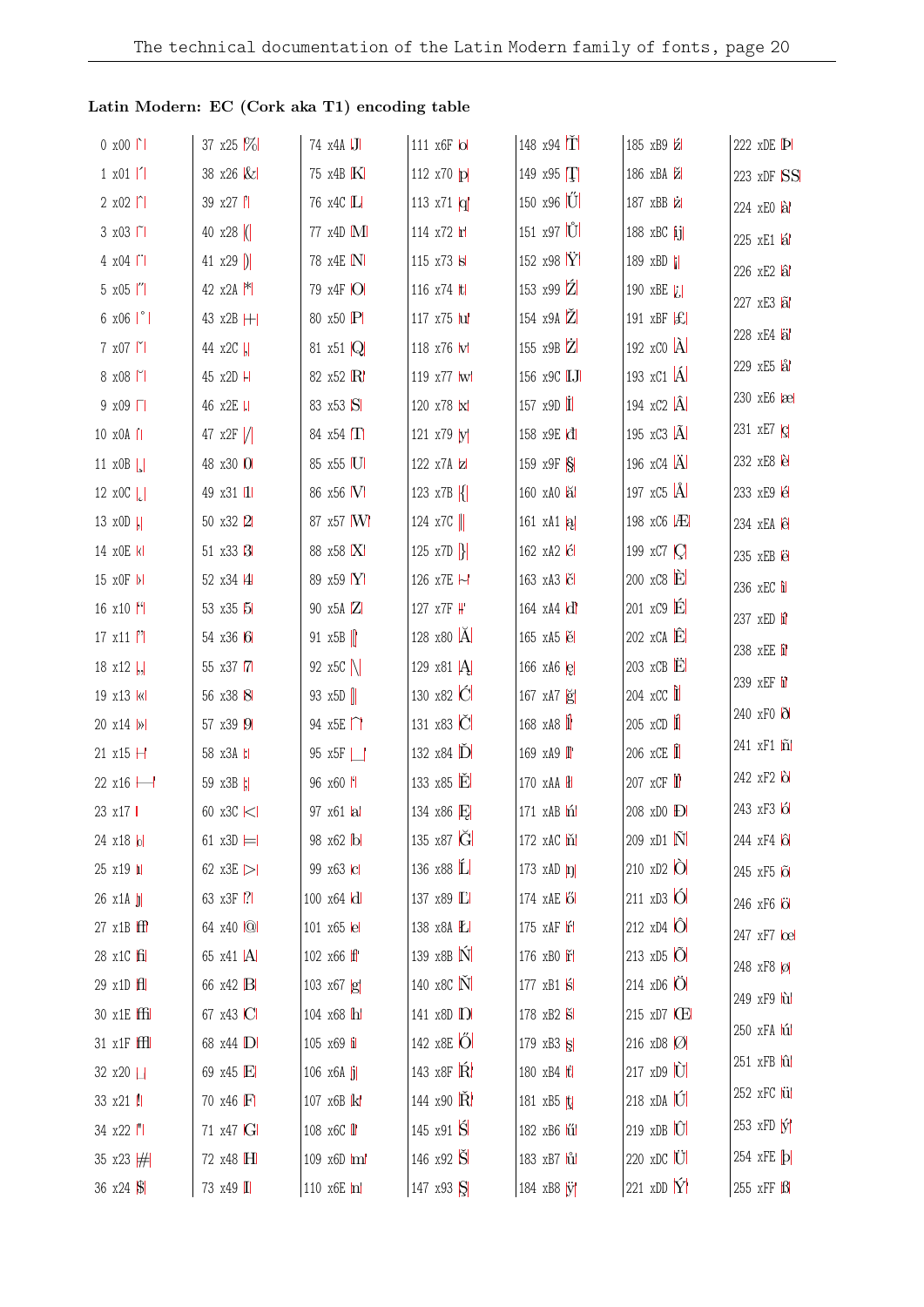| $0 x 00$                      | 34 x22  "        | 68 x44 D  | 102 x66 ff                 |                              | 192 $\mathbf{x}$ CO $ \mathbf{A} $               | 226 xE2 al                    |
|-------------------------------|------------------|-----------|----------------------------|------------------------------|--------------------------------------------------|-------------------------------|
| $1 \times 01$   1             | 35 x23 #         | 69 x45 E  | 103 x67 g                  | 149 $x95$ $\bullet$ $\vdash$ | 193 xC1                                          | 227 xE3 G                     |
| $2 \times 02$  ^              | 36 x24 S         | 70 x46 F  | 104 x68 h                  | 153 x99 TM                   | 194 xC2 $ \overline{A} $                         | 228 xE4 al                    |
| 3 x03   1                     | 37 x25 %         | 71 x47 G  | 105 x69 i                  | 156 x9C loel                 | 195 xC3 C                                        | 229 xE5 al                    |
| 4 x04                         | 38 x26 &         | 72 x48 H  | $106 \times 6A$ j          |                              | 196 $xC4$ $\ddot{A}$                             | 230 xE6 e                     |
| 5 x05  "                      | 39 x27  '        | 73 x49 I  | 107 x6B k                  | $160 \times A0 \mid$         | 197 $\overline{x}$ C <sub>5</sub> $\overline{A}$ |                               |
| $6 \times 06$   $^{\circ}$    | 40 $x28$ (       | 74 x4A J  | 108 x6C <b>II</b>          | 162 xA2 c                    | 198 xC6 $E$                                      | 231 xE7 e                     |
| $7 \times 07$ $\mid$          | 41 $x29$ )       | 75 x4B K  | 109 x6D ml                 | 163 $xA3$ $ £ $              | 199 $\overline{C}$ E                             | 232 xE8 č                     |
| 8 x08                         | 42 $x2A$ $*$     | 76 x4C L  | 110 x6E m                  | $164$ $xA4$ $ x $            | 200 xC8 C                                        | 233 xE9 é                     |
| $9 \times 09$                 | 43 x2B H         | 77 x4D M  | 111 x6F lol                | 166 xA6 $\ $                 | $201 \times C9$ $\dot{E}$                        | 234 xEA 2                     |
| 10 x0A                        | 44 x2C  ,        | 78 x4E N  | 112 x70 p                  | 167 $xA7S$                   | $202 \times CA$ $\hat{Z}$                        | 235 xEB e                     |
| 11 x0B                        | 45 x2D H         | 79 x4F O  | 113 x71 $ q $              | 168 xA8 $ O $                | 203 xCB E                                        | $236$ xEC $g$                 |
| 12 $x0C$ <sub>c</sub>         | 46 x2E I.        | 80 x50 P  | 114 x72 r                  | 169 xA9 ©                    | 204 xCC G                                        | 237 xED k                     |
| 13 x0D  ,                     | 47 $x2F$ /       | 81 x51 Q  | 115 x73 s                  | 170 xAA $R$                  | 205 xCD $K$                                      | 238 xEE T                     |
| 14 x0E kl                     | 48 x30 0         | 82 x52 R  | 116 x74 ltl                |                              | 206 $xCE$ $\overline{\mathbf{I}}$                | 239 xEF                       |
| 15 xOF  >                     | 49 x31 11        | 83 x53 S  | 117 x75 lul                | 172 $xAC$ $\rightarrow$      | 207 xCF L                                        |                               |
| 16 $x10$ <sup>[4]</sup>       | 50 x32 2         | 84 x54 T  | 118 x76 W                  | 173 xAD H                    | 208 xDO S                                        | 240 xF0 S                     |
| $17 \times 11$  '             | 51 x33 3         | 85 x55 U  | 119 x77 w                  | 174 xAE ®                    | 209 xD1 N                                        | $241 \times F1$ n             |
| 18 $x12$ ,                    | 52 x34 4         | 86 x56 W  | 120 x78 x                  | 175 $xAF$ $AE$               | 210 xD2 N                                        | 242 $xF2$ $n$                 |
| 19 x13 k                      | 53 x35 5         | 87 x57 M  | 121 x79 M                  | 176 $xB0$ $P$                | $211 \times D3$ O                                | 243 xF3 6                     |
| 20 x14  >                     | 54 x36 6         | 88 x58 X  | 122 x7A z                  | 177 xB1  土                   | 212 $\times$ D4 $\overline{O}$                   | 244 xF4 o                     |
| 21 $x15$ $H$                  | 55 x37 7         | 89 x59 Y  | 123 x7B $\{$               | 178 xB2 P                    | 213 $xD5$ $\ddot{O}$                             | 245 xF5 6                     |
| 22 x16 ⊣                      | 56 x38 8         | 90 x5A Z  | 124 $x7C$                  | 179 xB3 $\beta$              | $214 \times D6$ O                                | 246 xF6 Ö                     |
| 23 x17                        | 57 x39 9         | 91 $x5B$  | 125 x7D $\left\{ \right\}$ | 181 xB5 µ                    | 215 xD7   ×                                      | 247 xF7 $\left  \div \right $ |
| 24 x18 lol                    | 58 x3A  :        | 92 $x5C$  | 126 x7E ⊣                  | 182 xB6 $\blacksquare$       | 216 xD8 [U]                                      |                               |
| $25 \times 19$ $\blacksquare$ | 59 x3B  ;        | 93 $x5D$  | 128 x80 <del>€</del>       | 183 xB7   ·                  | 217 xD9 L                                        | 248 xF8   u                   |
| $26 \times 14$ $ j $          | 60 x3C <         | 94 $x5E$  |                            | 184 xB8 Ø                    | 218 $xDA$ $\hat{S}$                              | 249 xF9 H                     |
| $27 \times 1B$ $\text{ff}$    | 61 $x3D \models$ | 95 x5F    | 131 x83 ff                 | 185 $xB9$ <sup>1</sup>       | 219 xDB U                                        | $250$ xFA $\pm$               |
| 28 x1C fil                    | 62 x3E $>$       | 96 x60 f  | 133 x85                    | 186 xBA $\bf{r}$             | 220 xDC U                                        | $251$ xFB $\overline{u}$      |
| 29 x1D H                      | 63 x3F ?         | 97 x61 a  | 134 x86 H                  |                              | 221 xDD $\dot{Z}$                                | 252 xFC lül                   |
| 30 x1E ffi                    | 64 x40 Q         | 98 x62 b  | 135 x87 $\sharp$           | 188 xBC $ ^{1}/_{4} $        | 222 xDE Z                                        | 253 xFD iz                    |
| 31 x1F fffl                   | 65 x41  A        | 99 x63 c  | 137 x89 %ol                | 189 xBD $\frac{1}{2}$        | 223 xDF B                                        | 254 xFE Z                     |
| 32 x20                        | 66 x42 B         | 100 x64 d |                            | 190 xBE <sup>[3</sup> 4]     | 224 xEO a                                        |                               |
| 33 x21 !!                     | 67 x43 C         | 101 x65 e | 140 x8C ICE                | 191 $xBF$ $\alpha$           | 225 xE1 i                                        |                               |

## **Latin Modern: L7X (Lithuanian) encoding table**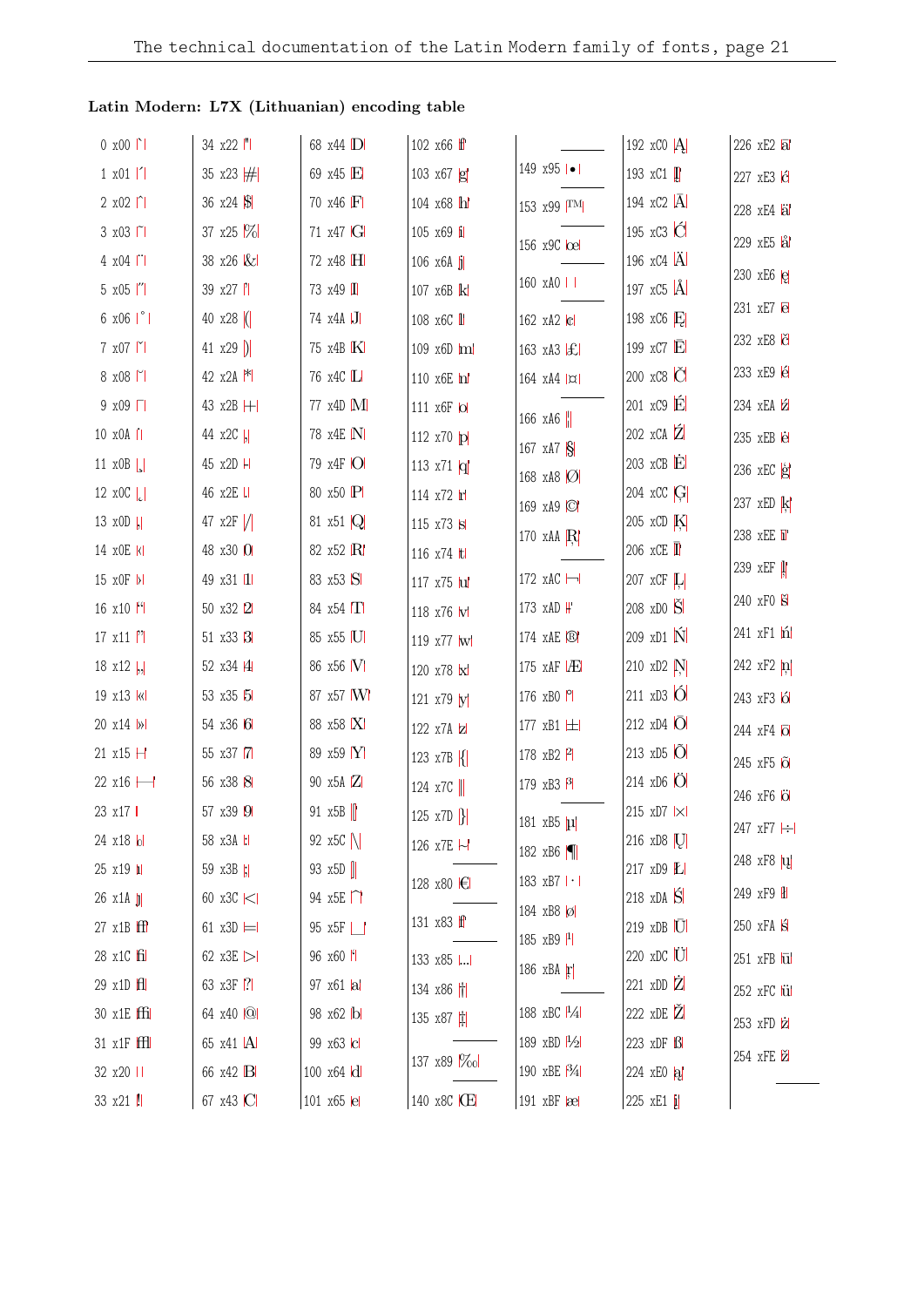| $0 \times 00$ $\Gamma$        | 37 $x25$ $%$     | 74 x4A J                      | 111 x6F lol          | 148 x94 $\overline{T}$          | 185 xB9 2                                 | 222 $xDE$ $\bf{P}$                 |
|-------------------------------|------------------|-------------------------------|----------------------|---------------------------------|-------------------------------------------|------------------------------------|
| 1 x01 $\Delta$                | 38 x26 &         | 75 x4B K                      | 112 x70 p            | 149 x95 T                       | 186 xBA                                   | 223 xDF SS                         |
| 2 $\times$ 02 $\Theta$        | 39 x27           | 76 x4C L                      | 113 x71 $ q $        | 150 x96 U                       | 187 xBB z                                 | 224 xEO al                         |
| $3 \times 03$ $\Lambda$       | 40 $x28$ (       | 77 x4D M                      | 114 x72 h            | $151 \times 97$ U               | 188 xBC $\overline{ij}$                   | 225 xE1 lál                        |
| $4 \times 04$ $\Box$          | 41 $x29$ )       | 78 x4E N                      | 115 x73 s            | 152 x98 $\dot{Y}$               | 189 xBD   ·                               | 226 xE2 al                         |
| $5 \times 05$ $\Pi$           | 42 $x2A$ $*$     | 79 x4F O                      | 116 x74 ltl          | 153 x99 $\overline{Z}$          | 190 xBE  "                                | 227 xE3 al                         |
| 6 x06 $\Sigma$                | 43 x2B H         | 80 x50 P                      | 117 x75 lul          | 154 x9A Z                       | 191 xBF                                   |                                    |
| $7 \times 07$ $\Upsilon$      | 44 x2C  ,        | 81 $\times$ 51 $\overline{Q}$ | 118 x76 W            | 155 $x9B$ $\overline{Z}$        | 192 $\mathbf{x}$ CO $ \hat{\mathbf{A}} $  | 228 xE4 äl                         |
| 8 x08 $ \Phi $                | 45 x2D H         | 82 x52 R                      | 119 x77 w            | 156 x9C IJ                      | 193 xC1 A                                 | 229 xE5 al                         |
| $9 \times 09$ $ \Psi $        | 46 x2E           | 83 x53 S                      | 120 x78 k            | 157 $x9D$ $\Gamma$              | 194 $xC2$ $ \hat{A} $                     | 230 xE6                            |
| 10 $x0A$ $\Omega$             | 47 $x2F$ /       | 84 $x54$ $\Pi$                | 121 x79 y            | 158 x9E d                       | 195 xC3 A                                 | 231 xE7 $\vert$ c                  |
| 11 $x$ OB $ff$                | 48 x30 0         | 85 x55 U                      | 122 x7A Z            | 159 $x9F$ $S$                   | 196 $xC4$ $\ddot{A}$                      | 232 xE8 e                          |
| $12 \times 0C$ $\text{fi}$    | 49 x31 11        | 86 x56 V                      | 123 $x7B$ $\vdash$   | 160 xA0 a                       | 197 $\overline{C5}$ $\overline{A}$        | 233 xE9 é                          |
| 13 x0D H                      | 50 x32 2         | 87 x57 W                      | 124 x7C -            | 161 $xA1 a $                    | 198 xC6   «                               | 234 xEA ê                          |
| 14 x0E ffi                    | 51 x33 3         | 88 x58 X                      | 125 x7D  "           | 162 xA2 c                       | 199 xC7 $ C $                             | 235 xEB e                          |
| 15 x0F ffl                    | 52 x34 4         | 89 x59 Y                      | 126 x7E   1          | 163 xA3 C                       | $200 \times C8$ $\dot{E}$                 | 236 xEC i                          |
| $16 \times 10$ $\blacksquare$ | 53 x35 5         | 90 x5A Z                      | 127 x7F   1          | 164 xA4 d                       | $201 \times C9$ $\acute{\text{E}}$        | 237 xED i                          |
| $17 \times 11$                | 54 x36 6         | 91 x5B                        | 128 x80 A            | 165 xA5 e                       | $202 \times CA$ <sup><math>E</math></sup> | 238 xEE i                          |
| $18 \times 12$                | 55 x37 7         | 92 x5C ["                     | 129 x81 $ A $        | 166 $xA6$ $e$                   | $203$ xCB $\ddot{E}$                      | 239 xEF i                          |
| $19 \times 13$                | 56 x38 8         | 93 $x5D$                      | 130 x82 C            | 167 xA7 g                       | $204$ xCC $\hat{\mathbf{I}}$              |                                    |
| 20 x14                        | 57 x39 9         | 94 x5E  ^                     | 131 x83 C            | 168 xA8 1                       | $205 \times CD$                           | 240 xF0 0                          |
| $21 \times 15$                | 58 x3A :         | 95 x5F II                     | 132 $x84$ $\ddot{D}$ | 169 xA9 <sup>1</sup>            | 206 $xCE$                                 | $241\,$ xF1 $ \widetilde{\bf n} $  |
| 22 x16                        | 59 x3B  ;        | 96 x60 M                      | 133 x85 E            | 170 xAA H                       | 207 $\overline{X}$ CF                     | 242 xF2 b                          |
| 23 x17   °                    | 60 x3C           | 97 x61 a                      | 134 x86 E            | $171$ xAB $\mathbf{\hat{n}}$    | 208 xD0 <b>D</b>                          | 243 xF3 6                          |
| $24 \times 18$                | 61 $x3D \models$ | 98 x62 b                      | 135 x87 G            | 172 xAC m                       | 209 xD1 N                                 | 244 xF4 ô                          |
| $25 \times 19$ $\text{B}$     | 62 x3E $ i $     | 99 x63 c                      | 136 x88 L            | 173 $xAD$ $\eta$                | $210 \times D2$ $\bullet$                 | 245 xF5 lõl                        |
| $26 \times 1$ A $\infty$      | 63 x3F 7         | 100 x64 d                     | 137 x89 L            | 174 xAE 16                      | 211 $\times$ D3 $\overrightarrow{O}$      | 246 xF6 <b>O</b>                   |
| $27 \times 1B$ $\Omega$       | 64 x40 Q         | 101 x65 lel                   | 138 x8A <i>L</i>     | 175 xAF r                       | 212 $xD4$ $ \hat{O} $                     | 247 xF7 <                          |
| 28 x1C Ø                      | 65 x41  A        | 102 x66 ff                    | 139 x8B N            | 176 xB0 m                       | $213 \times D5$ O                         | 248 xF8 Ø                          |
| $29 \times 10$ $AE$           | 66 x42 B         | 103 x67 g                     | 140 x8C N            | $177$ xB1 $\overline{\text{s}}$ | $214 \times D6$ O                         | 249 xF9 hd                         |
| 30 x1E CE                     | 67 x43 ICI       | 104 x68 h                     | 141 x8D <b>D</b>     | 178 xB2 S                       | 215 xD7  >                                | 250 xFA hi                         |
| 31 x1F   Ø                    | 68 x44 D         | 105 x69 i                     | 142 x8E O            | 179 $xB3  S $                   | 216 xD8 %o                                |                                    |
| 32 x20 H                      | 69 x45 E         | $106 \times 6A$ j             | 143 x8F R            | 180 xB4 H                       | $217 \times D9$ U                         | $251$ xFB $\hat{u}$                |
| 33 x21 !!                     | 70 x46 F         | 107 x6B k                     | 144 x90 R            | 181 $xB5$ t                     | $218 \times DA$                           | 252 xFC lül                        |
| $34 \times 22$  '             | 71 x47 G         | 108 x6C <i>II</i>             | 145 x91 S            | 182 xB6 lű                      | $219$ xDB $\hat{U}$                       | $253$ xFD $\hat{y}$                |
| 35 x23 $#$                    | 72 x48 H         | 109 x6D ml                    | 146 x92 S            | 183 xB7 <i>i</i> ul             | $220 \times DC$ U                         | $254$ xFE $\vert \mathbf{b} \vert$ |
| 36 $x24$ $\frac{1}{9}$        | 73 x49 I         | 110 x6E m                     | 147 x93 S            | 184 xB8 W                       | 221 xDD $\hat{Y}$                         | 255 xFF $\vert$ ,,                 |

## Latin Modern: RM ("regular math"; used in OT1 and OT4) encoding table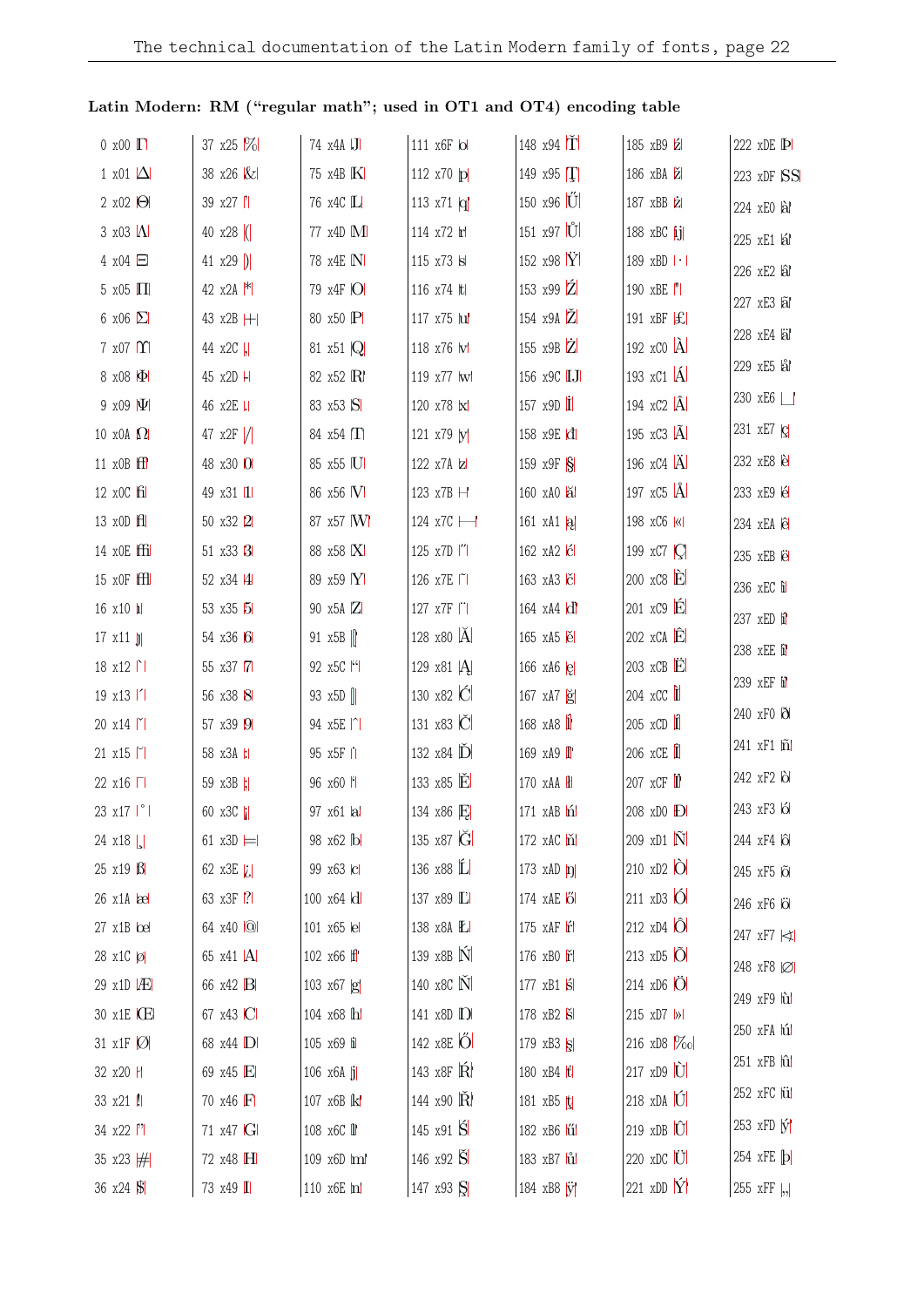## Latin Modern: QX (GUST) encoding table

|                                    | 38 x26 &     | 74 x4A J          | 110 x6E m            | 149 $x95$ T                   | 185 xB9 Z                            | 221 xDD $\hat{Y}$            |
|------------------------------------|--------------|-------------------|----------------------|-------------------------------|--------------------------------------|------------------------------|
| 1 x01 $\Delta$                     | 39 x27       | 75 x4B K          | 111 x6F lol          | 150 x96 $ $                   | 186 xBA                              | 222 xDE P                    |
| $5 \times 05$ $\Pi$                | 40 $x28$ (   | 76 x4C L          | 112 $x70$ p          | 151 x97 [U]                   | 187 xBB z                            | 223 xDF                      |
| 6 x06 $\Sigma$                     | 41 $x29$ )   | 77 x4D M          | 113 x71 $q$          | 152 x98 $\dot{Y}$             | 188 xBC $\overline{ij}$              | 224 xEO al                   |
| $7 \times 07$ $\mu$                | 42 $x2A$ $*$ | 78 x4E N          | 114 x72 r            | 153 x99 Z                     | 189 xBD   ·                          | 225 xE1 al                   |
| 8 x08                              | 43 x2B H     | 79 x4F O          | 115 x73 s            | 154 x9A Z                     | 190 xBE  "                           | 226 xE2 al                   |
| 9 x09 fk                           | 44 x2C  ,    | 80 x50 P          | 116 x74 ltl          | 155 $x9B$ $\overline{Z}$      | 191 xBF                              | 227 xE3 al                   |
|                                    | 45 x2D H     | 81 x51 Q          | 117 x75 lul          | 156 x9C IJ                    | 192 $\mathrm{xCO}$ $\mathrm{\AA}$    | 228 xE4 äl                   |
| 10 x0A $\Omega$<br>11 x0B ff       | 46 x2E       | 82 x52 R          | 118 x76 W            | 157 $x9D$ $\{$                | 193 $xC1$ $\AA$                      | 229 xE5 al                   |
|                                    | 47 $x2F$ /   | 83 x53 S          | 119 x77 w            | 158 x9E  }                    | 194 $xC2$ $\hat{A}$                  | 230 xE6                      |
| 12 x0C fil                         | 48 x30 0     | 84 $x54$ $\Pi$    | 120 x78 k            | 159 x9F S                     | 195 $\overline{X}$ C3 $\overline{A}$ | 231 xE7   c                  |
| 13 x0D H                           | 49 x31 11    | 85 x55 U          | 121 x79 y            |                               | 196 $xC4$ $\ddot{A}$                 | 232 xE8 è                    |
| 14 x0E ffi                         | 50 x32 2     | 86 x56 M          | 122 x7A z            | 161 xA1 $ a $                 | 197 $xC5$ $\AA$                      | 233 xE9 lé                   |
| $15 \times \text{OF}$ $\text{ffl}$ | 51 x33 3     | 87 x57 W          | 123 x7B H            | 162 xA2   c                   | 198 xC6 $\vert$                      | 234 xEA ê                    |
| $16 \times 10$ $\mu$               | 52 x34 4     | 88 x58 X          | 124 x7C -            | 163 xA3 ®                     | 199 xC7   C                          | 235 xEB ë                    |
| $17 \times 11$ $ j $               | 53 x35 5     | 89 x59 Y          | 125 x7D  "           | 164 xA4 ©                     | $200 \times C8$ $\dot{E}$            |                              |
| $18 \times 12$                     | 54 x36 6     | 90 x5A Z          | 126 x7E   ~          | 165 xA5 $\left  \div \right $ | 201 xC9 E                            | 236 xEC i                    |
| 19 x13   <sup>1</sup>              | 55 x37 7     | 91 $x5B$          | 127 x7F              | 166 $xA6$ $e$                 | $202 \times CA$ $\hat{E}$            | 237 xED i                    |
| 20 x14                             | 56 x38 8     | 92 x5C ["         | 128 x80 <del>€</del> | 167 $xA7 \underline{i}$       | $203$ xCB $\dot{\mathbf{E}}$         | 238 xEE i                    |
| 21 x15                             | 57 x39 9     | 93 $x5D$          | 129 x81 $[A]$        | 168 xA8 -                     | $204$ xCC $\hat{\mathbf{I}}$         | 239 xEF ii                   |
| 22 x16 □                           | 58 x3A H     | 94 x5E  ^         | 130 x82 C            | 169 xA9   ×                   | $205 \times CD$ 1                    | 240 xF0 0                    |
| 23 x17   °                         | 59 x3B  ;    | 95 x5F II         | 131 x83 >            | 170 xAA H                     | $206$ xCE $\hat{\mathbf{I}}$         | 241 xF1 n                    |
| 24 $x18$                           | 60 x3C       | 96 x60 H          | 134 x86 E            | 171 xAB hi                    | 207 xCF                              | 242 xF2 b                    |
| 25 x19 B                           | 61 $x3D =$   | 97 x61 al         | 135 x87 <b>I</b>     | 172 xAC H                     | 208 xD0 <b>D</b>                     | 243 xF3 6                    |
| $26 \times 1$ A $\infty$           | 62 x3E $ i $ | 98 x62 b          | 136 x88 <            | 173 $xAD$ $\infty$            | 209 xD1 N                            | 244 xF4 <b>6</b>             |
| $27 \times 1B$ $\Omega$            | 63 x3F 7     | 99 x63 c          |                      | 174 xAE  «                    | $210 \times D2$ $\overrightarrow{O}$ | $245$ xF5 $\tilde{\text{o}}$ |
| 28 x1C 0                           | 64 x40 Q     | 100 x64 d         | 138 x8A <i>L</i>     | 175 xAF  >                    | $211 \times D3$ O                    | 246 xF6 O                    |
| $29 \times 10$ $AE$                | 65 x41  A    | 101 x65 lel       | 139 x8B N            | 176 xBO $\blacksquare$        | 212 $xD4$ $\hat{O}$                  | 247 xF7 <                    |
| 30 x1E CE                          | 66 x42 B     | 102 x66 ff        | 140 x8C ∼            | 177 xB1 $\sin$                | 213 xD5 O                            | 248 xF8 Ø                    |
| 31 x1F $\varnothing$               | 67 x43 C     | 103 $x67$ $g$     | 141 $x8D \cap$       | 178 xB2 S                     | $214 \times D6$ O                    | 249 xF9 h                    |
| 32 x20                             | 68 x44 D     | 104 x68 h         | 143 x8F              | 179 xB3 S                     | 215 xD7  x                           | 250 xFA hi                   |
| 33 x21 !!                          | 69 x45 E     | 105 x69 i         | 144 x90 t            | 180 xB4   •                   | 216 xD8 $\%$ o                       | $251$ xFB $\hat{u}$          |
| $34 \times 22$  '                  | 70 x46 F     | 106 $x6A$ j       | 145 x91 S            | 181 xB5 $ t $                 | $217 \times D9$ $\overline{U}$       | 252 xFC lül                  |
| 35 x23 $#$                         | 71 x47 G     | 107 x6B k         | 146 x92 S            | 182 xB6 ⊣                     | 218 xDA U                            | $253$ xFD $\hat{y}$          |
| 36 $x24$ $\sqrt{$}$                | 72 x48 H     | 108 x6C <i>II</i> | 147 x93 S            | 183 xB7 u                     | $219 \times DB$                      | 254 xFE <b>b</b>             |
| 37 x25 \%                          | 73 x49 I     | 109 x6D ml        | 148 x94 P            | 184 xB8 W                     | $220 \times DC$ U                    | 255 $xFF$ ,,                 |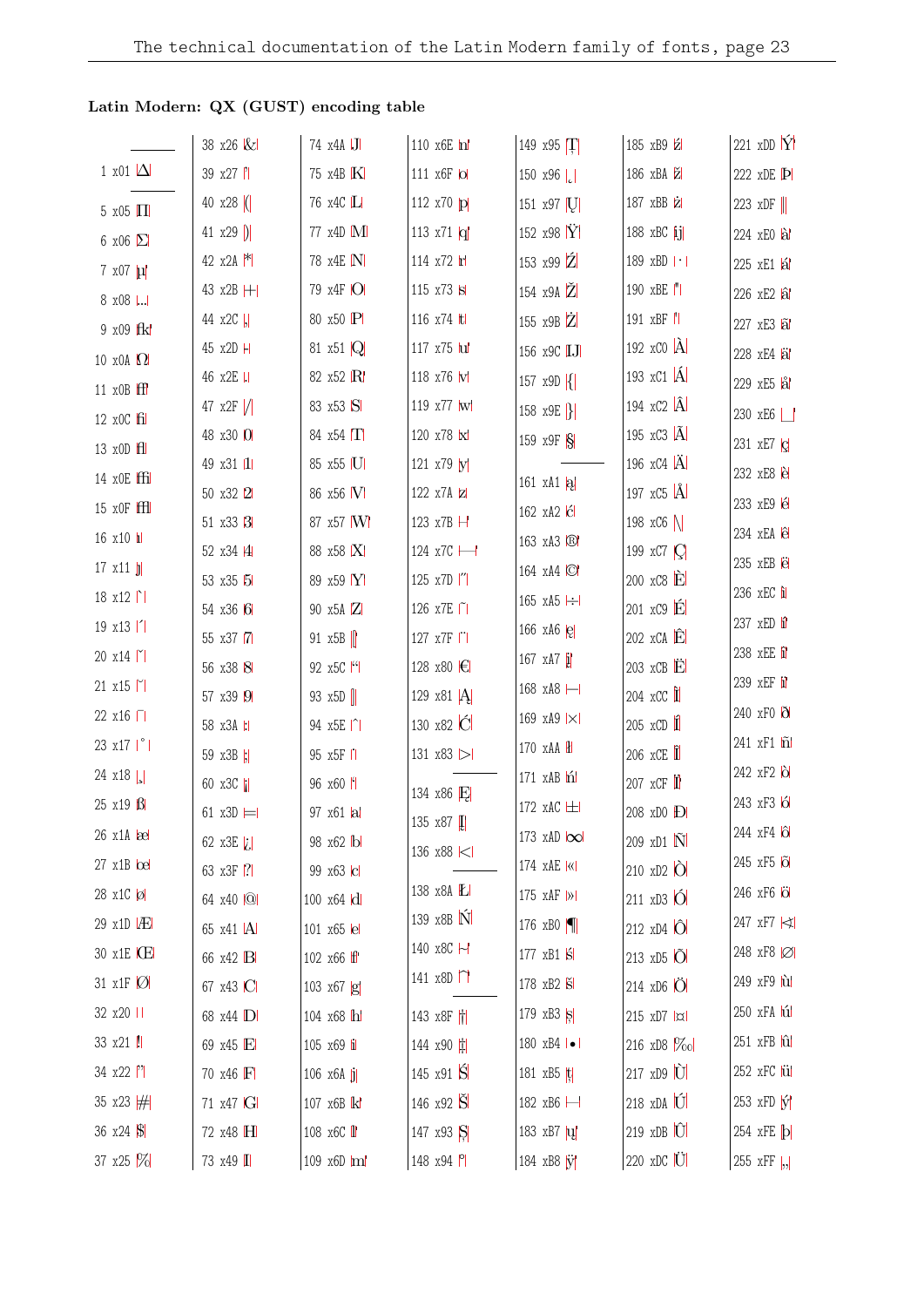| $0 x 00$                   | 37 $x25$ $%$     | 74 x4A J                              | 111 x6F lol              | 148 x94 E                 | $185 \times B9$ $\tilde{e}$          | 222 xDE $\hat{Y}$      |
|----------------------------|------------------|---------------------------------------|--------------------------|---------------------------|--------------------------------------|------------------------|
| $1 \times 01$   1          | 38 x26 &         | 75 x4B K                              | 112 x70 p                | 149 x95 E                 | $186 \times B$ A                     | 223 $xDF \tilde{Y}$    |
| $2 x02$   $\sim$           | 39 x27  '        | 76 x4C L                              | 113 x71 $ q $            | 150 x96 E                 | 187 $xBB$ $\hat{e}$                  | 224 xEO i              |
| 3 x03   1                  | 40 x28 (         | 77 x4D M                              | 114 x72 h                | 151 x97 <b>E</b>          | 188 xBC i                            | 225 xE1 b              |
| 4 x04                      | 41 $x29$ )       | 78 x4E N                              | 115 x73 s                | 152 x98 E                 | 189 xBD i                            | 226 xE2 6              |
| $5 \times 05$              | 42 $x2A$ $*$     | 79 x4F O                              | 116 x74 ltl              | 153 $x99 \hat{E}$         | 190 xBE i                            | 227 xE3 6              |
| $6 \times 06$   $^{\circ}$ | 43 x2B H         | 80 x50 P                              | 117 x75 lul              | 154 x9A E                 | 191 $xBF$ i                          | $228$ xE4 $\ddot{0}$   |
| 7 x07                      | 44 x2C  ,        | 81 x51 Q                              | 118 x76 W                | 155 $x9B$ $\hat{E}$       | 192 xCO I                            |                        |
| $8 \times 08$              | 45 x2D H         | 82 x52 R                              | 119 x77 w                | 156 х9С П                 | 193 xC1 O                            | 229 xE5 O              |
| 9 x09 I                    | 46 x2E I.I       | 83 x53 S                              | 120 x78 k                | 157 $x9D$ $\hat{I}$       | 194 xC2 O                            | 230 xE6 6              |
| 10 x0A                     | 47 $x2F$ /       | 84 x54 T                              | 121 x79 W                | 158 x9E                   | 195 xC3 O                            | 231 xE7 lot            |
| 11 $x0B$                   | 48 x30 0         | 85 x55 U                              | 122 x7A z                | 159 $x9F$ <sup>T</sup>    | 196 xC4 O                            | 232 xE8 6              |
| 12 $x0C$  '                | 49 x31 11        | 86 x56 V                              | 123 x7B $\left  \right $ | 160 xA0 al                | 197 xC5   O                          | 233 xE9 6              |
| 13 $x0D$  ,                | 50 x32 2         | 87 x57 W                              | 124 $x7C$                | 161 xA1 al                | 198 xC6 O                            | 234 xEA $\hat{6}$      |
| 14 x0E k                   | 51 x33 3         | 88 x58 X                              | 125 x7D $\{$             | 162 xA2 a                 | 199 xC7 O                            | 235 xEB $\hat{Q}$      |
| 15 x0F  >                  | 52 x34 4         | 89 x59 Y                              | 126 x7E ト                | 163 xA3 al                | $200 \times C8$ $\hat{O}$            | 236 xEC of             |
| 16 $x10$   "               | 53 x35 5         | 90 x5A Z                              | 127 x7F ₩                | 164 $xA4$ $ a $           | 201 xC9 O                            | 237 xED of             |
| $17 \times 11$  '          | 54 x36 6         | 91 $x5B$                              | 128 x80 A                | $165$ xA5 $\hat{a}$       | 202 xCA O                            | 238 xEE 6              |
| 18 x12  ,                  | 55 x37 7         | 92 $x5C$                              | 129 $x81 \hat{A}$        | $166 \times A6$ $\hat{a}$ | 203 $xCB$ $\hat{O}$                  | 239 xEF o              |
| 19 x13 k                   | 56 x38 8         | 93 $x5D$                              | 130 x82 A                | $167$ xA7 $\hat{a}$       | 204 xCC O                            | 240 xF0 &              |
| 20 x14  >                  | 57 x39 9         | 94 $x5E$ <sup><math>\cap</math></sup> | 131 x83 A                | 168 xA8 a                 | $205 \times CD$ $\bullet$            |                        |
| 21 x15 H                   | 58 x3A :         | 95 x5F                                | 132 x84 A                | $169 \times A9$ $\hat{a}$ | 206 xCE O                            | 241 xF1 o              |
| 22 x16 -                   | 59 x3B  ;        | 96 x60 F                              | 133 $x85 \hat{A}$        | $170$ xAA $\hat{a}$       | 207 $xCF$ $\ddot{O}$                 | 242 xF2 <i>ul</i>      |
| 23 x17                     | 60 x3C <         | 97 x61 a                              | 134 x86 A                | $171$ $xAB$ $\ddot{a}$    | 208 xD0 O                            | 243 xF3 lúl            |
| 24 x18 lol                 | 61 $x3D \models$ | 98 x62 b                              | 135 x87 $\hat{A}$        | $172$ xAC $\ddot{a}$      | 209 xD1 O                            | 244 xF4 <i>i</i> u     |
| 25 x19 l                   | 62 x3E $>$       | 99 x63 c                              | 136 x88 A                | 173 $xAD \& S$            | $210 \times D2$                      | 245 xF5 <i>u</i>       |
| $26 \times 14$ Y           | 63 x3F 7         | 100 x64 d                             | 137 $x89 \hat{A}$        | 174 xAE a                 | $211 \times D3$                      | 246 xF6 u              |
| $27 \times 1B \times$      | 64 x40 Q         | 101 x65 e                             | 138 x8A $\hat{A}$        | 175 $xAF$ $a^2$           | $212 \times D4$ $\widetilde{U}$      | 247 xF7 lul            |
| 28 x1C Y                   | 65 x41  A        | 102 x66 ff                            | 139 x8B A                | 176 xB0 a                 | $213 \times D5$ U                    | 248 xF8 u              |
| 29 x1D y                   | 66 x42 B         | 103 x67 g                             | 140 x8C A                | 177 xB1 e                 | $214 \times D6$ U                    | 249 xF9 lú             |
| 30 x1E <b>D</b>            | 67 x43 C         | 104 x68 h                             | 141 x8D A                | 178 xB2 é                 | 215 xD7 U                            | 250 xFA tu             |
| $31 \times 15$ d           | 68 x44 D         | 105 x69 i                             | 142 x8E A                | 179 xB3 e                 | $216 \times D8$ $\overrightarrow{U}$ | $251$ xFB $\mathbf{u}$ |
| 32 x20                     | 69 x45 E         | $106 \times 6A$ j                     | 143 x8F A                | 180 xB4 e                 | $217 \times D9$ $\overline{U}$       |                        |
| 33 x21 !!                  | 70 x46 F         | 107 x6B k                             | 144 x90 A                | 181 xB5 e                 | 218 xDA U                            | 252 xFC u              |
| 34 x22  "                  | 71 x47 G         | 108 x6C <i>II</i>                     | 145 $x91$ $\dot{E}$      | 182 xB6 e                 | 219 xDB U                            | $253$ xFD $\dot{y}$    |
| 35 x23 $#$                 | 72 x48 H         | 109 x6D ml                            | 146 x92 E                | 183 xB7 è                 | 220 xDC U                            | 254 xFE V              |
| 36 x24 \$                  | 73 x49 I         | 110 x6E h                             | 147 x93 E                | 184 xB8 é                 | 221 xDD $\hat{Y}$                    | 255 xFF [y]            |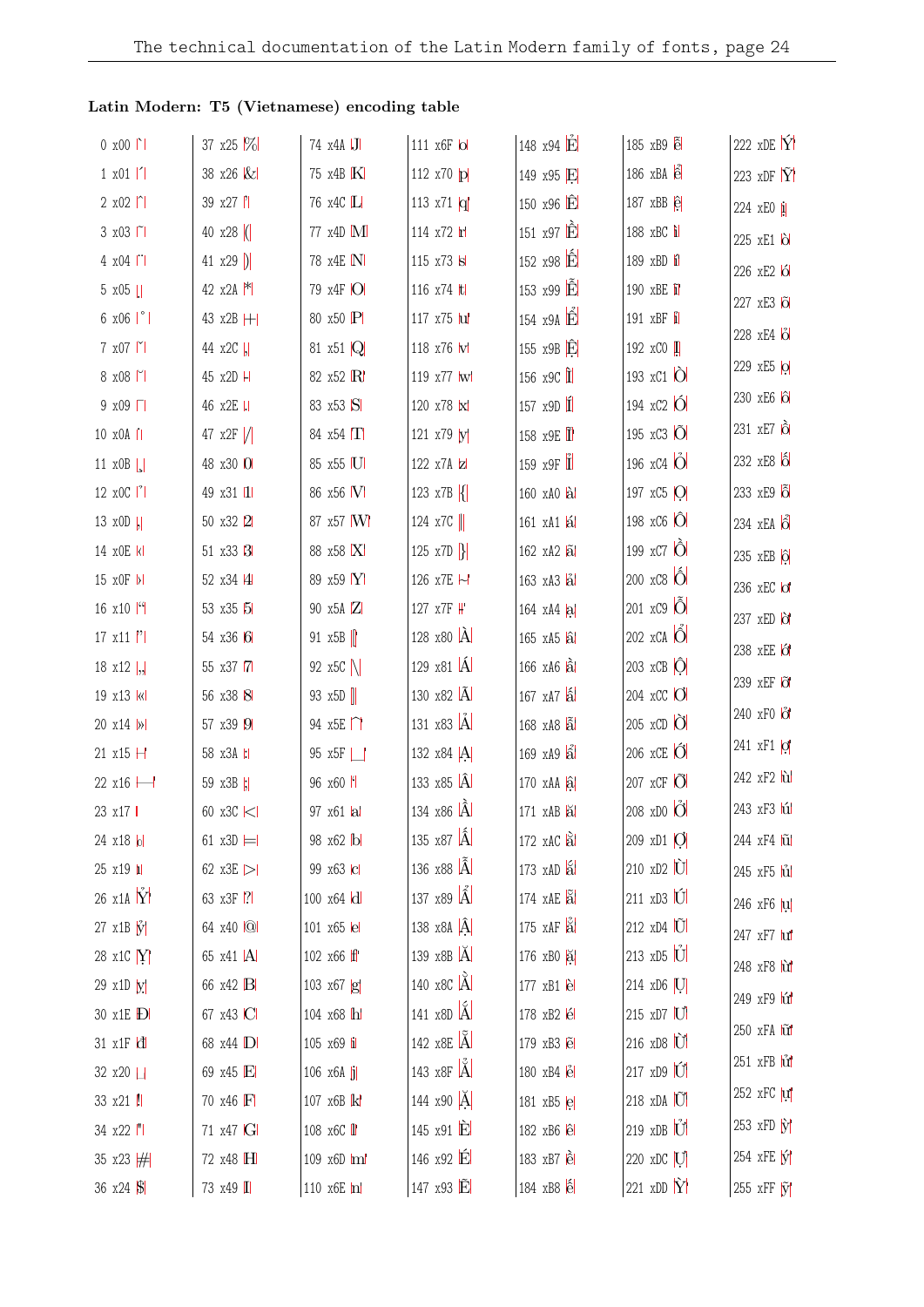## Latin Modern: TEX'n'ANSI (aka LY1 aka $\mathbf{Y} \& \mathbf{Y})$ encoding table

|                                   | 40 $x28$ (   | 76 x4C L                      | 112 x70 p                              | 148 x94 <sup> ''</sup>        | 184 xB8                                   | $220 \times DC$ U   |
|-----------------------------------|--------------|-------------------------------|----------------------------------------|-------------------------------|-------------------------------------------|---------------------|
| 1 x01 $\epsilon$                  | 41 $x29$ )   | 77 x4D M                      | 113 $x71 \vert q \vert$                | 149 $x95$ $\bullet$ 1         | 185 $xB9$ <sup>1</sup>                    | 221 xDD $\hat{Y}$   |
| $4 \times 04$ /                   | 42 $x2A$ $*$ | 78 x4E N                      | 114 x72 h                              | 150 x96 $\boxminus$           | 186 xBA P                                 | 222 xDE P           |
| 5 x05 l'1                         | 43 x2B H     | 79 x4F O                      | 115 x73 s                              | $151 \times 97 \rightarrow$   | 187 xBB  >                                | 223 xDF B           |
| 6 x06  "                          | 44 x2C  ,    | 80 x50 P                      | 116 x74 ltl                            | 152 x98   1                   | 188 xBC $ ^{1}/_{4} $                     | 224 xEO al          |
| $7 \times 07$                     | 45 x2D H     | 81 $\times$ 51 $\overline{Q}$ | 117 x75 lul                            | 153 x99 TM                    | 189 xBD $ 1/2 $                           | 225 xE1 al          |
| $8 \times 08$ $H$                 | 46 x2E       | 82 x52 R                      | 118 x76 W                              | 154 x9A S                     | 190 xBE <sup>3</sup> / <sub>4</sub>       | 226 xE2 al          |
| 10 x0A                            | 47 $x2F$ /   | 83 x53 S                      | 119 x77 w                              | 155 x9B >                     | 191 xBF $ i $                             | 227 xE3 al          |
| 11 x0B ff                         | 48 x30 0     | 84 $x54$ $\Pi$                | 120 x78 k                              | 156 x9C loel                  | 192 $\mathsf{x}$ CO $\mathsf{A}$          | 228 xE4 al          |
| $12 \times 0C$ $\overline{f}$     | 49 x31 11    | 85 x55 U                      | 121 x79 y                              | 157 x9D ž                     | 193 $xC1$ $\AA$                           | 229 xE5 lål         |
|                                   | 50 x32 2     | 86 x56 M                      | 122 x7A z                              | 158 x9E ~                     | 194 $\angle$ xC2 $\angle$ A               | 230 xE6 læl         |
| 14 x0E ffi                        | 51 x33 3     | 87 x57 M                      | 123 x7B $ $                            | 159 x9F $\dot{Y}$             | 195 $\overline{X}$ C3 $\overline{A}$      | 231 $xE7$ $c$       |
| $15 \times \text{OF}$ $\text{ff}$ | 52 x34 4     | 88 x58 X                      | 124 x7C                                | 160 xA0                       | 196 xC4 $\ddot{A}$                        | 232 xE8 e           |
| 16 x10 h                          | 53 x35 5     | 89 x59 Y                      | 125 x7D $\left\{ \right\}$             | 161 xA1                       | 197 $xC5$ $\AA$                           | 233 xE9 é           |
| $17 \times 11$                    | 54 x36 6     | 90 x5A Z                      | 126 x7E   1                            | 162 xA2 c                     | 198 xC6   Æ                               | 234 xEA ê           |
| $18 \times 12$                    | 55 x37 7     | 91 $x5B$                      | 127 x7F                                | 163 xA3 $ E $                 | 199 xC7 $ C $                             | 235 xEB <i>e</i>    |
| $19 \times 13$  <br>20 x14   Y    | 56 x38 8     | 92 $x5C$                      | 128 x80 L                              | $164 \text{ xA}4 \text{  x }$ | $200 \times C8$ $\dot{E}$                 | 236 xEC i           |
| 21 x15                            | 57 x39 9     | 93 $x5D$                      | 129 x81                                | 165 xA5 ¥                     | $201 \times C9$ $\acute{E}$               | 237 xED i           |
| 22 x16                            | 58 x3A :     | 94 $x5E$  ^                   | 130 $x82$ .                            | 166 xA6 $\parallel$           | $202 \times CA$ <sup><math>E</math></sup> | 238 xEE i           |
| 23 x17   °                        | 59 x3B  ;    | 95 x5F                        | 131 x83 f                              | 167 xA7 S                     | $203$ xCB $\dot{E}$                       | 239 xEF i           |
| $24 \times 18$                    | 60 x3C <     | 96 x60 F                      | 132 x84  ,                             | 168 xA8                       | $204$ xCC $\hat{\mathbf{I}}$              | 240 xF0 8           |
| 25 x19 B                          | 61 $x3D =$   | 97 x61 al                     | 133 x85                                | 169 xA9 ©                     | $205 \times CD$                           | 241 xF1 h           |
| 26 x1A   ae                       | 62 x3E $>$   | 98 x62 b                      | 134 x86 <sup> +</sup>                  | 170 xAA P                     | 206 xCE 1                                 | 242 xF2 0           |
| $27 \times 1B$ $\Omega$           | 63 x3F 7     | 99 x63 c                      | 135 x87 #                              | $171$ $xAB$ $k$               | $207$ xCF                                 | 243 xF3 lól         |
| 28 x1C Ø                          | 64 x40 @     | 100 x64 d                     | 136 x88   1                            | 172 $xAC$ $\rightarrow$       | 208 xD0 <b>D</b>                          | 244 xF4 6           |
| $29 \times 10$ $AE$               | 65 x41  A    | 101 x65 e                     | 137 x89 %ol                            | 173 xAD H                     | $209 \text{ xD1}$ $\tilde{\text{N}}$      | 245 xF5 o           |
| 30 x1E CE                         | 66 x42 B     | $102 \times 66$ f             | 138 x8A S                              | 174 xAE ®                     | $210 \times D2$ O                         | 246 xF6 <b>O</b>    |
| 31 x1F $\emptyset$                | 67 x43 C     | 103 x67 g                     | 139 x8B k                              | 175 $xAF$ $\Box$              | $211 \times D3$ O                         | 247 xF7 -           |
| 32 x20                            | 68 x44 D     | 104 x68 h                     | 140 x8C ICE                            | 176 xBO P                     | 212 $xD4$ $ \hat{O} $                     | 248 xF8 Ø           |
| 33 x21 !!                         | 69 x45 E     | 105 x69 i                     | 141 x8D Z                              | 177 xB1  土                    | 213 $xD5$ $\overline{O}$                  | 249 xF9 hd          |
| 34 x22  "                         | 70 x46 F     | 106 $x6A$ j                   | 142 $x8E$ <sup><math>\cap</math></sup> | 178 $xB2$ $P$                 | 214 xD6 O                                 | 250 xFA hú          |
| 35 x23 $#$                        | 71 x47 G     | 107 x6B k                     | 143 x8F -                              | 179 xB3 $\beta$               | 215 xD7   ×                               | $251$ xFB $\hat{u}$ |
| 36 $x24$ $ S $                    | 72 x48 H     | 108 x6C <i>II</i>             | 144 x90 H                              | 180 $xB4$                     | 216 xD8 $ O $                             | 252 xFC lül         |
| 37 $x25$ $%$                      | 73 x49 I     | 109 x6D ml                    | 145 x91 f                              | 181 xB5 µ                     | $217 \times D9$ U                         | $253$ xFD $\hat{y}$ |
| 38 x26 &                          | 74 x4A J     | 110 x6E m                     | 146 x92  '                             | 182 xB6                       | $218 \times DA$ U                         | 254 xFE <b>b</b>    |
| 39 x27  '                         | 75 x4B K     | 111 x6F lol                   | 147 x93 [4]                            | 183 $xB7   \cdot  $           | $219$ xDB $\hat{U}$                       | 255 xFF W           |